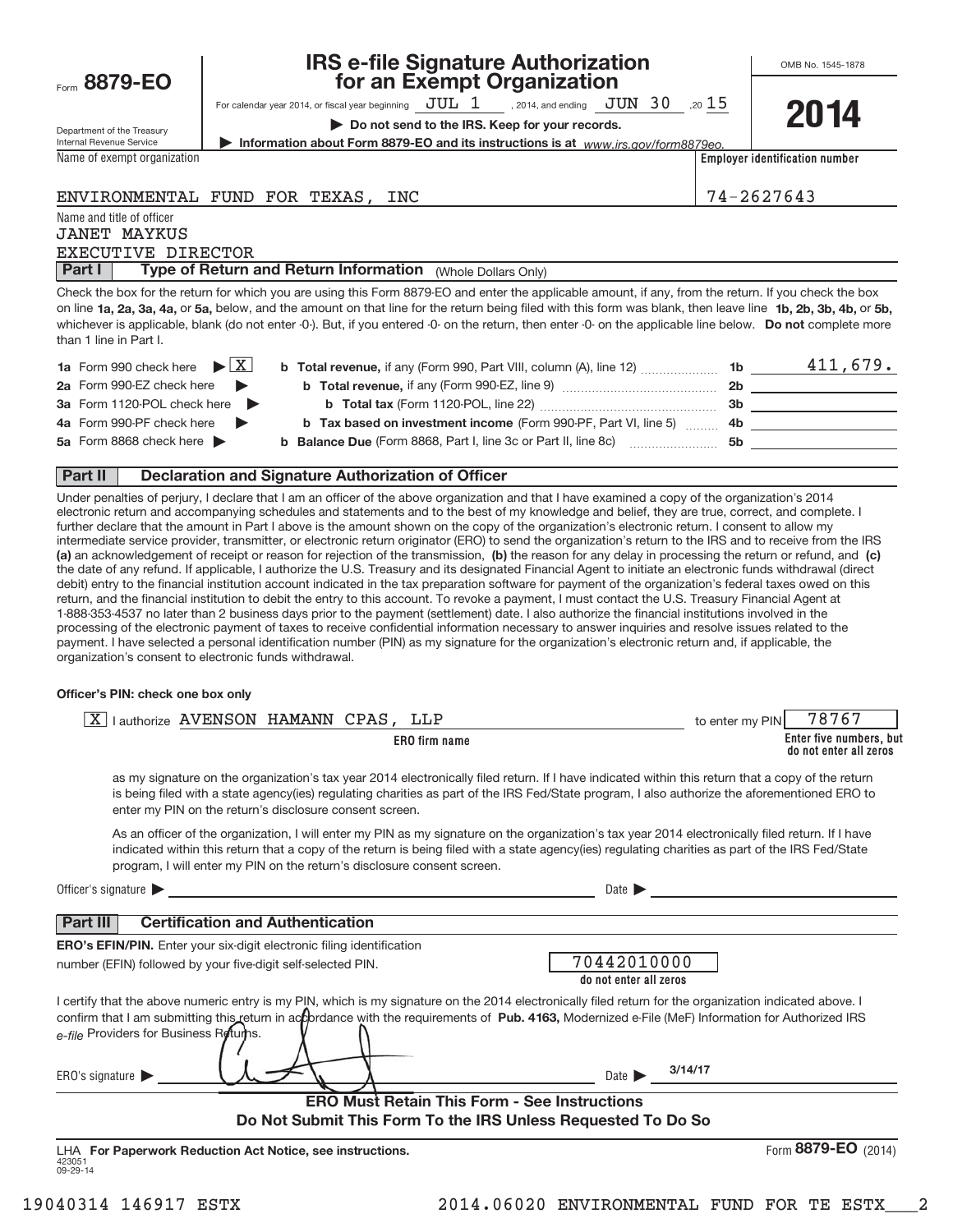| <b>Return of Organization Exempt From Income Tax</b><br>Form 990<br>Under section 501(c), 527, or 4947(a)(1) of the Internal Revenue Code (except private foundations) |                                  |  |                                                                       |                                            |                   |  |
|------------------------------------------------------------------------------------------------------------------------------------------------------------------------|----------------------------------|--|-----------------------------------------------------------------------|--------------------------------------------|-------------------|--|
|                                                                                                                                                                        |                                  |  |                                                                       | 2014                                       |                   |  |
| Do not enter social security numbers on this form as it may be made public.<br>Department of the Treasury                                                              |                                  |  |                                                                       |                                            | Open to Public    |  |
| Internal Revenue Service<br>Information about Form 990 and its instructions is at www.irs.gov/form990.                                                                 |                                  |  |                                                                       |                                            | <b>Inspection</b> |  |
| 2015<br>2014<br>JUN<br>JUL 1<br>A For the 2014 calendar year, or tax year beginning<br>and ending                                                                      |                                  |  |                                                                       |                                            |                   |  |
|                                                                                                                                                                        | <b>B</b> Check if<br>applicable: |  | <b>C</b> Name of organization                                         | <b>Employer identification number</b><br>D |                   |  |
|                                                                                                                                                                        | Address                          |  | T370<br>mmzzz<br><b>*******</b><br>$\blacksquare \wedge \blacksquare$ |                                            |                   |  |

|                         | Address<br>change   | ENVIRONMENTAL FUND FOR TEXAS, INC                                                                                                       |     |                                                     |                                                           |  |  |  |
|-------------------------|---------------------|-----------------------------------------------------------------------------------------------------------------------------------------|-----|-----------------------------------------------------|-----------------------------------------------------------|--|--|--|
|                         | Name<br>change      | EARTHSHARE OF TEXAS<br>Doing business as                                                                                                |     | 74-2627643                                          |                                                           |  |  |  |
|                         | Initial<br>return   | Number and street (or P.O. box if mail is not delivered to street address)                                                              |     | Room/suite   E Telephone number                     |                                                           |  |  |  |
|                         | Final<br>return/    | PO BOX 1911                                                                                                                             |     |                                                     | $512 - 472 - 5518$                                        |  |  |  |
|                         | termin-<br>ated     | City or town, state or province, country, and ZIP or foreign postal code                                                                |     | G Gross receipts \$                                 | 411,679.                                                  |  |  |  |
| x                       | 1Amended<br>Ireturn | AUSTIN, TX<br>78767                                                                                                                     |     | $H(a)$ is this a group return                       |                                                           |  |  |  |
|                         | Applica-<br>tion    | F Name and address of principal officer: JANET MAYKUS                                                                                   |     | for subordinates?                                   | $\sqrt{ }$ Yes $\boxed{\text{X}}$ No                      |  |  |  |
|                         | pending             | SAME AS C ABOVE                                                                                                                         |     | H(b) Are all subordinates included?                 | Yes<br>No                                                 |  |  |  |
|                         |                     | <b>I</b> Tax-exempt status: $\boxed{\mathbf{X}}$ 501(c)(3)<br>$\sum$ (insert no.)<br>$501(c)$ (<br>$4947(a)(1)$ or                      | 527 |                                                     | If "No," attach a list. (see instructions)                |  |  |  |
|                         |                     | J Website: WWW.EARTHSHARE-TEXAS.ORG                                                                                                     |     | $H(c)$ Group exemption number $\blacktriangleright$ |                                                           |  |  |  |
|                         |                     | K Form of organization: $X$ Corporation<br>Other $\blacktriangleright$<br>Trust<br>Association                                          |     |                                                     | L Year of formation: $1992$ M State of legal domicile: TX |  |  |  |
|                         | Part I              | <b>Summary</b>                                                                                                                          |     |                                                     |                                                           |  |  |  |
|                         | $\mathbf{1}$        | Briefly describe the organization's mission or most significant activities: TO ENGAGE INDIVIDUALS AND                                   |     |                                                     |                                                           |  |  |  |
|                         |                     | ORGANIZATIONS IN CREATING A HEALTHY AND SUSTAINABLE ENVIRONMENT                                                                         |     |                                                     |                                                           |  |  |  |
|                         | $\mathbf{2}$        | if the organization discontinued its operations or disposed of more than 25% of its net assets.<br>Check this box $\blacktriangleright$ |     |                                                     |                                                           |  |  |  |
|                         | 3                   | Number of voting members of the governing body (Part VI, line 1a)                                                                       |     | 3                                                   | 13                                                        |  |  |  |
|                         | 4                   |                                                                                                                                         |     | $\overline{\mathbf{4}}$                             | $\overline{13}$                                           |  |  |  |
|                         | 5                   |                                                                                                                                         |     | $\overline{5}$                                      | 6                                                         |  |  |  |
|                         | 6                   |                                                                                                                                         |     | $6\phantom{a}$                                      | 80                                                        |  |  |  |
| Activities & Governance |                     |                                                                                                                                         |     | <b>7a</b>                                           | 0.                                                        |  |  |  |
|                         |                     |                                                                                                                                         |     | 7b                                                  | 0.                                                        |  |  |  |
|                         |                     |                                                                                                                                         |     | <b>Prior Year</b>                                   | <b>Current Year</b>                                       |  |  |  |
|                         | 8                   | Contributions and grants (Part VIII, line 1h)                                                                                           |     | 858,044.                                            | 254,115.                                                  |  |  |  |
|                         | 9                   | Program service revenue (Part VIII, line 2g)                                                                                            |     | 202, 239.                                           | 150,322.                                                  |  |  |  |
| Revenue                 | 10                  |                                                                                                                                         |     | 407.                                                | 230.                                                      |  |  |  |
|                         | 11                  | Other revenue (Part VIII, column (A), lines 5, 6d, 8c, 9c, 10c, and 11e)                                                                |     | $0$ .                                               | 7,012.                                                    |  |  |  |
|                         | 12                  | Total revenue - add lines 8 through 11 (must equal Part VIII, column (A), line 12)                                                      |     | 1,060,690.                                          | 411,679.                                                  |  |  |  |
|                         | 13                  | Grants and similar amounts paid (Part IX, column (A), lines 1-3)                                                                        |     | 607, 722.                                           | 83,423.                                                   |  |  |  |
|                         | 14                  | Benefits paid to or for members (Part IX, column (A), line 4)                                                                           |     | 0.<br>155,376.                                      | 0.                                                        |  |  |  |
|                         | 15                  | Salaries, other compensation, employee benefits (Part IX, column (A), lines 5-10)                                                       |     |                                                     | 186, 857.                                                 |  |  |  |
| Expenses                |                     |                                                                                                                                         |     | 0.                                                  | 0.                                                        |  |  |  |
|                         |                     | $\blacktriangleright$ 14,839.<br><b>b</b> Total fundraising expenses (Part IX, column (D), line 25)                                     |     |                                                     |                                                           |  |  |  |
|                         |                     |                                                                                                                                         |     | 87,527.<br>850,625.                                 | 183, 277.                                                 |  |  |  |
|                         | 18                  | Total expenses. Add lines 13-17 (must equal Part IX, column (A), line 25)                                                               |     |                                                     | 453,557.                                                  |  |  |  |
|                         | 19                  |                                                                                                                                         |     | $210,065$ .                                         | $-41,878.$                                                |  |  |  |
| ងខ្ល                    |                     |                                                                                                                                         |     | <b>Beginning of Current Year</b>                    | <b>End of Year</b>                                        |  |  |  |
| Assets<br>Balanc        | 20                  | Total assets (Part X, line 16)                                                                                                          |     | 1,458,404.                                          | 1,240,894.                                                |  |  |  |
|                         | 21                  | Total liabilities (Part X, line 26)                                                                                                     |     | 810, 188.                                           | 634,556.                                                  |  |  |  |
|                         | 22<br>Part II       | Signature Block                                                                                                                         |     | 648,216.                                            | 606,338.                                                  |  |  |  |
|                         |                     |                                                                                                                                         |     |                                                     |                                                           |  |  |  |

Under penalties of perjury, I declare that I have examined this return, including accompanying schedules and statements, and to the best of my knowledge and belief, it is true, correct, and complete. Declaration of preparer (other than officer) is based on all information of which preparer has any knowledge.

| Sign            | Signature of officer                                                              |         | Date                         |  |
|-----------------|-----------------------------------------------------------------------------------|---------|------------------------------|--|
| Here            | JANET MAYKUS, EXECUTIVE DIRECTOR                                                  |         |                              |  |
|                 | Type or print name and title                                                      |         |                              |  |
|                 | Preparer's signature<br>Print/Type preparer's name                                | Date    | PTIN<br>Check                |  |
| Paid            | CATHERINE AVENSON                                                                 | 3/14/17 | P01259734<br>self-employed   |  |
| Preparer        | Firm's name NAVENSON HAMANN CPAS, LLP                                             |         | 46-3330935<br>Firm's EIN     |  |
| Use Only        | Firm's address 1779 WELLS BRANCH PKWY #110B-292                                   |         |                              |  |
|                 | AUSTIN, TX 78728                                                                  |         | Phone no. $512 - 693 - 9131$ |  |
|                 | May the IRS discuss this return with the preparer shown above? (see instructions) |         | $\mathbf{X}$<br>Yes<br>No    |  |
| 432001 11-07-14 | LHA For Paperwork Reduction Act Notice, see the separate instructions.            |         | Form 990 (2014)              |  |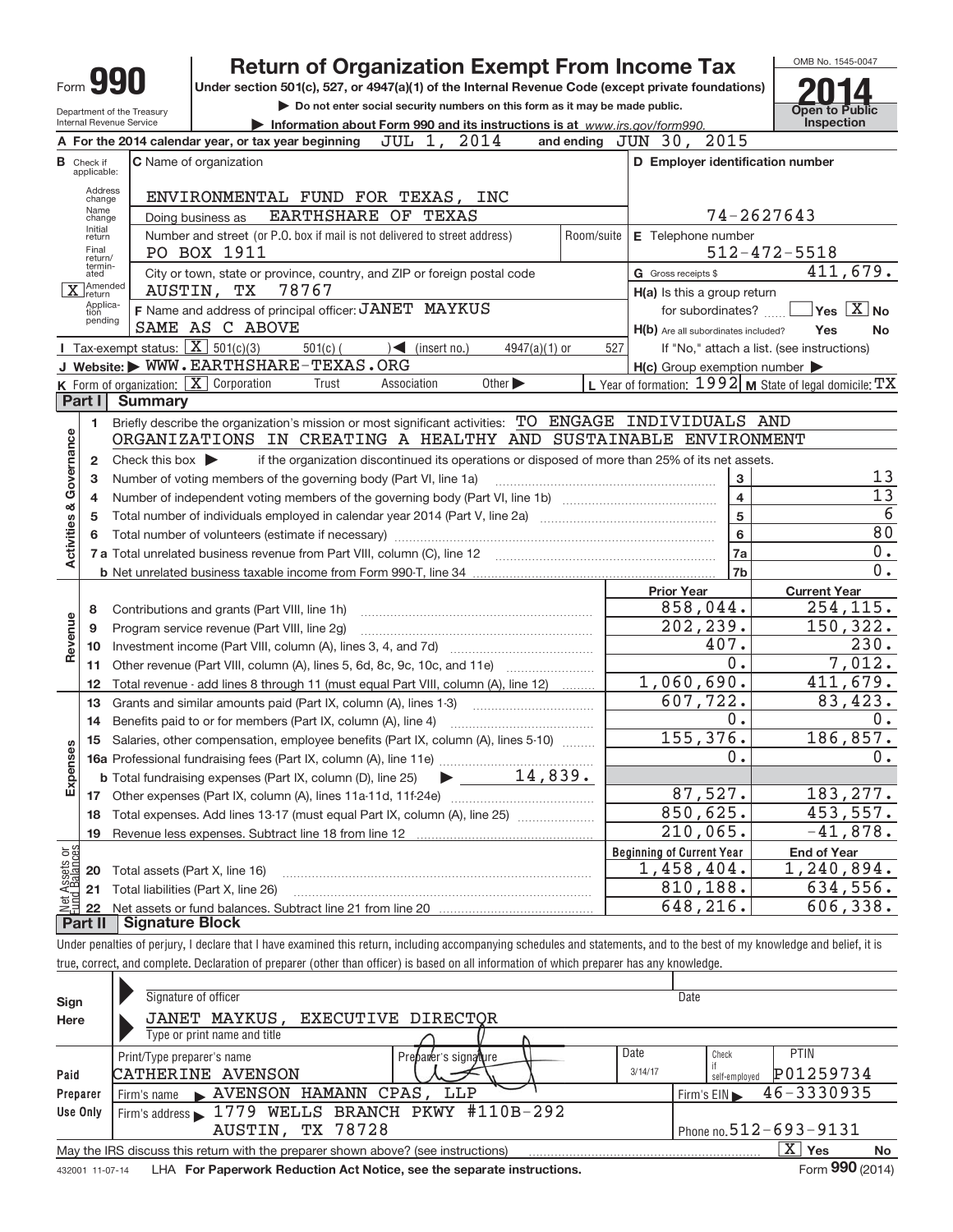|                      | 74-2627643<br>ENVIRONMENTAL FUND FOR TEXAS, INC<br>Form 990 (2014)                                                                                                                                  | Page 2                                  |
|----------------------|-----------------------------------------------------------------------------------------------------------------------------------------------------------------------------------------------------|-----------------------------------------|
|                      | <b>Statement of Program Service Accomplishments</b><br>Part III                                                                                                                                     |                                         |
|                      |                                                                                                                                                                                                     |                                         |
| 1                    | Briefly describe the organization's mission:<br>THE MISSION OF EARTHSHARE OF TEXAS IS TO CONSERVE NATURAL RESOURCES                                                                                 |                                         |
|                      | AND BUILD A HEALTHY AND SUSTAINABLE ENVIRONMENT BY PARTNERING WITH OUR                                                                                                                              |                                         |
|                      | MEMBER ORGANIZATIONS, EMPLOYERS AND THE COMMUNITY.                                                                                                                                                  |                                         |
| $\overline{2}$       | Did the organization undertake any significant program services during the year which were not listed on                                                                                            |                                         |
|                      | the prior Form 990 or 990-EZ?                                                                                                                                                                       | $\sqrt{}$ Yes $\sqrt{}$ X $\sqrt{}$ No  |
|                      | If "Yes," describe these new services on Schedule O.                                                                                                                                                | $\overline{\mathsf{Yes} \mathbb{X}}$ No |
| 3                    | Did the organization cease conducting, or make significant changes in how it conducts, any program services?<br>If "Yes," describe these changes on Schedule O.                                     |                                         |
| 4                    | Describe the organization's program service accomplishments for each of its three largest program services, as measured by expenses.                                                                |                                         |
|                      | Section 501(c)(3) and 501(c)(4) organizations are required to report the amount of grants and allocations to others, the total expenses, and<br>revenue, if any, for each program service reported. |                                         |
| 4a                   | 83,423.<br>355,834.<br>) (Revenue \$<br>including grants of \$<br>) (Expenses \$<br>(Code:                                                                                                          | 138,572.                                |
|                      | ANNUAL CAMPAIGNS AND PARTNERSHIPS ARE CONDUCTED BY THE ORGANIZATION TO                                                                                                                              |                                         |
|                      | RAISE PUBLIC SUPPORT FOR DISTRIBUTIONS TO PARTICIPATING AGENCIES.                                                                                                                                   |                                         |
|                      |                                                                                                                                                                                                     |                                         |
|                      |                                                                                                                                                                                                     |                                         |
|                      |                                                                                                                                                                                                     |                                         |
|                      |                                                                                                                                                                                                     |                                         |
|                      |                                                                                                                                                                                                     |                                         |
|                      |                                                                                                                                                                                                     |                                         |
|                      |                                                                                                                                                                                                     |                                         |
|                      |                                                                                                                                                                                                     |                                         |
| 4b                   | 18,762.<br>including grants of \$<br>) (Revenue \$<br>(Code:<br>(Expenses \$                                                                                                                        | 18,762.                                 |
|                      | OF CITY<br>OF AUSTIN CAMPAIGN.<br>CAMPAIGN MANAGEMENT                                                                                                                                               |                                         |
|                      |                                                                                                                                                                                                     |                                         |
|                      |                                                                                                                                                                                                     |                                         |
|                      |                                                                                                                                                                                                     |                                         |
|                      |                                                                                                                                                                                                     |                                         |
|                      |                                                                                                                                                                                                     |                                         |
|                      |                                                                                                                                                                                                     |                                         |
|                      |                                                                                                                                                                                                     |                                         |
|                      |                                                                                                                                                                                                     |                                         |
|                      |                                                                                                                                                                                                     |                                         |
| 4c                   | (Code: ) (Expenses \$<br>and the set of \$<br>$\left($ Revenue \$ $\right)$                                                                                                                         |                                         |
|                      |                                                                                                                                                                                                     |                                         |
|                      |                                                                                                                                                                                                     |                                         |
|                      |                                                                                                                                                                                                     |                                         |
|                      |                                                                                                                                                                                                     |                                         |
|                      |                                                                                                                                                                                                     |                                         |
|                      |                                                                                                                                                                                                     |                                         |
|                      |                                                                                                                                                                                                     |                                         |
|                      |                                                                                                                                                                                                     |                                         |
|                      |                                                                                                                                                                                                     |                                         |
|                      |                                                                                                                                                                                                     |                                         |
| 4d                   | Other program services (Describe in Schedule O.)                                                                                                                                                    |                                         |
|                      | Expenses \$<br>including grants of \$<br>(Revenue \$                                                                                                                                                |                                         |
| 4e                   | 374,596.<br>Total program service expenses >                                                                                                                                                        | Form 990 (2014)                         |
| 432002<br>$11-07-14$ |                                                                                                                                                                                                     |                                         |
|                      | 2                                                                                                                                                                                                   |                                         |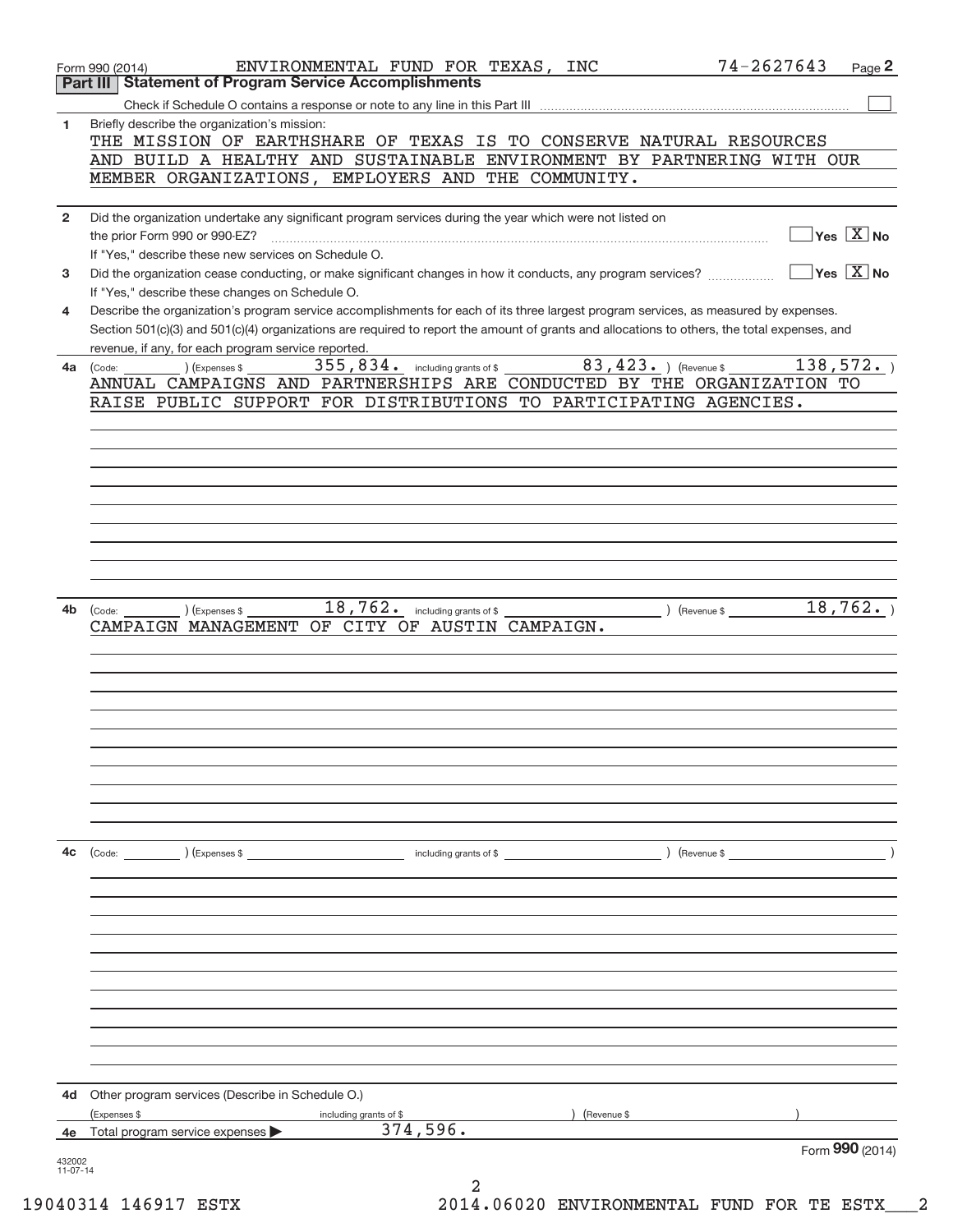|  | Form 990 (2014) |
|--|-----------------|

Form 990 (2014) Page **Part IV Checklist of Required Schedules** ENVIRONMENTAL FUND FOR TEXAS, INC 74‐2627643

|     |                                                                                                                                      |                 | Yes                     | No          |
|-----|--------------------------------------------------------------------------------------------------------------------------------------|-----------------|-------------------------|-------------|
| 1   | Is the organization described in section $501(c)(3)$ or $4947(a)(1)$ (other than a private foundation)?                              |                 |                         |             |
|     |                                                                                                                                      | $\mathbf{1}$    | X                       |             |
| 2   |                                                                                                                                      | $\mathbf{2}$    | $\overline{\textbf{X}}$ |             |
| з   | Did the organization engage in direct or indirect political campaign activities on behalf of or in opposition to candidates for      |                 |                         |             |
|     |                                                                                                                                      | 3               |                         | X           |
| 4   | Section 501(c)(3) organizations. Did the organization engage in lobbying activities, or have a section 501(h) election in effect     |                 |                         |             |
|     |                                                                                                                                      | 4               |                         | x           |
| 5   | Is the organization a section 501(c)(4), 501(c)(5), or 501(c)(6) organization that receives membership dues, assessments, or         |                 |                         |             |
|     |                                                                                                                                      | 5               |                         | x           |
| 6   | Did the organization maintain any donor advised funds or any similar funds or accounts for which donors have the right to            |                 |                         |             |
|     | provide advice on the distribution or investment of amounts in such funds or accounts? If "Yes," complete Schedule D, Part I         | 6               |                         | X           |
| 7   | Did the organization receive or hold a conservation easement, including easements to preserve open space,                            |                 |                         |             |
|     |                                                                                                                                      | $\overline{7}$  |                         | X           |
| 8   | Did the organization maintain collections of works of art, historical treasures, or other similar assets? If "Yes," complete         |                 |                         |             |
|     |                                                                                                                                      | 8               |                         | X           |
| 9   | Did the organization report an amount in Part X, line 21, for escrow or custodial account liability; serve as a custodian for        |                 |                         |             |
|     | amounts not listed in Part X; or provide credit counseling, debt management, credit repair, or debt negotiation services?            |                 |                         |             |
|     | If "Yes," complete Schedule D, Part IV                                                                                               | 9               |                         | x           |
| 10  | Did the organization, directly or through a related organization, hold assets in temporarily restricted endowments, permanent        |                 |                         |             |
|     |                                                                                                                                      | 10              |                         | x           |
| 11  | If the organization's answer to any of the following questions is "Yes," then complete Schedule D, Parts VI, VII, VIII, IX, or X     |                 |                         |             |
|     | as applicable.                                                                                                                       |                 |                         |             |
|     | a Did the organization report an amount for land, buildings, and equipment in Part X, line 10? If "Yes," complete Schedule D,        |                 |                         |             |
|     |                                                                                                                                      | 11a             | X                       |             |
|     | <b>b</b> Did the organization report an amount for investments - other securities in Part X, line 12 that is 5% or more of its total |                 |                         |             |
|     |                                                                                                                                      | 11 <sub>b</sub> |                         | X           |
|     | c Did the organization report an amount for investments - program related in Part X, line 13 that is 5% or more of its total         |                 |                         | X           |
|     |                                                                                                                                      | 11c             |                         |             |
|     | d Did the organization report an amount for other assets in Part X, line 15 that is 5% or more of its total assets reported in       |                 |                         | x           |
|     |                                                                                                                                      | 11d<br>11e      | $\mathbf X$             |             |
|     | f Did the organization's separate or consolidated financial statements for the tax year include a footnote that addresses            |                 |                         |             |
|     | the organization's liability for uncertain tax positions under FIN 48 (ASC 740)? If "Yes," complete Schedule D, Part X               | 11f             | X                       |             |
|     | 12a Did the organization obtain separate, independent audited financial statements for the tax year? If "Yes," complete              |                 |                         |             |
|     | Schedule D. Parts XI and XII                                                                                                         | 12a             | X                       |             |
|     | <b>b</b> Was the organization included in consolidated, independent audited financial statements for the tax year?                   |                 |                         |             |
|     | If "Yes," and if the organization answered "No" to line 12a, then completing Schedule D, Parts XI and XII is optional                | 12 <sub>b</sub> |                         | X           |
| 13  |                                                                                                                                      | 13              |                         | $\mathbf X$ |
| 14a | Did the organization maintain an office, employees, or agents outside of the United States?                                          | 14a             |                         | $\mathbf X$ |
|     | <b>b</b> Did the organization have aggregate revenues or expenses of more than \$10,000 from grantmaking, fundraising, business,     |                 |                         |             |
|     | investment, and program service activities outside the United States, or aggregate foreign investments valued at \$100,000           |                 |                         |             |
|     |                                                                                                                                      | 14b             |                         | X.          |
| 15  | Did the organization report on Part IX, column (A), line 3, more than \$5,000 of grants or other assistance to or for any            |                 |                         |             |
|     |                                                                                                                                      | 15              |                         | Χ           |
| 16  | Did the organization report on Part IX, column (A), line 3, more than \$5,000 of aggregate grants or other assistance to             |                 |                         |             |
|     |                                                                                                                                      | 16              |                         | Χ           |
| 17  | Did the organization report a total of more than \$15,000 of expenses for professional fundraising services on Part IX,              |                 |                         |             |
|     |                                                                                                                                      | 17              |                         | X           |
| 18  | Did the organization report more than \$15,000 total of fundraising event gross income and contributions on Part VIII, lines         |                 |                         |             |
|     |                                                                                                                                      | 18              |                         | X           |
| 19  | Did the organization report more than \$15,000 of gross income from gaming activities on Part VIII, line 9a? If "Yes."               |                 |                         |             |
|     |                                                                                                                                      | 19              |                         | X           |
|     |                                                                                                                                      | 20a             |                         | X           |
|     |                                                                                                                                      | 20 <sub>b</sub> |                         |             |

Form **990** (2014)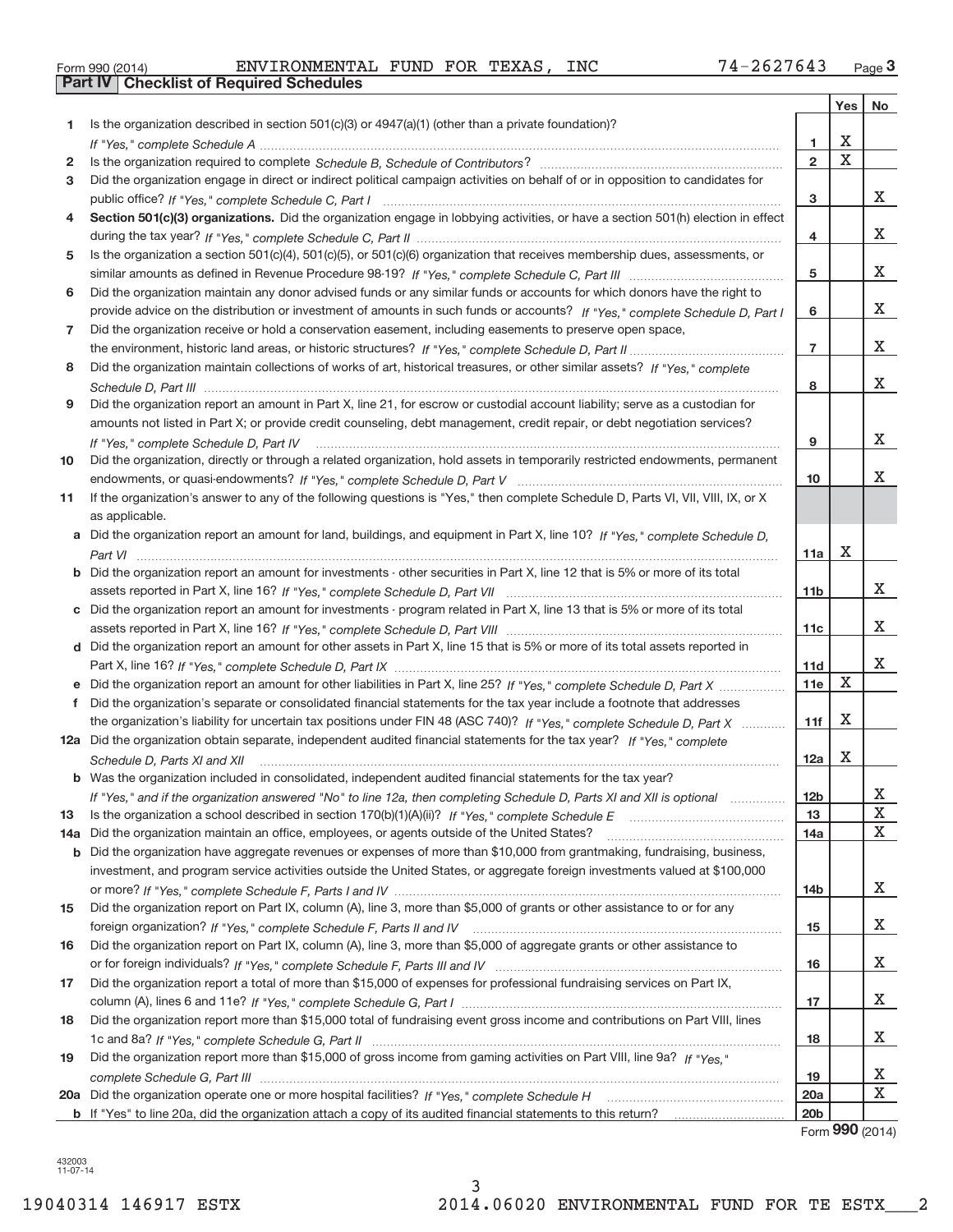| Form 990 (2014) | ENVIRONMENTAL FUND FOR TEXAS, |  |  |  | <b>INC</b> | 74-2627643 | Page |
|-----------------|-------------------------------|--|--|--|------------|------------|------|
|-----------------|-------------------------------|--|--|--|------------|------------|------|

|    | <b>Part IV Checklist of Required Schedules</b> (continued)                                                                                                                                                                     |                 |     |             |
|----|--------------------------------------------------------------------------------------------------------------------------------------------------------------------------------------------------------------------------------|-----------------|-----|-------------|
|    |                                                                                                                                                                                                                                |                 | Yes | No          |
| 21 | Did the organization report more than \$5,000 of grants or other assistance to any domestic organization or                                                                                                                    |                 |     |             |
|    |                                                                                                                                                                                                                                | 21              | X   |             |
| 22 | Did the organization report more than \$5,000 of grants or other assistance to or for domestic individuals on                                                                                                                  |                 |     |             |
|    |                                                                                                                                                                                                                                | 22              |     | X           |
| 23 | Did the organization answer "Yes" to Part VII, Section A, line 3, 4, or 5 about compensation of the organization's current                                                                                                     |                 |     |             |
|    | and former officers, directors, trustees, key employees, and highest compensated employees? If "Yes," complete                                                                                                                 |                 |     |             |
|    |                                                                                                                                                                                                                                | 23              |     | x           |
|    | 24a Did the organization have a tax-exempt bond issue with an outstanding principal amount of more than \$100,000 as of the                                                                                                    |                 |     |             |
|    | last day of the year, that was issued after December 31, 2002? If "Yes," answer lines 24b through 24d and complete                                                                                                             |                 |     |             |
|    |                                                                                                                                                                                                                                | 24a             |     | X           |
|    |                                                                                                                                                                                                                                | 24 <sub>b</sub> |     |             |
|    |                                                                                                                                                                                                                                |                 |     |             |
| с  | Did the organization maintain an escrow account other than a refunding escrow at any time during the year to defease                                                                                                           |                 |     |             |
|    |                                                                                                                                                                                                                                | 24c<br>24d      |     |             |
|    |                                                                                                                                                                                                                                |                 |     |             |
|    | 25a Section 501(c)(3), 501(c)(4), and 501(c)(29) organizations. Did the organization engage in an excess benefit                                                                                                               |                 |     | X           |
|    |                                                                                                                                                                                                                                | 25a             |     |             |
|    | b Is the organization aware that it engaged in an excess benefit transaction with a disqualified person in a prior year, and                                                                                                   |                 |     |             |
|    | that the transaction has not been reported on any of the organization's prior Forms 990 or 990-EZ? If "Yes," complete                                                                                                          |                 |     |             |
|    | Schedule L, Part I                                                                                                                                                                                                             | 25 <sub>b</sub> |     | x           |
| 26 | Did the organization report any amount on Part X, line 5, 6, or 22 for receivables from or payables to any current or                                                                                                          |                 |     |             |
|    | former officers, directors, trustees, key employees, highest compensated employees, or disqualified persons? If "Yes."                                                                                                         |                 |     |             |
|    | complete Schedule L. Part II (ed. the complete schedule L. Part II) (ed. the complete Schedule L. Part II) (ed. the complete Schedule L. Part II) (ed. the complete Schedule L. Part II) (ed. the complete Schedule L. Part II | 26              |     | X           |
| 27 | Did the organization provide a grant or other assistance to an officer, director, trustee, key employee, substantial                                                                                                           |                 |     |             |
|    | contributor or employee thereof, a grant selection committee member, or to a 35% controlled entity or family member                                                                                                            |                 |     | х           |
|    |                                                                                                                                                                                                                                | 27              |     |             |
| 28 | Was the organization a party to a business transaction with one of the following parties (see Schedule L, Part IV                                                                                                              |                 |     |             |
|    | instructions for applicable filing thresholds, conditions, and exceptions):                                                                                                                                                    |                 |     | Х           |
| a  |                                                                                                                                                                                                                                | 28a             |     | $\mathbf X$ |
| b  | A family member of a current or former officer, director, trustee, or key employee? If "Yes," complete Schedule L, Part IV                                                                                                     | 28 <sub>b</sub> |     |             |
|    | c An entity of which a current or former officer, director, trustee, or key employee (or a family member thereof) was an officer,                                                                                              |                 |     | Χ           |
|    |                                                                                                                                                                                                                                | 28c             |     | $\mathbf X$ |
| 29 |                                                                                                                                                                                                                                | 29              |     |             |
| 30 | Did the organization receive contributions of art, historical treasures, or other similar assets, or qualified conservation                                                                                                    |                 |     | x           |
|    |                                                                                                                                                                                                                                | 30              |     |             |
| 31 | Did the organization liquidate, terminate, or dissolve and cease operations?                                                                                                                                                   |                 |     | X           |
|    | Did the organization sell, exchange, dispose of, or transfer more than 25% of its net assets? If "Yes," complete                                                                                                               | 31              |     |             |
| 32 |                                                                                                                                                                                                                                | 32              |     | x           |
|    | Did the organization own 100% of an entity disregarded as separate from the organization under Regulations                                                                                                                     |                 |     |             |
| 33 |                                                                                                                                                                                                                                | 33              |     | X           |
| 34 |                                                                                                                                                                                                                                |                 |     |             |
|    | Was the organization related to any tax-exempt or taxable entity? If "Yes," complete Schedule R, Part II, III, or IV, and                                                                                                      | 34              |     | х           |
|    |                                                                                                                                                                                                                                | 35a             |     | $\mathbf X$ |
|    |                                                                                                                                                                                                                                |                 |     |             |
|    | b If "Yes" to line 35a, did the organization receive any payment from or engage in any transaction with a controlled entity                                                                                                    | 35 <sub>b</sub> |     |             |
| 36 | Section 501(c)(3) organizations. Did the organization make any transfers to an exempt non-charitable related organization?                                                                                                     |                 |     |             |
|    |                                                                                                                                                                                                                                | 36              |     | X.          |
| 37 | Did the organization conduct more than 5% of its activities through an entity that is not a related organization                                                                                                               |                 |     |             |
|    |                                                                                                                                                                                                                                | 37              |     | х           |
| 38 | Did the organization complete Schedule O and provide explanations in Schedule O for Part VI, lines 11b and 19?                                                                                                                 |                 |     |             |
|    |                                                                                                                                                                                                                                | 38              | Х   |             |
|    |                                                                                                                                                                                                                                |                 |     |             |

Form **990** (2014)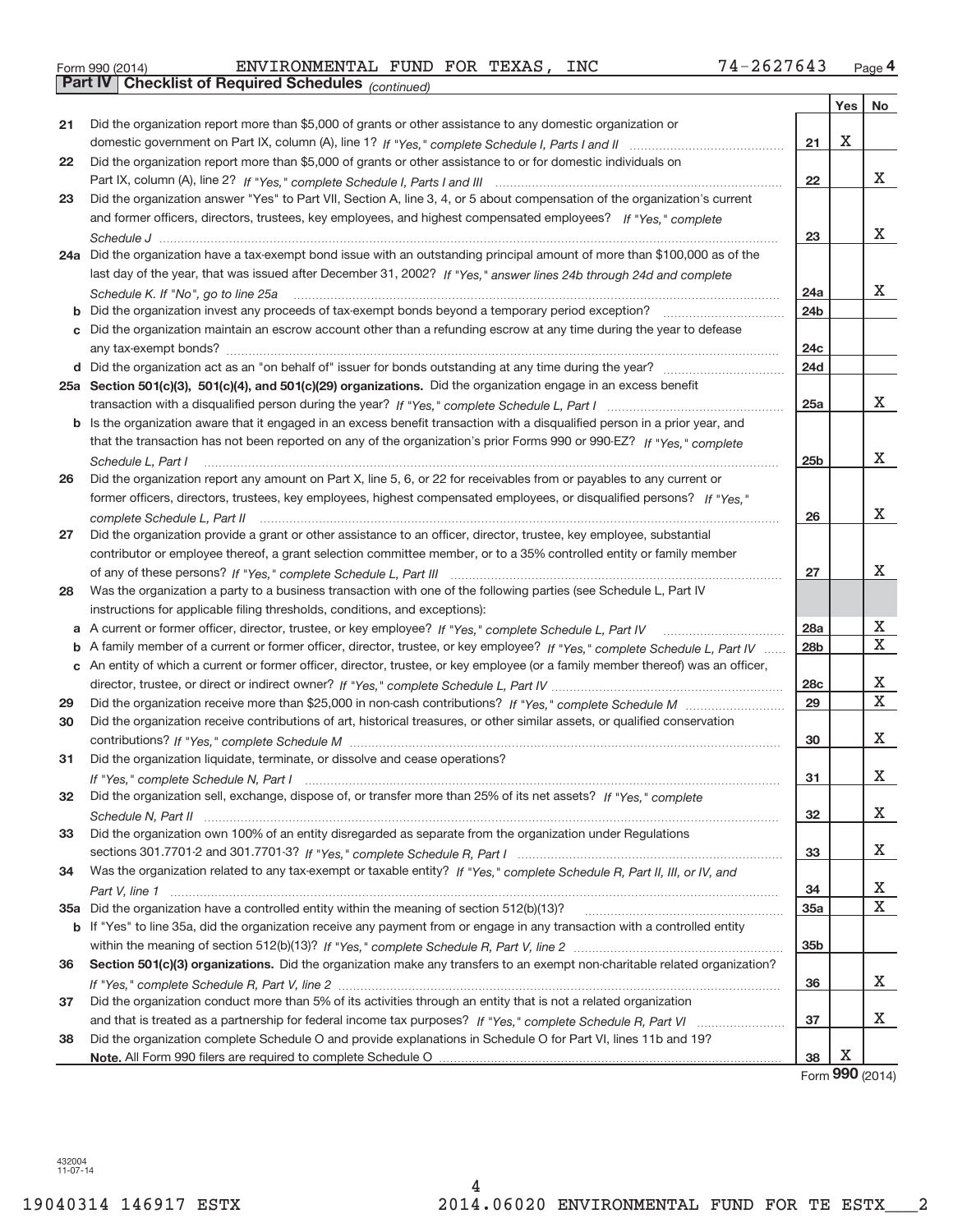|    | <b>Part V</b><br><b>Statements Regarding Other IRS Filings and Tax Compliance</b>                                                                                                          |                        |            |             |  |  |
|----|--------------------------------------------------------------------------------------------------------------------------------------------------------------------------------------------|------------------------|------------|-------------|--|--|
|    | Check if Schedule O contains a response or note to any line in this Part V                                                                                                                 |                        |            |             |  |  |
|    |                                                                                                                                                                                            |                        | <b>Yes</b> | No          |  |  |
|    | 6<br>1a                                                                                                                                                                                    |                        |            |             |  |  |
| b  | $\Omega$<br>1 <sub>b</sub><br>Enter the number of Forms W-2G included in line 1a. Enter -0- if not applicable                                                                              |                        |            |             |  |  |
|    | Did the organization comply with backup withholding rules for reportable payments to vendors and reportable gaming                                                                         |                        |            |             |  |  |
|    |                                                                                                                                                                                            | 1c                     |            |             |  |  |
|    | 2a Enter the number of employees reported on Form W-3, Transmittal of Wage and Tax Statements,                                                                                             |                        |            |             |  |  |
|    | 6<br>filed for the calendar year ending with or within the year covered by this return<br>2a                                                                                               |                        |            |             |  |  |
|    |                                                                                                                                                                                            | 2 <sub>b</sub>         | х          |             |  |  |
|    |                                                                                                                                                                                            |                        |            |             |  |  |
|    | 3a Did the organization have unrelated business gross income of \$1,000 or more during the year?                                                                                           | 3a                     |            | х           |  |  |
|    |                                                                                                                                                                                            | 3 <sub>b</sub>         |            |             |  |  |
|    | 4a At any time during the calendar year, did the organization have an interest in, or a signature or other authority over, a                                                               |                        |            |             |  |  |
|    | financial account in a foreign country (such as a bank account, securities account, or other financial account)?                                                                           | 4a                     |            | х           |  |  |
|    | <b>b</b> If "Yes," enter the name of the foreign country: $\blacktriangleright$                                                                                                            |                        |            |             |  |  |
|    | See instructions for filing requirements for FinCEN Form 114, Report of Foreign Bank and Financial Accounts (FBAR).                                                                        |                        |            |             |  |  |
| 5a |                                                                                                                                                                                            | 5a                     |            | Х           |  |  |
| b  |                                                                                                                                                                                            | 5 <sub>b</sub>         |            | X           |  |  |
| с  |                                                                                                                                                                                            | 5c                     |            |             |  |  |
| 6a | Does the organization have annual gross receipts that are normally greater than \$100,000, and did the organization solicit                                                                |                        |            |             |  |  |
|    |                                                                                                                                                                                            | 6a                     |            | Χ           |  |  |
|    | b If "Yes," did the organization include with every solicitation an express statement that such contributions or gifts                                                                     |                        |            |             |  |  |
|    | were not tax deductible?                                                                                                                                                                   | 6b                     |            |             |  |  |
| 7  | Organizations that may receive deductible contributions under section 170(c).                                                                                                              |                        |            | x           |  |  |
| а  | Did the organization receive a payment in excess of \$75 made partly as a contribution and partly for goods and services provided to the payor?                                            |                        |            |             |  |  |
|    | <b>b</b> If "Yes," did the organization notify the donor of the value of the goods or services provided?                                                                                   | 7b                     |            |             |  |  |
|    | c Did the organization sell, exchange, or otherwise dispose of tangible personal property for which it was required                                                                        |                        |            |             |  |  |
|    |                                                                                                                                                                                            | 7c                     |            | х           |  |  |
|    | 7d<br>d If "Yes," indicate the number of Forms 8282 filed during the year manufacture intervent contained to the Net                                                                       |                        |            |             |  |  |
| е  | Did the organization receive any funds, directly or indirectly, to pay premiums on a personal benefit contract?                                                                            | 7e                     |            | х           |  |  |
| f. | Did the organization, during the year, pay premiums, directly or indirectly, on a personal benefit contract?                                                                               | 7f                     |            | $\mathbf X$ |  |  |
| g  | If the organization received a contribution of qualified intellectual property, did the organization file Form 8899 as required?                                                           | 7g                     | N/R        |             |  |  |
| h  | If the organization received a contribution of cars, boats, airplanes, or other vehicles, did the organization file a Form 1098-C?                                                         | 7h                     | N/R        |             |  |  |
| 8  | N/A<br>Sponsoring organizations maintaining donor advised funds. Did a donor advised fund maintained by the                                                                                |                        |            |             |  |  |
|    | sponsoring organization have excess business holdings at any time during the year?                                                                                                         | 8                      |            |             |  |  |
| 9  | Sponsoring organizations maintaining donor advised funds.                                                                                                                                  |                        |            |             |  |  |
| а  | N/A<br>Did the sponsoring organization make any taxable distributions under section 4966? [1001] [1001] Did the sponsoring organization make any taxable distributions under section 4966? | 9а                     |            |             |  |  |
| b  | N/A<br>Did the sponsoring organization make a distribution to a donor, donor advisor, or related person?                                                                                   | 9b                     |            |             |  |  |
| 10 | Section 501(c)(7) organizations. Enter:                                                                                                                                                    |                        |            |             |  |  |
| а  | 10a                                                                                                                                                                                        |                        |            |             |  |  |
| b  | Gross receipts, included on Form 990, Part VIII, line 12, for public use of club facilities<br>10 <sub>b</sub>                                                                             |                        |            |             |  |  |
| 11 | Section 501(c)(12) organizations. Enter:<br>N/A                                                                                                                                            |                        |            |             |  |  |
| а  | 11a<br>Gross income from members or shareholders                                                                                                                                           |                        |            |             |  |  |
|    | b Gross income from other sources (Do not net amounts due or paid to other sources against                                                                                                 |                        |            |             |  |  |
|    | amounts due or received from them.)<br>11b<br>12a Section 4947(a)(1) non-exempt charitable trusts. Is the organization filing Form 990 in lieu of Form 1041?                               |                        |            |             |  |  |
|    |                                                                                                                                                                                            | 12a                    |            |             |  |  |
| b  | If "Yes," enter the amount of tax-exempt interest received or accrued during the year $\ldots$ $\mathbf{N}/\mathbf{A}$ .<br>12 <sub>b</sub>                                                |                        |            |             |  |  |
| 13 | Section 501(c)(29) qualified nonprofit health insurance issuers.<br>N/A                                                                                                                    |                        |            |             |  |  |
| a  |                                                                                                                                                                                            | 13a                    |            |             |  |  |
|    | Note. See the instructions for additional information the organization must report on Schedule O.                                                                                          |                        |            |             |  |  |
|    | <b>b</b> Enter the amount of reserves the organization is required to maintain by the states in which the                                                                                  |                        |            |             |  |  |
|    | 13 <sub>b</sub>                                                                                                                                                                            |                        |            |             |  |  |
| с  | 13 <sub>c</sub>                                                                                                                                                                            |                        |            | х           |  |  |
|    | 14a Did the organization receive any payments for indoor tanning services during the tax year?                                                                                             | 14a<br>14 <sub>b</sub> |            |             |  |  |
|    |                                                                                                                                                                                            |                        |            |             |  |  |

Form 990 (2014) ENVIRONMENTAL FUND FOR TEXAS,INC 74-2627643 <sub>Page</sub>

Form (2014) **990**

**5**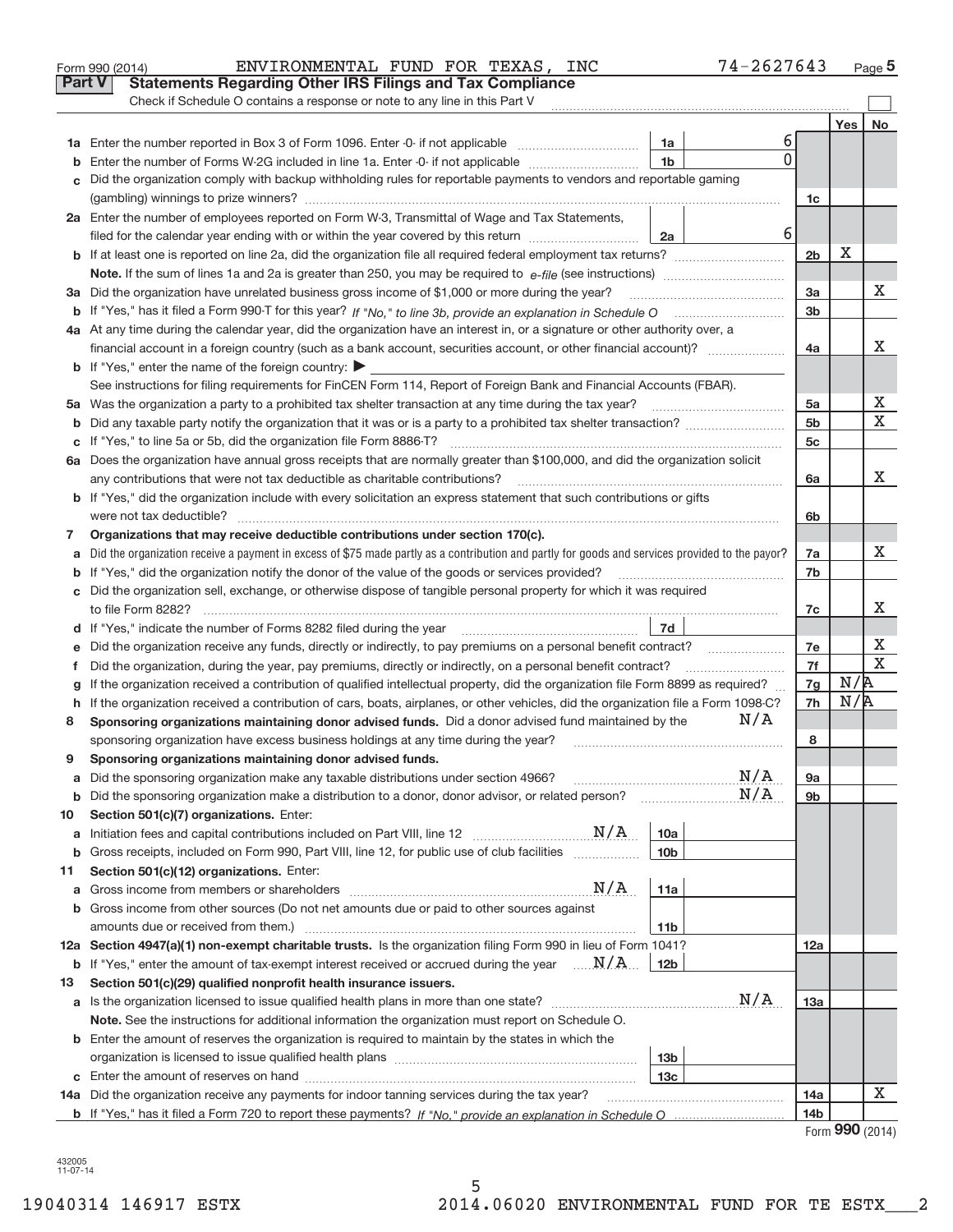|  | Form 990 (2014) |  |
|--|-----------------|--|
|  |                 |  |

## $_{\rm Form}$   $_{990}$   $_{(2014)}$   $_{\rm ENVIRONMENTAL}$   $_{\rm FUND}$   $_{\rm FOR}$   $_{\rm TEXAS}$  ,  $_{\rm INC}$   $_{\rm TMC}$   $_{\rm 74-2627643}$   $_{\rm Page}$

Part VI | Governance, Management, and Disclosure  $F_{Or}$  each "Yes" response to lines 2 through 7b below, and for a "No" response to line 8a, 8b, or 10b below, describe the circumstances, processes, or changes in Schedule O. See instructions.

|    |                                                                                                                                                                            |                               |    |                 | Yes             | No                      |
|----|----------------------------------------------------------------------------------------------------------------------------------------------------------------------------|-------------------------------|----|-----------------|-----------------|-------------------------|
|    | 1a Enter the number of voting members of the governing body at the end of the tax year                                                                                     | 1a                            | 13 |                 |                 |                         |
|    | If there are material differences in voting rights among members of the governing body, or if the governing                                                                |                               |    |                 |                 |                         |
|    | body delegated broad authority to an executive committee or similar committee, explain in Schedule O.                                                                      |                               |    |                 |                 |                         |
|    | <b>b</b> Enter the number of voting members included in line 1a, above, who are independent <i>manumum</i>                                                                 | 1b                            | 13 |                 |                 |                         |
| 2  | Did any officer, director, trustee, or key employee have a family relationship or a business relationship with any other                                                   |                               |    |                 |                 |                         |
|    | officer, director, trustee, or key employee?                                                                                                                               |                               |    | $\mathbf{2}$    |                 | X                       |
| 3  | Did the organization delegate control over management duties customarily performed by or under the direct supervision                                                      |                               |    |                 |                 |                         |
|    |                                                                                                                                                                            |                               |    | 3               |                 | х                       |
| 4  | Did the organization make any significant changes to its governing documents since the prior Form 990 was filed?                                                           |                               |    | 4               |                 | $\overline{\texttt{x}}$ |
| 5  |                                                                                                                                                                            |                               |    | 5               |                 | $\overline{\mathbf{x}}$ |
| 6  | Did the organization have members or stockholders?                                                                                                                         |                               |    | 6               |                 | $\overline{\mathbf{x}}$ |
| 7а | Did the organization have members, stockholders, or other persons who had the power to elect or appoint one or                                                             |                               |    |                 |                 |                         |
|    |                                                                                                                                                                            |                               |    | 7a              |                 | х                       |
|    | <b>b</b> Are any governance decisions of the organization reserved to (or subject to approval by) members, stockholders, or                                                |                               |    |                 |                 |                         |
|    | persons other than the governing body?                                                                                                                                     |                               |    | 7b              | X               |                         |
| 8  | Did the organization contemporaneously document the meetings held or written actions undertaken during the year by the following:                                          |                               |    |                 |                 |                         |
|    |                                                                                                                                                                            |                               |    | 8а              | X               |                         |
| а  |                                                                                                                                                                            |                               |    |                 | X               |                         |
|    |                                                                                                                                                                            |                               |    | 8b              |                 |                         |
| 9  | Is there any officer, director, trustee, or key employee listed in Part VII, Section A, who cannot be reached at the                                                       |                               |    | 9               |                 | x                       |
|    |                                                                                                                                                                            |                               |    |                 |                 |                         |
|    | Section B. Policies (This Section B requests information about policies not required by the Internal Revenue Code.)                                                        |                               |    |                 |                 |                         |
|    |                                                                                                                                                                            |                               |    |                 | Yes             | No<br>$\mathbf X$       |
|    |                                                                                                                                                                            |                               |    | 10a             |                 |                         |
|    | b If "Yes," did the organization have written policies and procedures governing the activities of such chapters, affiliates,                                               |                               |    |                 |                 |                         |
|    |                                                                                                                                                                            |                               |    | 10b             |                 |                         |
|    | 11a Has the organization provided a complete copy of this Form 990 to all members of its governing body before filing the form?                                            |                               |    | 11a             | X               |                         |
|    | <b>b</b> Describe in Schedule O the process, if any, used by the organization to review this Form 990.                                                                     |                               |    |                 |                 |                         |
|    |                                                                                                                                                                            |                               |    | 12a             | X               |                         |
| b  |                                                                                                                                                                            |                               |    | 12 <sub>b</sub> | X               |                         |
|    | c Did the organization regularly and consistently monitor and enforce compliance with the policy? If "Yes." describe                                                       |                               |    |                 |                 |                         |
|    | in Schedule O how this was done measured and continuum control to the control of the state of the control of t                                                             |                               |    | 12c             | х               |                         |
| 13 |                                                                                                                                                                            |                               |    | 13              | X               |                         |
| 14 | Did the organization have a written document retention and destruction policy? manufactured and the organization have a written document retention and destruction policy? |                               |    | 14              | X               |                         |
| 15 | Did the process for determining compensation of the following persons include a review and approval by independent                                                         |                               |    |                 |                 |                         |
|    | persons, comparability data, and contemporaneous substantiation of the deliberation and decision?                                                                          |                               |    |                 |                 |                         |
|    |                                                                                                                                                                            |                               |    | 15a             | X               |                         |
|    | <b>b</b> Other officers or key employees of the organization                                                                                                               |                               |    | 15 <sub>b</sub> |                 | X                       |
|    | If "Yes" to line 15a or 15b, describe the process in Schedule O (see instructions).                                                                                        |                               |    |                 |                 |                         |
|    | 16a Did the organization invest in, contribute assets to, or participate in a joint venture or similar arrangement with a                                                  |                               |    |                 |                 |                         |
|    | taxable entity during the year?                                                                                                                                            |                               |    | 16a             |                 | X                       |
|    | b If "Yes," did the organization follow a written policy or procedure requiring the organization to evaluate its participation                                             |                               |    |                 |                 |                         |
|    | in joint venture arrangements under applicable federal tax law, and take steps to safeguard the organization's                                                             |                               |    |                 |                 |                         |
|    | exempt status with respect to such arrangements?                                                                                                                           |                               |    | 16b             |                 |                         |
|    | <b>Section C. Disclosure</b>                                                                                                                                               |                               |    |                 |                 |                         |
| 17 | <b>NONE</b><br>List the states with which a copy of this Form 990 is required to be filed $\blacktriangleright$                                                            |                               |    |                 |                 |                         |
| 18 | Section 6104 requires an organization to make its Forms 1023 (or 1024 if applicable), 990, and 990-T (Section 501(c)(3)s only) available                                   |                               |    |                 |                 |                         |
|    | for public inspection. Indicate how you made these available. Check all that apply.                                                                                        |                               |    |                 |                 |                         |
|    | $X$ Upon request<br>$ X $ Own website<br>$X$ Another's website                                                                                                             | Other (explain in Schedule O) |    |                 |                 |                         |
| 19 | Describe in Schedule O whether (and if so, how) the organization made its governing documents, conflict of interest policy, and financial                                  |                               |    |                 |                 |                         |
|    | statements available to the public during the tax year.                                                                                                                    |                               |    |                 |                 |                         |
| 20 | State the name, address, and telephone number of the person who possesses the organization's books and records:                                                            |                               |    |                 |                 |                         |
|    | JANET MAYKUS - 512-872-6677                                                                                                                                                |                               |    |                 |                 |                         |
|    | 78767<br>PO BOX 1911,<br>AUSTIN,<br>TХ                                                                                                                                     |                               |    |                 |                 |                         |
|    |                                                                                                                                                                            |                               |    |                 | Form 990 (2014) |                         |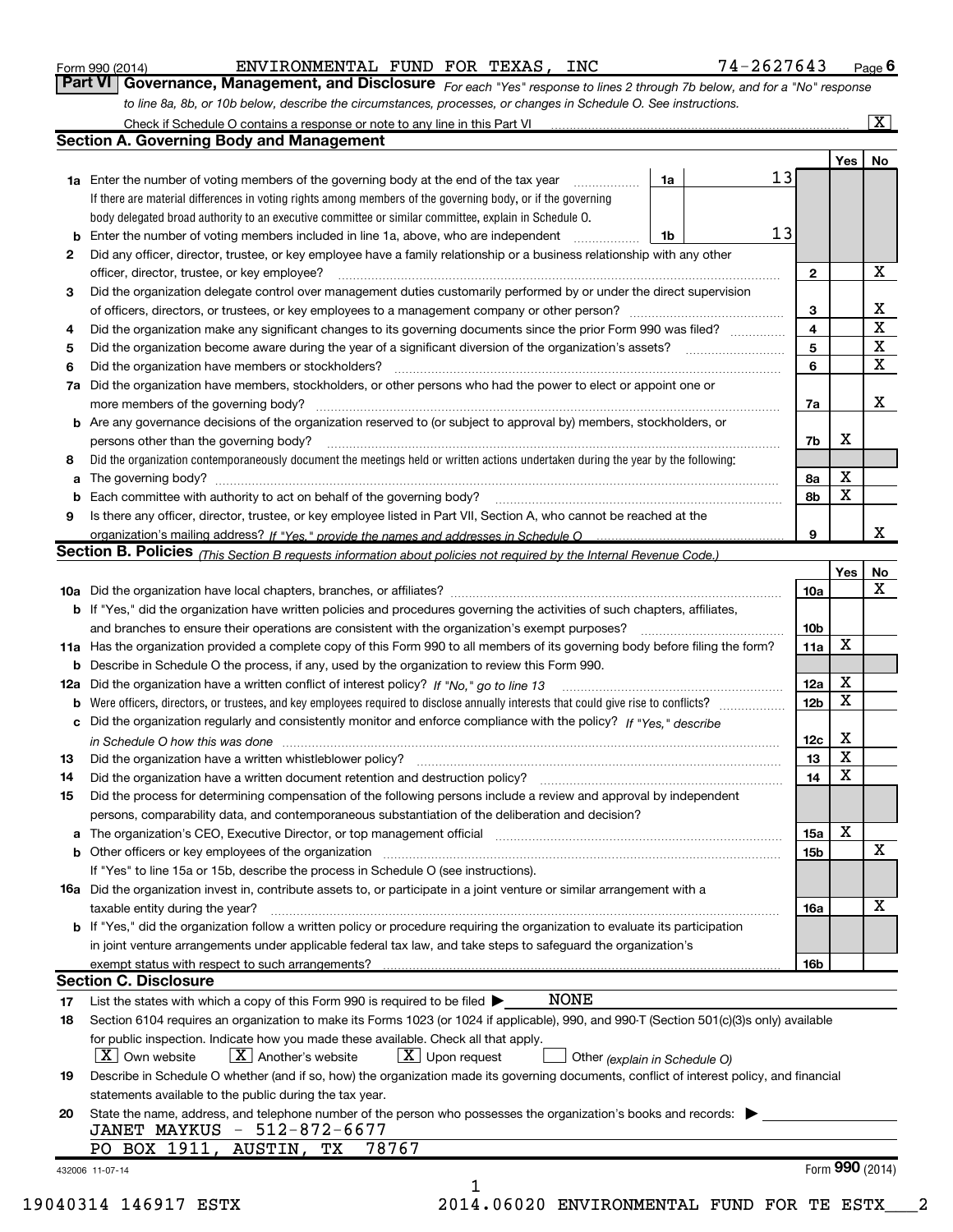$\boxed{\phantom{1}}$ 

**Part VII Compensation of Officers, Directors, Trustees, Key Employees, Highest Compensated Employees, and Independent Contractors**

Check if Schedule O contains a response or note to any line in this Part VII

**Section A. Officers, Directors, Trustees, Key Employees, and Highest Compensated Employees**

**1a**  Complete this table for all persons required to be listed. Report compensation for the calendar year ending with or within the organization's tax year.

**•** List all of the organization's current officers, directors, trustees (whether individuals or organizations), regardless of amount of compensation. Enter  $-0$ - in columns  $(D)$ ,  $(E)$ , and  $(F)$  if no compensation was paid.

**•** List all of the organization's **current** key employees, if any. See instructions for definition of "key employee."

● List the organization's five current highest compensated employees (other than an officer, director, trustee, or key employee) who received reportable compensation (Box 5 of Form W‐2 and/or Box 7 of Form 1099‐MISC) of more than \$100,000 from the organization and any related organizations.

 $\bullet$  List all of the organization's former officers, key employees, and highest compensated employees who received more than \$100,000 of reportable compensation from the organization and any related organizations.

**•** List all of the organization's former directors or trustees that received, in the capacity as a former director or trustee of the organization, more than \$10,000 of reportable compensation from the organization and any related organizations.

List persons in the following order: individual trustees or directors; institutional trustees; officers; key employees; highest compensated employees; and former such persons.

Check this box if neither the organization nor any related organization compensated any current officer, director, or trustee.  $\Box$ 

| (A)                          | (B)                    |                                |                                                                  | (C)                   |              |                                  |        | (D)             | (E)                              | (F)                      |
|------------------------------|------------------------|--------------------------------|------------------------------------------------------------------|-----------------------|--------------|----------------------------------|--------|-----------------|----------------------------------|--------------------------|
| Name and Title               | Average                |                                | (do not check more than one                                      | Position              |              |                                  |        | Reportable      | Reportable                       | Estimated                |
|                              | hours per              |                                | box, unless person is both an<br>officer and a director/trustee) |                       |              |                                  |        | compensation    | compensation                     | amount of                |
|                              | week                   |                                |                                                                  |                       |              |                                  |        | from<br>the     | from related                     | other                    |
|                              | (list any<br>hours for |                                |                                                                  |                       |              |                                  |        | organization    | organizations<br>(W-2/1099-MISC) | compensation<br>from the |
|                              | related                |                                |                                                                  |                       |              |                                  |        | (W-2/1099-MISC) |                                  | organization             |
|                              | organizations          |                                |                                                                  |                       |              |                                  |        |                 |                                  | and related              |
|                              | below                  | Individual trustee or director | In stitutional trustee                                           |                       | Key employee |                                  |        |                 |                                  | organizations            |
|                              | line)                  |                                |                                                                  | Officer               |              | Highest compensated<br> employee | Former |                 |                                  |                          |
| GAIL VITTORI<br>(1)          | 1.00                   |                                |                                                                  |                       |              |                                  |        |                 |                                  |                          |
| <b>DIRECTOR</b>              |                        | $\mathbf X$                    |                                                                  |                       |              |                                  |        | 0.              | 0.                               | $0 \cdot$                |
| <b>BYRON JARRATT</b><br>(2)  | 1.00                   |                                |                                                                  |                       |              |                                  |        |                 |                                  |                          |
| DIRECTOR (DECEASED JUNE '15) |                        | $\mathbf X$                    |                                                                  |                       |              |                                  |        | $\mathbf 0$ .   | 0.                               | $0 \cdot$                |
| KATHLEEN OWNBY<br>(3)        | 1.00                   |                                |                                                                  |                       |              |                                  |        |                 |                                  |                          |
| <b>DIRECTOR</b>              |                        | $\mathbf X$                    |                                                                  |                       |              |                                  |        | $\mathbf 0$ .   | 0.                               | $0 \cdot$                |
| ROBIN SCHNEIDER<br>(4)       | 1.00                   |                                |                                                                  |                       |              |                                  |        |                 |                                  |                          |
| <b>DIRECTOR</b>              |                        | $\overline{\mathbf{X}}$        |                                                                  |                       |              |                                  |        | $\mathbf 0$ .   | 0.                               | $\mathbf 0$ .            |
| <b>BOB STOKES</b><br>(5)     | 1.00                   |                                |                                                                  |                       |              |                                  |        |                 |                                  |                          |
| <b>DIRECTOR</b>              |                        | $\overline{\mathbf{X}}$        |                                                                  |                       |              |                                  |        | $\mathbf 0$ .   | 0.                               | $0 \cdot$                |
| (6)<br>HECTOR GONZALEZ       | 1.00                   |                                |                                                                  |                       |              |                                  |        |                 |                                  |                          |
| <b>DIRECTOR</b>              |                        | $\overline{\text{X}}$          |                                                                  |                       |              |                                  |        | $\mathbf 0$ .   | 0.                               | $0$ .                    |
| (7)<br><b>KAREN AFFELD</b>   | 1.00                   |                                |                                                                  |                       |              |                                  |        |                 |                                  |                          |
| CHAIR (THRU JAN 2015)        |                        | $\mathbf X$                    |                                                                  | X                     |              |                                  |        | $\mathbf 0$ .   | 0.                               | $0 \cdot$                |
| CHEYENNE JOHNSON<br>(8)      | 1.00                   |                                |                                                                  |                       |              |                                  |        |                 |                                  |                          |
| SECRETARY (THRU JAN 2015)    |                        | $\overline{\mathbf{X}}$        |                                                                  | Χ                     |              |                                  |        | $\mathbf 0$ .   | 0.                               | $0_{.}$                  |
| <b>BRENT LYLES</b><br>(9)    | 1.00                   |                                |                                                                  |                       |              |                                  |        |                 |                                  |                          |
| <b>TREASURER</b>             |                        | $\overline{\mathbf{X}}$        |                                                                  | Χ                     |              |                                  |        | $\mathbf 0$ .   | 0.                               | $0 \cdot$                |
| (10) JOAQUIN MARIEL          | 1.00                   |                                |                                                                  |                       |              |                                  |        |                 |                                  |                          |
| CHAIR (AS OF JAN 2015)       |                        | $\mathbf X$                    |                                                                  | Χ                     |              |                                  |        | $\mathbf 0$ .   | 0.                               | $\mathbf 0$ .            |
| (11) JEFFREY PICKRON         | 1.00                   |                                |                                                                  |                       |              |                                  |        |                 |                                  |                          |
| <b>DIRECTOR</b>              |                        | $\mathbf X$                    |                                                                  |                       |              |                                  |        | 0.              | 0.                               | $0$ .                    |
| (12) GENE FISSELER           | 1.00                   |                                |                                                                  |                       |              |                                  |        |                 |                                  |                          |
| SECRETARY (AS OF JAN 2015)   |                        | $\mathbf X$                    |                                                                  | X                     |              |                                  |        | 0.              | 0.                               | $\mathbf 0$ .            |
| (13) MEG HAENN               | 1.00                   |                                |                                                                  |                       |              |                                  |        |                 |                                  |                          |
| <b>DIRECTOR</b>              |                        | $\mathbf X$                    |                                                                  |                       |              |                                  |        | 0.              | 0.                               | $\mathbf 0$ .            |
| (14) RACHEL POWERS           | 1.00                   |                                |                                                                  |                       |              |                                  |        |                 |                                  |                          |
| <b>DIRECTOR</b>              |                        | $\mathbf X$                    |                                                                  |                       |              |                                  |        | 0.              | 0.                               | $0$ .                    |
| (15) MARY SCHOEFFEL          | 1.00                   |                                |                                                                  |                       |              |                                  |        |                 |                                  |                          |
| <b>DIRECTOR</b>              |                        | $\mathbf X$                    |                                                                  |                       |              |                                  |        | 0.              | 0.                               | $0\cdot$                 |
| (16) SUZANNE KHO             | 40.00                  |                                |                                                                  |                       |              |                                  |        |                 |                                  |                          |
| EXECUTIVE DIRECTOR           |                        |                                |                                                                  | X                     |              |                                  |        | 70,700.         | 0.                               | 6,969.                   |
| (17) JESSICA WASSENAAR       | 40.00                  |                                |                                                                  |                       |              |                                  |        |                 |                                  |                          |
| INTERIM EXECUTIVE DIRECTOR   |                        |                                |                                                                  | $\overline{\text{X}}$ |              |                                  |        | 0.              | 0.                               | $0_{.}$                  |

432007 11‐07‐14

Form (2014) **990**

19040314 146917 ESTX 2014.06020 ENVIRONMENTAL FUND FOR TE ESTX\_\_\_2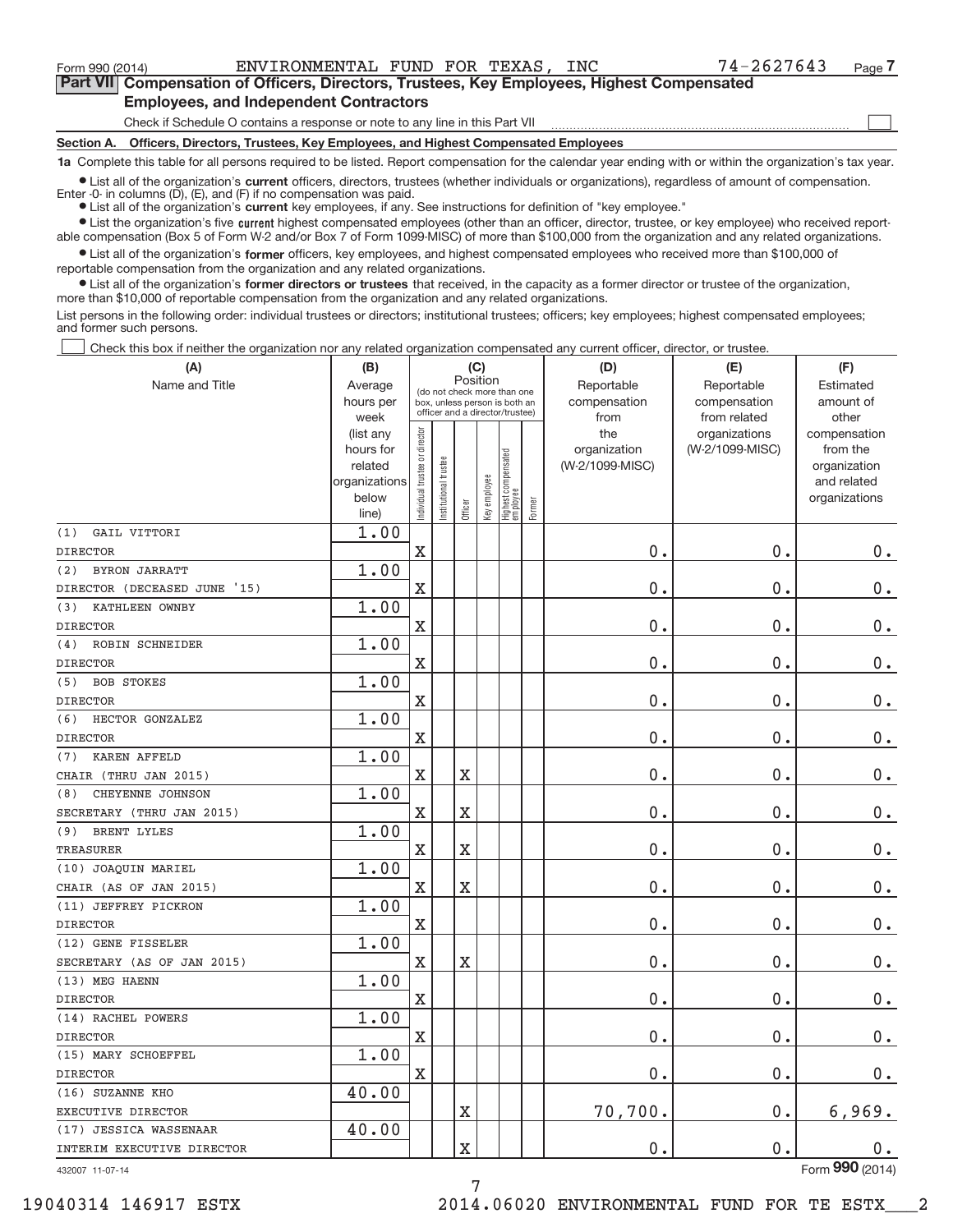|   | ENVIRONMENTAL FUND FOR TEXAS,<br>Form 990 (2014)                                                                                     |                   |                               |                       |          |              |                                                                  |        | INC                            | 74-2627643                       |          |                     |                          | Page 8          |
|---|--------------------------------------------------------------------------------------------------------------------------------------|-------------------|-------------------------------|-----------------------|----------|--------------|------------------------------------------------------------------|--------|--------------------------------|----------------------------------|----------|---------------------|--------------------------|-----------------|
|   | <b>Part VII</b><br>Section A. Officers, Directors, Trustees, Key Employees, and Highest Compensated Employees (continued)            |                   |                               |                       |          |              |                                                                  |        |                                |                                  |          |                     |                          |                 |
|   | (A)                                                                                                                                  | (B)               |                               |                       | (C)      |              |                                                                  |        | (D)                            | (E)                              |          |                     | (F)                      |                 |
|   | Name and title                                                                                                                       | Average           |                               |                       | Position |              | (do not check more than one                                      |        | Reportable                     | Reportable                       |          |                     | Estimated                |                 |
|   |                                                                                                                                      | hours per<br>week |                               |                       |          |              | box, unless person is both an<br>officer and a director/trustee) |        | compensation                   | compensation                     |          |                     | amount of                |                 |
|   |                                                                                                                                      | (list any         |                               |                       |          |              |                                                                  |        | from<br>the                    | from related                     |          |                     | other                    |                 |
|   |                                                                                                                                      | hours for         |                               |                       |          |              |                                                                  |        | organization                   | organizations<br>(W-2/1099-MISC) |          |                     | compensation<br>from the |                 |
|   |                                                                                                                                      | related           |                               |                       |          |              |                                                                  |        | (W-2/1099-MISC)                |                                  |          |                     | organization             |                 |
|   |                                                                                                                                      | organizations     |                               |                       |          |              |                                                                  |        |                                |                                  |          |                     | and related              |                 |
|   |                                                                                                                                      | below             | ndividual trustee or director | Institutional trustee |          | Key employee | Highest compensated<br>  employee                                | Former |                                |                                  |          |                     | organizations            |                 |
|   |                                                                                                                                      | line)             |                               |                       | Officer  |              |                                                                  |        |                                |                                  |          |                     |                          |                 |
|   |                                                                                                                                      |                   |                               |                       |          |              |                                                                  |        |                                |                                  |          |                     |                          |                 |
|   |                                                                                                                                      |                   |                               |                       |          |              |                                                                  |        |                                |                                  |          |                     |                          |                 |
|   |                                                                                                                                      |                   |                               |                       |          |              |                                                                  |        |                                |                                  |          |                     |                          |                 |
|   |                                                                                                                                      |                   |                               |                       |          |              |                                                                  |        |                                |                                  |          |                     |                          |                 |
|   |                                                                                                                                      |                   |                               |                       |          |              |                                                                  |        |                                |                                  |          |                     |                          |                 |
|   |                                                                                                                                      |                   |                               |                       |          |              |                                                                  |        |                                |                                  |          |                     |                          |                 |
|   |                                                                                                                                      |                   |                               |                       |          |              |                                                                  |        |                                |                                  |          |                     |                          |                 |
|   |                                                                                                                                      |                   |                               |                       |          |              |                                                                  |        |                                |                                  |          |                     |                          |                 |
|   |                                                                                                                                      |                   |                               |                       |          |              |                                                                  |        |                                |                                  |          |                     |                          |                 |
|   |                                                                                                                                      |                   |                               |                       |          |              |                                                                  |        |                                |                                  |          |                     |                          |                 |
|   |                                                                                                                                      |                   |                               |                       |          |              |                                                                  |        |                                |                                  |          |                     |                          |                 |
|   |                                                                                                                                      |                   |                               |                       |          |              |                                                                  |        |                                |                                  |          |                     |                          |                 |
|   |                                                                                                                                      |                   |                               |                       |          |              |                                                                  |        |                                |                                  |          |                     |                          |                 |
|   |                                                                                                                                      |                   |                               |                       |          |              |                                                                  |        |                                |                                  |          |                     |                          |                 |
|   |                                                                                                                                      |                   |                               |                       |          |              |                                                                  |        |                                |                                  |          |                     |                          |                 |
|   |                                                                                                                                      |                   |                               |                       |          |              |                                                                  |        |                                |                                  |          |                     |                          |                 |
|   |                                                                                                                                      |                   |                               |                       |          |              |                                                                  |        |                                |                                  |          |                     |                          |                 |
|   |                                                                                                                                      |                   |                               |                       |          |              |                                                                  |        | 70,700.                        |                                  | 0.       |                     | 6,969.                   |                 |
|   | c Total from continuation sheets to Part VII, Section A [111] [12] [13] Doction A                                                    |                   |                               |                       |          |              |                                                                  |        | $\overline{0}$ .<br>70,700.    |                                  | 0.<br>0. |                     | 6,969.                   | 0.              |
|   |                                                                                                                                      |                   |                               |                       |          |              |                                                                  |        |                                |                                  |          |                     |                          |                 |
| 2 | Total number of individuals (including but not limited to those listed above) who received more than \$100,000 of reportable         |                   |                               |                       |          |              |                                                                  |        |                                |                                  |          |                     |                          | 0               |
|   | compensation from the organization                                                                                                   |                   |                               |                       |          |              |                                                                  |        |                                |                                  |          |                     | Yes                      | <b>No</b>       |
| 3 | Did the organization list any former officer, director, or trustee, key employee, or highest compensated employee on                 |                   |                               |                       |          |              |                                                                  |        |                                |                                  |          |                     |                          |                 |
|   |                                                                                                                                      |                   |                               |                       |          |              |                                                                  |        |                                |                                  |          | 3                   |                          | х               |
|   | For any individual listed on line 1a, is the sum of reportable compensation and other compensation from the organization             |                   |                               |                       |          |              |                                                                  |        |                                |                                  |          |                     |                          |                 |
|   |                                                                                                                                      |                   |                               |                       |          |              |                                                                  |        |                                |                                  |          | 4                   |                          | х               |
| 5 | Did any person listed on line 1a receive or accrue compensation from any unrelated organization or individual for services           |                   |                               |                       |          |              |                                                                  |        |                                |                                  |          |                     |                          |                 |
|   |                                                                                                                                      |                   |                               |                       |          |              |                                                                  |        |                                |                                  |          | 5                   |                          | х               |
|   | <b>Section B. Independent Contractors</b>                                                                                            |                   |                               |                       |          |              |                                                                  |        |                                |                                  |          |                     |                          |                 |
| 1 | Complete this table for your five highest compensated independent contractors that received more than \$100,000 of compensation from |                   |                               |                       |          |              |                                                                  |        |                                |                                  |          |                     |                          |                 |
|   | the organization. Report compensation for the calendar year ending with or within the organization's tax year.                       |                   |                               |                       |          |              |                                                                  |        |                                |                                  |          |                     |                          |                 |
|   | (A)<br>Name and business address                                                                                                     |                   |                               |                       |          |              |                                                                  |        | (B)<br>Description of services |                                  |          | (C)<br>Compensation |                          |                 |
|   |                                                                                                                                      |                   |                               | <b>NONE</b>           |          |              |                                                                  |        |                                |                                  |          |                     |                          |                 |
|   |                                                                                                                                      |                   |                               |                       |          |              |                                                                  |        |                                |                                  |          |                     |                          |                 |
|   |                                                                                                                                      |                   |                               |                       |          |              |                                                                  |        |                                |                                  |          |                     |                          |                 |
|   |                                                                                                                                      |                   |                               |                       |          |              |                                                                  |        |                                |                                  |          |                     |                          |                 |
|   |                                                                                                                                      |                   |                               |                       |          |              |                                                                  |        |                                |                                  |          |                     |                          |                 |
|   |                                                                                                                                      |                   |                               |                       |          |              |                                                                  |        |                                |                                  |          |                     |                          |                 |
|   |                                                                                                                                      |                   |                               |                       |          |              |                                                                  |        |                                |                                  |          |                     |                          |                 |
|   |                                                                                                                                      |                   |                               |                       |          |              |                                                                  |        |                                |                                  |          |                     |                          |                 |
|   |                                                                                                                                      |                   |                               |                       |          |              |                                                                  |        |                                |                                  |          |                     |                          |                 |
|   |                                                                                                                                      |                   |                               |                       |          |              |                                                                  |        |                                |                                  |          |                     |                          |                 |
| 2 | Total number of independent contractors (including but not limited to those listed above) who received more than                     |                   |                               |                       |          |              |                                                                  |        |                                |                                  |          |                     |                          |                 |
|   | \$100,000 of compensation from the organization                                                                                      |                   |                               |                       |          | 0            |                                                                  |        |                                |                                  |          |                     |                          |                 |
|   |                                                                                                                                      |                   |                               |                       |          |              |                                                                  |        |                                |                                  |          |                     |                          | Form 990 (2014) |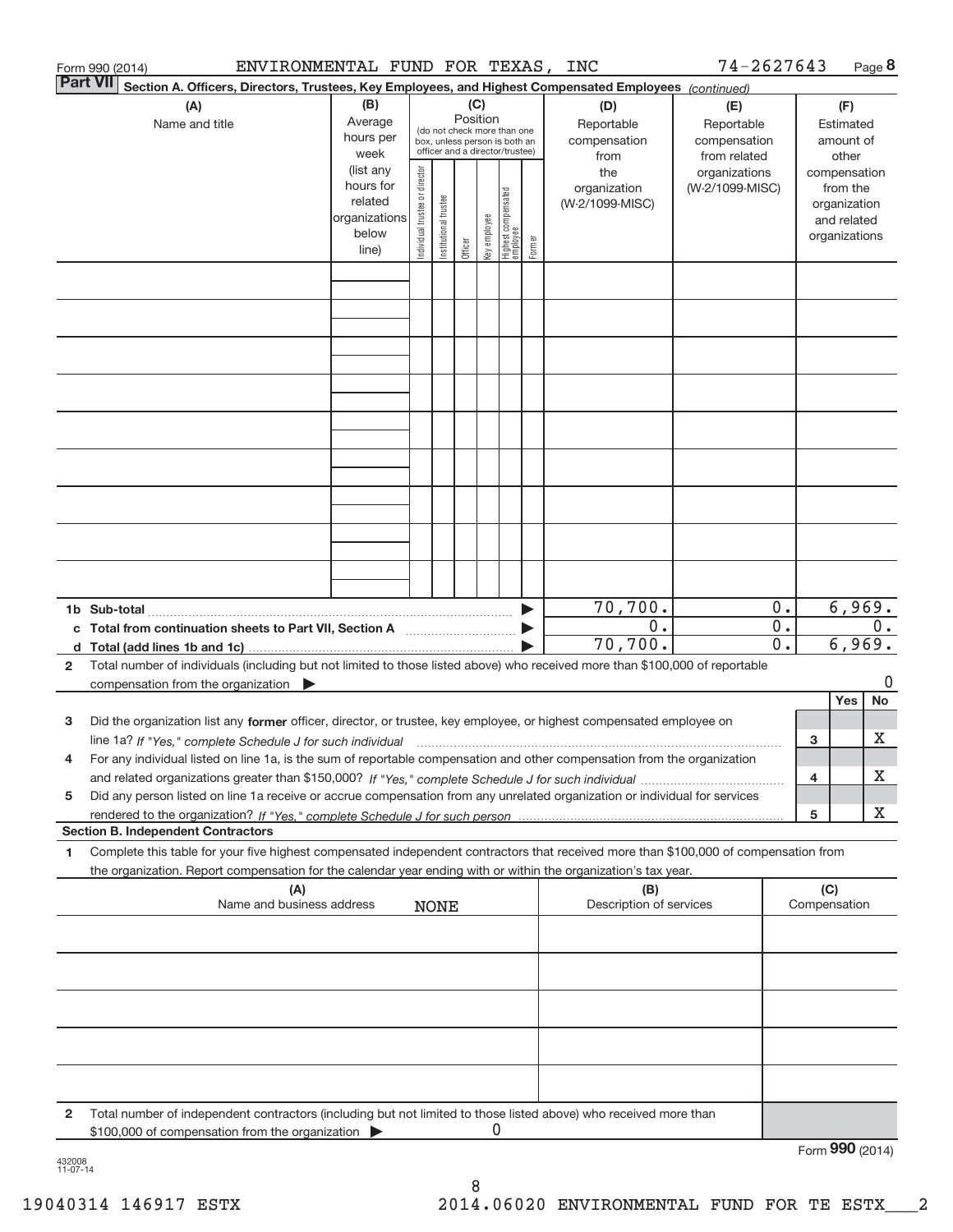|                                                           | Form 990 (2014)  |                                                                                                                                                                                                                                                                                 |                                                                       |                                                        | ENVIRONMENTAL FUND FOR TEXAS, INC |                                                                                                 | 74-2627643                       | Page 9                                                             |
|-----------------------------------------------------------|------------------|---------------------------------------------------------------------------------------------------------------------------------------------------------------------------------------------------------------------------------------------------------------------------------|-----------------------------------------------------------------------|--------------------------------------------------------|-----------------------------------|-------------------------------------------------------------------------------------------------|----------------------------------|--------------------------------------------------------------------|
|                                                           | <b>Part VIII</b> | <b>Statement of Revenue</b>                                                                                                                                                                                                                                                     |                                                                       |                                                        |                                   |                                                                                                 |                                  |                                                                    |
|                                                           |                  | Check if Schedule O contains a response or note to any line in this Part VIII                                                                                                                                                                                                   |                                                                       |                                                        | Total revenue                     | $\overline{(\mathsf{B})}$ $\overline{(\mathsf{C})}$<br>Related or<br>exempt function<br>revenue | Unrelated<br>business<br>revenue | (D)<br>Revenue excluded<br>from tax under<br>sections<br>512 - 514 |
| Contributions, Gifts, Grants<br>and Other Similar Amounts |                  | 1 a Federated campaigns<br>d Related organizations<br>e Government grants (contributions)<br>f All other contributions, gifts, grants, and<br>similar amounts not included above<br>Noncash contributions included in lines 1a-1f: \$                                           | 1a<br>1 <sub>b</sub><br>1 <sub>c</sub><br>1 <sub>d</sub><br>1e<br> 1f | 83,423.<br>32,801.<br>137,891.<br><b>Business Code</b> | 254,115.                          |                                                                                                 |                                  |                                                                    |
| Program Service<br>Revenue                                | b<br>c<br>d      | 2 a ADMINISTRATIVE FEES<br>CAMPAIGN MANAGEMENT FE<br><u>experience</u> and the control of the control of the control of the control of the control of<br><u> 1989 - Johann Barn, mars ann an t-Amhain ann an t-Amhain an t-Amhain an t-Amhain an t-Amhain an t-Amhain an t-</u> |                                                                       | 900099<br>900099                                       | 143,493.<br>6,829.                | 143,493.<br>6,829.                                                                              |                                  |                                                                    |
|                                                           |                  |                                                                                                                                                                                                                                                                                 |                                                                       |                                                        | 150, 322.                         |                                                                                                 |                                  |                                                                    |
|                                                           | з<br>4<br>5      | Investment income (including dividends, interest, and<br>Income from investment of tax-exempt bond proceeds                                                                                                                                                                     |                                                                       | ▶                                                      | 230.                              |                                                                                                 |                                  | 230.                                                               |
|                                                           |                  | <b>6 a</b> Gross rents<br>$\ldots \ldots \ldots \ldots \ldots$<br><b>b</b> Less: rental expenses<br>c Rental income or (loss)                                                                                                                                                   | (i) Real                                                              | (ii) Personal                                          |                                   |                                                                                                 |                                  |                                                                    |
|                                                           |                  | 7 a Gross amount from sales of<br>assets other than inventory<br><b>b</b> Less: cost or other basis<br>and sales expenses                                                                                                                                                       | (i) Securities                                                        | (ii) Other                                             |                                   |                                                                                                 |                                  |                                                                    |
|                                                           |                  |                                                                                                                                                                                                                                                                                 |                                                                       |                                                        |                                   |                                                                                                 |                                  |                                                                    |
|                                                           |                  | 8 a Gross income from fundraising events (not<br>including \$                                                                                                                                                                                                                   |                                                                       |                                                        |                                   |                                                                                                 |                                  |                                                                    |
| <b>Other Revenue</b>                                      |                  | contributions reported on line 1c). See                                                                                                                                                                                                                                         | $\mathbf b$                                                           |                                                        |                                   |                                                                                                 |                                  |                                                                    |
|                                                           |                  | c Net income or (loss) from fundraising events<br>9 a Gross income from gaming activities. See                                                                                                                                                                                  | $\mathbf b$                                                           | .                                                      |                                   |                                                                                                 |                                  |                                                                    |
|                                                           |                  | 10 a Gross sales of inventory, less returns                                                                                                                                                                                                                                     | $\mathbf b$                                                           |                                                        |                                   |                                                                                                 |                                  |                                                                    |
|                                                           | b                | Miscellaneous Revenue<br>11 a MISCELLANEOUS REVENUE<br><u> 1989 - Johann Barn, mars ann an t-Amhain ann an t-Amhain an t-Amhain an t-Amhain an t-Amhain an t-Amhain an t-</u>                                                                                                   |                                                                       | <b>Business Code</b>                                   | 7,012.                            | 7,012.                                                                                          |                                  |                                                                    |
|                                                           | с<br>d<br>12     |                                                                                                                                                                                                                                                                                 |                                                                       |                                                        | 7,012.<br>411,679.                | 157,334.                                                                                        | 0.                               | 230.                                                               |
| 432009<br>$11-07-14$                                      |                  |                                                                                                                                                                                                                                                                                 |                                                                       |                                                        |                                   |                                                                                                 |                                  | Form 990 (2014)                                                    |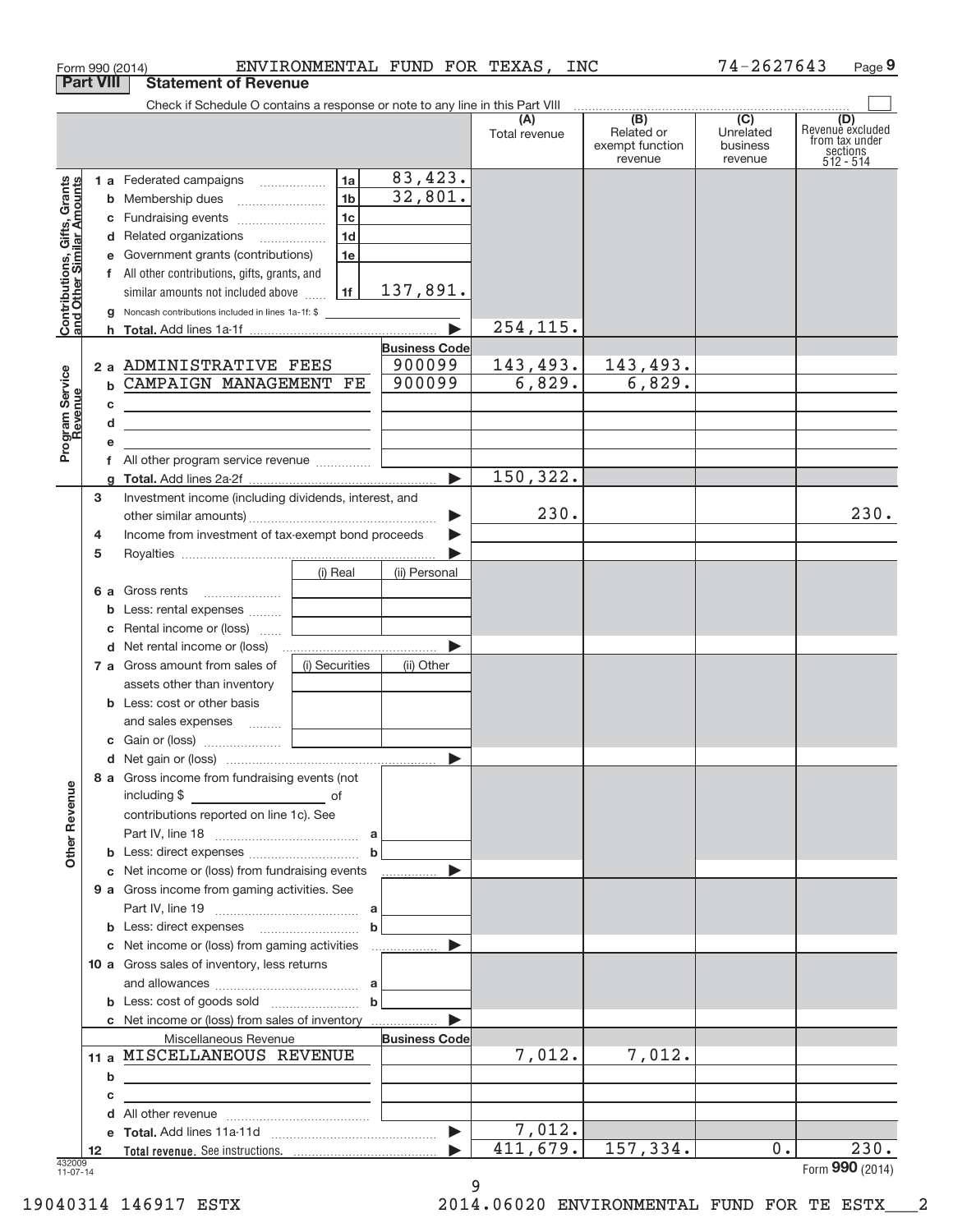**Part IX Statement of Functional Expenses**

*Section 501(c)(3) and 501(c)(4) organizations must complete all columns. All other organizations must complete column (A).*

Form 990 (2014) Page ENVIRONMENTAL FUND FOR TEXAS, INC 74‐2627643 74-2627643 Page 10

|                 | Do not include amounts reported on lines 6b,<br>7b, 8b, 9b, and 10b of Part VIII.                                                                                                                             | (A)<br>Total expenses | (B)<br>Program service<br>expenses | $\overline{C}$<br>Management and<br>general expenses | (D)<br>Fundraising<br>expenses |
|-----------------|---------------------------------------------------------------------------------------------------------------------------------------------------------------------------------------------------------------|-----------------------|------------------------------------|------------------------------------------------------|--------------------------------|
| 1.              | Grants and other assistance to domestic organizations                                                                                                                                                         |                       |                                    |                                                      |                                |
|                 | and domestic governments. See Part IV, line 21                                                                                                                                                                | 83,423.               | 83,423.                            |                                                      |                                |
| $\mathbf{2}$    | Grants and other assistance to domestic                                                                                                                                                                       |                       |                                    |                                                      |                                |
|                 | individuals. See Part IV, line 22                                                                                                                                                                             |                       |                                    |                                                      |                                |
| 3               | Grants and other assistance to foreign                                                                                                                                                                        |                       |                                    |                                                      |                                |
|                 | organizations, foreign governments, and foreign                                                                                                                                                               |                       |                                    |                                                      |                                |
|                 | individuals. See Part IV, lines 15 and 16                                                                                                                                                                     |                       |                                    |                                                      |                                |
| 4               | Benefits paid to or for members                                                                                                                                                                               |                       |                                    |                                                      |                                |
| 5               | Compensation of current officers, directors,                                                                                                                                                                  |                       |                                    |                                                      |                                |
|                 |                                                                                                                                                                                                               | 69,889.               | 53, 115.                           | 13,978.                                              | 2,796.                         |
| 6               | Compensation not included above, to disqualified                                                                                                                                                              |                       |                                    |                                                      |                                |
|                 | persons (as defined under section 4958(f)(1)) and                                                                                                                                                             |                       |                                    |                                                      |                                |
|                 | persons described in section 4958(c)(3)(B)                                                                                                                                                                    | 102,052.              | 77,560.                            | 20,410.                                              | 4,082.                         |
| 7               |                                                                                                                                                                                                               |                       |                                    |                                                      |                                |
| 8               | Pension plan accruals and contributions (include                                                                                                                                                              |                       |                                    |                                                      |                                |
|                 | section 401(k) and 403(b) employer contributions)                                                                                                                                                             |                       |                                    |                                                      |                                |
| 9               |                                                                                                                                                                                                               | 14,916.               | 11,336.                            | 2,983.                                               | 597.                           |
| 10              |                                                                                                                                                                                                               |                       |                                    |                                                      |                                |
| 11              | Fees for services (non-employees):                                                                                                                                                                            |                       |                                    |                                                      |                                |
| a               |                                                                                                                                                                                                               |                       |                                    |                                                      |                                |
| b               |                                                                                                                                                                                                               |                       |                                    |                                                      |                                |
| c<br>d          |                                                                                                                                                                                                               |                       |                                    |                                                      |                                |
|                 | Professional fundraising services. See Part IV, line 17                                                                                                                                                       |                       |                                    |                                                      |                                |
| е<br>f          | Investment management fees                                                                                                                                                                                    |                       |                                    |                                                      |                                |
| $\mathbf{q}$    | Other. (If line 11g amount exceeds 10% of line 25,                                                                                                                                                            |                       |                                    |                                                      |                                |
|                 | column (A) amount, list line 11g expenses on Sch O.)                                                                                                                                                          | 22,360.               |                                    | 22,360.                                              |                                |
| 12 <sup>°</sup> |                                                                                                                                                                                                               | 1,437.                | 1,437.                             |                                                      |                                |
| 13              |                                                                                                                                                                                                               | 852.                  | 710.                               | 118.                                                 | 24.                            |
| 14              |                                                                                                                                                                                                               |                       |                                    |                                                      |                                |
| 15              |                                                                                                                                                                                                               |                       |                                    |                                                      |                                |
| 16              |                                                                                                                                                                                                               |                       |                                    |                                                      |                                |
| 17              | Travel                                                                                                                                                                                                        | 4,788.                | 3,115.                             | 1,595.                                               | 78.                            |
| 18              | Payments of travel or entertainment expenses                                                                                                                                                                  |                       |                                    |                                                      |                                |
|                 | for any federal, state, or local public officials                                                                                                                                                             |                       |                                    |                                                      |                                |
| 19              | Conferences, conventions, and meetings                                                                                                                                                                        |                       |                                    |                                                      |                                |
| 20              | Interest                                                                                                                                                                                                      |                       |                                    |                                                      |                                |
| 21              |                                                                                                                                                                                                               | 25,561.               | 25,561.                            |                                                      |                                |
| 22              | Depreciation, depletion, and amortization                                                                                                                                                                     | 2,510.                | 1,908.                             | 502.                                                 | 100.                           |
| 23              | Insurance                                                                                                                                                                                                     | $\overline{2,464}$ .  | 1,872.                             | 493.                                                 | 99.                            |
| 24              | Other expenses. Itemize expenses not covered<br>above. (List miscellaneous expenses in line 24e. If line<br>24e amount exceeds 10% of line 25, column (A)<br>amount, list line 24e expenses on Schedule O.) [ |                       |                                    |                                                      |                                |
| a               | NON-CAMPAIGN EXPENSE                                                                                                                                                                                          | 100,000.              | 100,000.                           |                                                      |                                |
| b               | FUNDRAISING                                                                                                                                                                                                   | 6,094.                |                                    |                                                      | 6,094.                         |
| C.              | MEMBERSHIP EXPENSE                                                                                                                                                                                            | 3,272.                | 3,272.                             |                                                      |                                |
| d               | SPECIAL EVENTS                                                                                                                                                                                                | 3,169.                | 2,535.                             |                                                      | 634.                           |
|                 | e All other expenses                                                                                                                                                                                          | 10,770.               | 8,752.                             | 1,683.                                               | 335.                           |
| 25              | Total functional expenses. Add lines 1 through 24e                                                                                                                                                            | 453,557.              | 374,596.                           | 64, 122.                                             | 14,839.                        |
| 26              | <b>Joint costs.</b> Complete this line only if the organization                                                                                                                                               |                       |                                    |                                                      |                                |
|                 | reported in column (B) joint costs from a combined                                                                                                                                                            |                       |                                    |                                                      |                                |
|                 | educational campaign and fundraising solicitation.                                                                                                                                                            |                       |                                    |                                                      |                                |
|                 | Check here $\blacktriangleright$<br>if following SOP 98-2 (ASC 958-720)                                                                                                                                       |                       |                                    |                                                      |                                |
|                 | 432010 11-07-14                                                                                                                                                                                               |                       |                                    |                                                      | Form 990 (2014)                |

10

432010 11‐07‐14

19040314 146917 ESTX 2014.06020 ENVIRONMENTAL FUND FOR TE ESTX\_\_\_2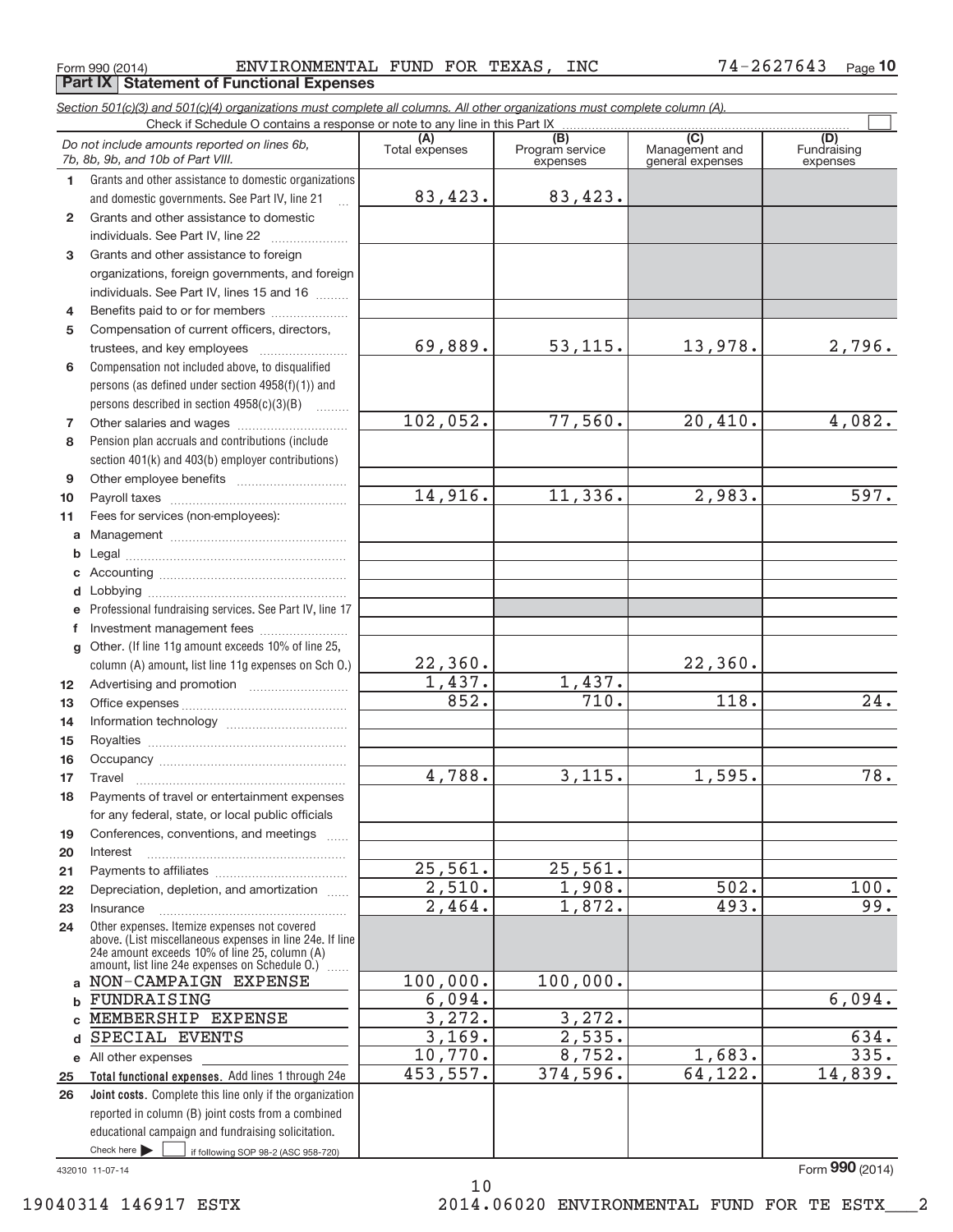**Part X** | Balance Sheet

 $\overline{a}$ 

 $\overline{\phantom{a}}$ 

| Form 990 (2014) | ENVIRONMENTAL FUND FOR TEXAS, |  |  |  | INC | $-2627643$<br>$74-$ | Page |
|-----------------|-------------------------------|--|--|--|-----|---------------------|------|
|-----------------|-------------------------------|--|--|--|-----|---------------------|------|

|                             |    |                                                                                                    |  |          | (A)<br>Beginning of year   |                 | (B)<br>End of year          |
|-----------------------------|----|----------------------------------------------------------------------------------------------------|--|----------|----------------------------|-----------------|-----------------------------|
|                             | 1  | Cash - non-interest-bearing                                                                        |  |          | 121,419.                   | $\mathbf{1}$    | 167, 172.                   |
|                             | 2  |                                                                                                    |  |          | 773,819.                   | $\mathbf{2}$    | 678,003.                    |
|                             | з  |                                                                                                    |  | 554,380. | 3                          | 378,008.        |                             |
|                             | 4  |                                                                                                    |  | 5,962.   | $\overline{\mathbf{4}}$    | 17,397.         |                             |
|                             | 5  | Loans and other receivables from current and former officers, directors,                           |  |          |                            |                 |                             |
|                             |    | trustees, key employees, and highest compensated employees. Complete                               |  |          |                            |                 |                             |
|                             |    | Part II of Schedule L                                                                              |  |          |                            | 5               |                             |
|                             | 6  | Loans and other receivables from other disqualified persons (as defined under                      |  |          |                            |                 |                             |
|                             |    | section $4958(f)(1)$ , persons described in section $4958(c)(3)(B)$ , and contributing             |  |          |                            |                 |                             |
|                             |    | employers and sponsoring organizations of section 501(c)(9) voluntary                              |  |          |                            |                 |                             |
|                             |    | employees' beneficiary organizations (see instr). Complete Part II of Sch L                        |  |          |                            | 6               |                             |
| Assets                      | 7  |                                                                                                    |  |          |                            | $\overline{7}$  |                             |
|                             | 8  |                                                                                                    |  |          |                            | 8               |                             |
|                             | 9  | Prepaid expenses and deferred charges                                                              |  |          |                            | 9               |                             |
|                             |    | 10a Land, buildings, and equipment: cost or other                                                  |  |          |                            |                 |                             |
|                             |    |                                                                                                    |  |          |                            |                 |                             |
|                             | b  | <u>  10b</u><br>Less: accumulated depreciation                                                     |  |          | 2,824.                     | 10 <sub>c</sub> | 314.                        |
|                             | 11 |                                                                                                    |  |          |                            | 11              |                             |
|                             | 12 |                                                                                                    |  |          |                            | 12              |                             |
|                             | 13 |                                                                                                    |  |          |                            | 13              |                             |
|                             | 14 |                                                                                                    |  |          |                            | 14              |                             |
|                             | 15 |                                                                                                    |  |          |                            | 15              |                             |
|                             | 16 |                                                                                                    |  |          | $\frac{1,458,404}{52,515}$ | 16              | $\frac{1,240,894.}{3,231.}$ |
|                             | 17 |                                                                                                    |  |          |                            | 17              |                             |
|                             | 18 |                                                                                                    |  |          |                            | 18              |                             |
|                             | 19 |                                                                                                    |  |          |                            | 19              |                             |
|                             | 20 |                                                                                                    |  |          |                            | 20              |                             |
|                             | 21 | Escrow or custodial account liability. Complete Part IV of Schedule D                              |  | .        |                            | 21              |                             |
|                             | 22 | Loans and other payables to current and former officers, directors, trustees,                      |  |          |                            |                 |                             |
|                             |    | key employees, highest compensated employees, and disqualified persons.                            |  |          |                            |                 |                             |
| Liabilities                 |    | Complete Part II of Schedule L                                                                     |  |          |                            | 22              |                             |
|                             | 23 | Secured mortgages and notes payable to unrelated third parties                                     |  |          |                            | 23              |                             |
|                             | 24 |                                                                                                    |  |          |                            | 24              |                             |
|                             | 25 | Other liabilities (including federal income tax, payables to related third                         |  |          |                            |                 |                             |
|                             |    | parties, and other liabilities not included on lines 17-24). Complete Part X of                    |  |          |                            |                 |                             |
|                             |    | Schedule D                                                                                         |  |          | 757,673.                   | 25              | 631,325.                    |
|                             | 26 |                                                                                                    |  |          | 810,188.                   | 26              | 634,556.                    |
|                             |    | Organizations that follow SFAS 117 (ASC 958), check here $\blacktriangleright \quad \boxed{X}$ and |  |          |                            |                 |                             |
|                             |    | complete lines 27 through 29, and lines 33 and 34.                                                 |  |          |                            |                 |                             |
|                             | 27 |                                                                                                    |  |          | 468,216.                   | 27              | <u>485,407.</u>             |
|                             | 28 | Temporarily restricted net assets                                                                  |  |          | 180,000.                   | 28              | 120,931.                    |
|                             | 29 | Permanently restricted net assets                                                                  |  |          |                            | 29              |                             |
|                             |    | Organizations that do not follow SFAS 117 (ASC 958), check here $\blacktriangleright$              |  |          |                            |                 |                             |
|                             |    | and complete lines 30 through 34.                                                                  |  |          |                            |                 |                             |
|                             | 30 |                                                                                                    |  |          |                            | 30              |                             |
|                             | 31 | Paid-in or capital surplus, or land, building, or equipment fund                                   |  |          |                            | 31              |                             |
| Net Assets or Fund Balances | 32 | Retained earnings, endowment, accumulated income, or other funds                                   |  | .        | 648,216.                   | 32              | 606,338.                    |
|                             | 33 | Total net assets or fund balances                                                                  |  |          | 1,458,404.                 | 33              | 1,240,894.                  |
|                             | 34 |                                                                                                    |  |          |                            | 34              |                             |

Form (2014) **990**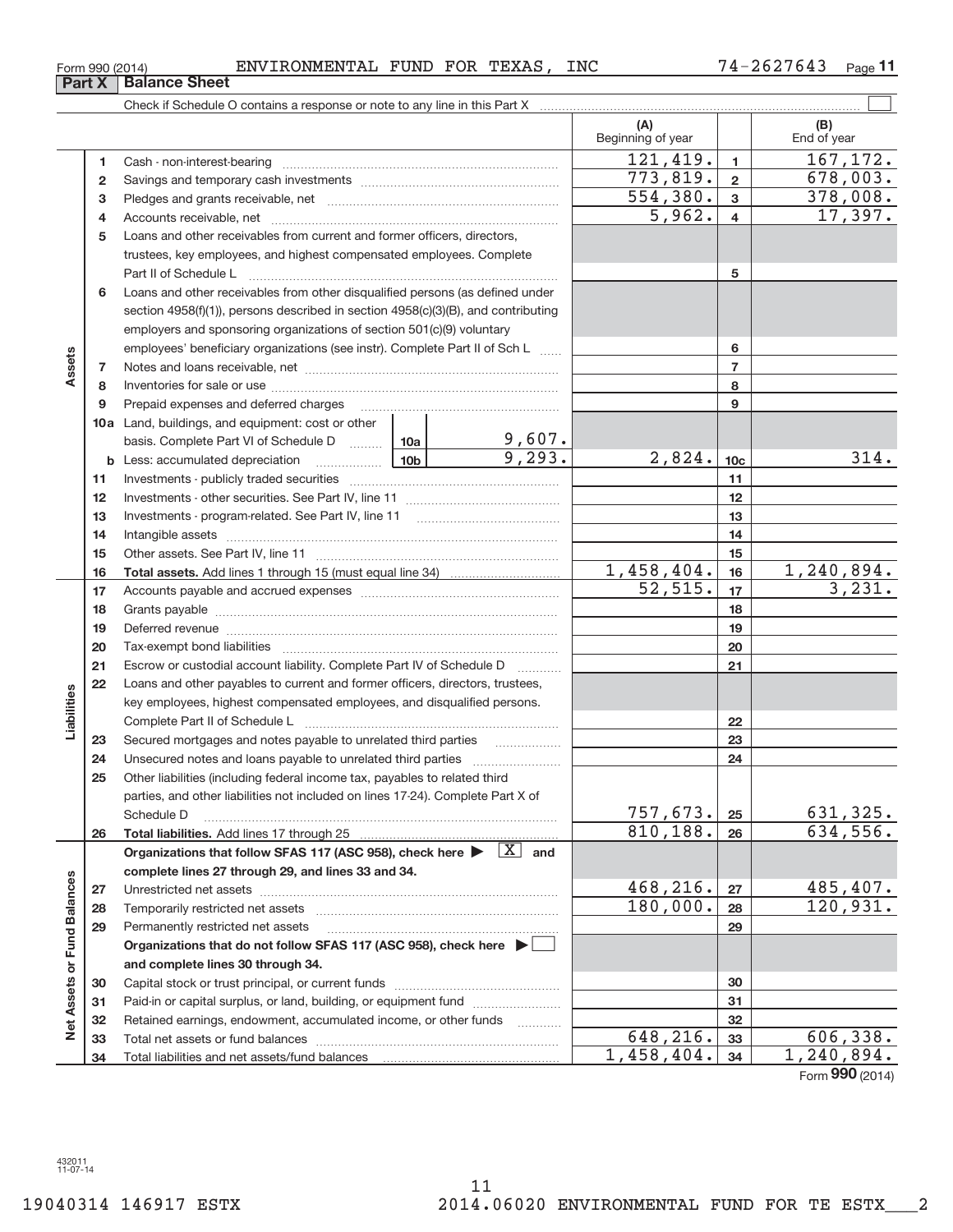|    | ENVIRONMENTAL FUND FOR TEXAS, INC<br>Form 990 (2014)                                                                                                                             | 74-2627643              |                |             | Page 12         |
|----|----------------------------------------------------------------------------------------------------------------------------------------------------------------------------------|-------------------------|----------------|-------------|-----------------|
|    | Part XI<br><b>Reconciliation of Net Assets</b>                                                                                                                                   |                         |                |             |                 |
|    | Check if Schedule O contains a response or note to any line in this Part XI [11] [12] [12] [13] [13] Check if Schedule O contains a response or note to any line in this Part XI |                         |                |             |                 |
|    |                                                                                                                                                                                  |                         |                |             |                 |
| 1  |                                                                                                                                                                                  | $\mathbf{1}$            |                | 411,679.    |                 |
| 2  |                                                                                                                                                                                  | $\mathbf{2}$            |                | 453,557.    |                 |
| 3  | Revenue less expenses. Subtract line 2 from line 1                                                                                                                               | 3                       |                | $-41,878.$  |                 |
| 4  |                                                                                                                                                                                  | $\overline{\mathbf{4}}$ |                | 648, 216.   |                 |
| 5  | Net unrealized gains (losses) on investments                                                                                                                                     | 5                       |                |             |                 |
| 6  | Donated services and use of facilities                                                                                                                                           | 6                       |                |             |                 |
| 7  | Investment expenses                                                                                                                                                              | $\overline{7}$          |                |             |                 |
| 8  | Prior period adjustments                                                                                                                                                         | 8                       |                |             |                 |
| 9  | Other changes in net assets or fund balances (explain in Schedule O) [11] [2001] [2001] [2001] [2001] [2001] [                                                                   | $\mathbf{9}$            |                |             | 0.              |
| 10 | Net assets or fund balances at end of year. Combine lines 3 through 9 (must equal Part X, line 33,                                                                               |                         |                |             |                 |
|    | column (B))                                                                                                                                                                      | 10                      |                | 606,338.    |                 |
|    | Part XII Financial Statements and Reporting                                                                                                                                      |                         |                |             |                 |
|    |                                                                                                                                                                                  |                         |                |             | $\vert X \vert$ |
|    |                                                                                                                                                                                  |                         |                | Yes         | <b>No</b>       |
| 1  | $\mathbf{X}$ Accrual<br>Accounting method used to prepare the Form 990: <u>June</u> Cash<br>  Other                                                                              |                         |                |             |                 |
|    | If the organization changed its method of accounting from a prior year or checked "Other," explain in Schedule O.                                                                |                         |                |             |                 |
|    | 2a Were the organization's financial statements compiled or reviewed by an independent accountant?                                                                               |                         | 2a             |             | Χ               |
|    | If "Yes," check a box below to indicate whether the financial statements for the year were compiled or reviewed on a                                                             |                         |                |             |                 |
|    | separate basis, consolidated basis, or both:                                                                                                                                     |                         |                |             |                 |
|    | Separate basis<br>Consolidated basis<br>Both consolidated and separate basis                                                                                                     |                         |                |             |                 |
|    | <b>b</b> Were the organization's financial statements audited by an independent accountant?                                                                                      |                         | 2 <sub>b</sub> | $\mathbf X$ |                 |
|    | If "Yes," check a box below to indicate whether the financial statements for the year were audited on a separate basis,                                                          |                         |                |             |                 |
|    | consolidated basis, or both:                                                                                                                                                     |                         |                |             |                 |
|    | $ \mathbf{X} $ Separate basis<br><b>Consolidated basis</b><br>Both consolidated and separate basis                                                                               |                         |                |             |                 |
|    | c If "Yes" to line 2a or 2b, does the organization have a committee that assumes responsibility for oversight of the audit,                                                      |                         |                |             |                 |
|    |                                                                                                                                                                                  |                         | 2c             | Х           |                 |
|    | If the organization changed either its oversight process or selection process during the tax year, explain in Schedule O.                                                        |                         |                |             |                 |
|    | 3a As a result of a federal award, was the organization required to undergo an audit or audits as set forth in the Single Audit                                                  |                         |                |             |                 |
|    |                                                                                                                                                                                  |                         | За             |             | Χ               |
|    | b If "Yes," did the organization undergo the required audit or audits? If the organization did not undergo the required audit                                                    |                         |                |             |                 |
|    |                                                                                                                                                                                  |                         | 3 <sub>b</sub> | $\sim$      |                 |

Form (2014) **990**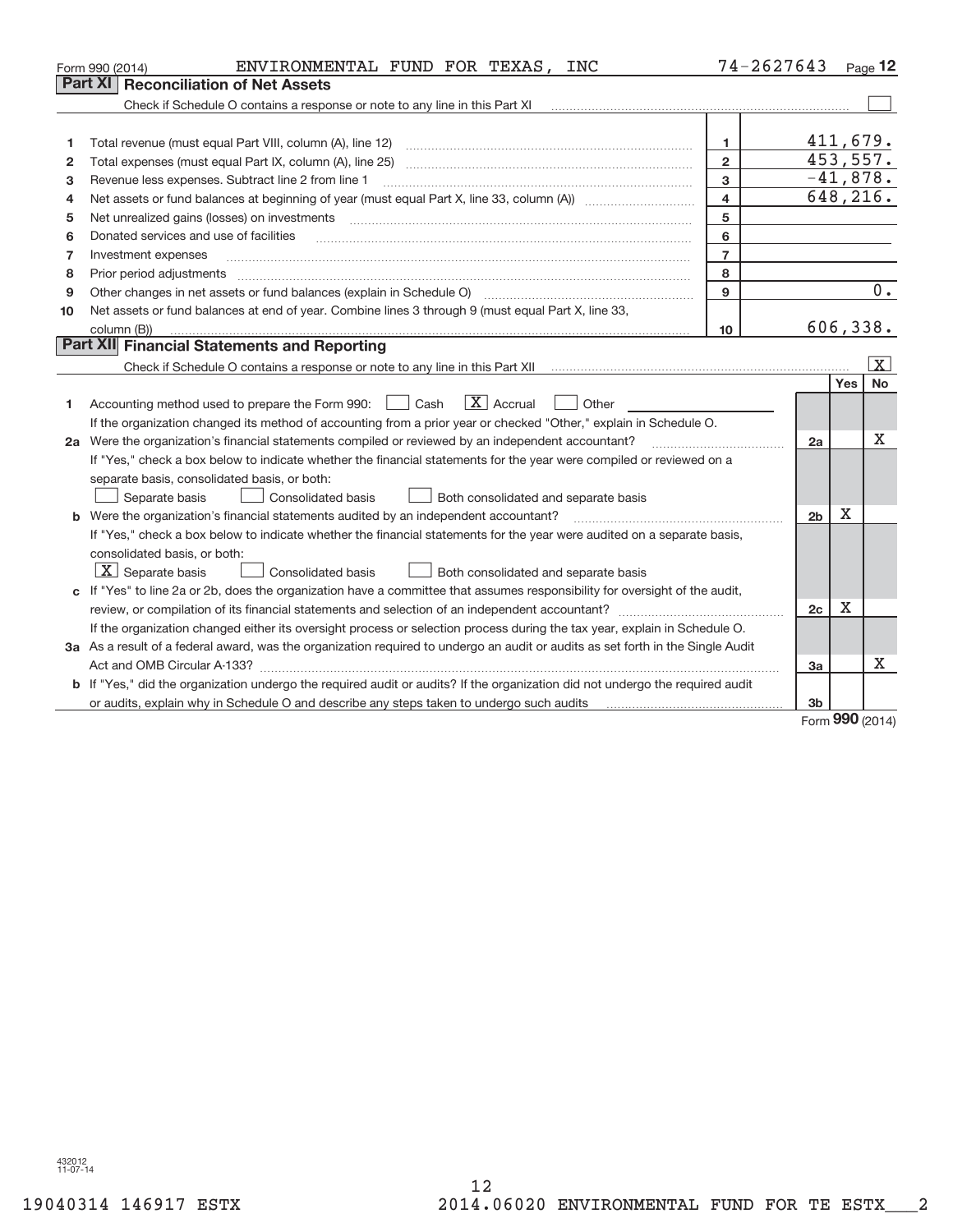Department of the Treasury Internal Revenue Service

|  |  |  | (Form 990 or 990-EZ) |  |
|--|--|--|----------------------|--|
|--|--|--|----------------------|--|

## **Public Charity Status and Public Support**

Complete if the organization is a section 501(c)(3) organization or a section **4947(a)(1) nonexempt charitable trust.**

**| Attach to Form 990 or Form 990‐EZ.** 

Information about Schedule A (Form 990 or 990-EZ) and its instructions is at *www.irs.gov/form990.* 

| OMB No. 1545-0047                   |
|-------------------------------------|
| 77                                  |
| <b>Open to Public</b><br>Inspection |
|                                     |

| Name of the organization                                                                                                                                      |                        | <b>Employer identification number</b> |  |  |  |  |  |  |
|---------------------------------------------------------------------------------------------------------------------------------------------------------------|------------------------|---------------------------------------|--|--|--|--|--|--|
| ENVIRONMENTAL FUND FOR TEXAS,<br>INC                                                                                                                          |                        | 74-2627643                            |  |  |  |  |  |  |
| Part I<br>Reason for Public Charity Status (All organizations must complete this part.) See instructions.                                                     |                        |                                       |  |  |  |  |  |  |
| The organization is not a private foundation because it is: (For lines 1 through 11, check only one box.)                                                     |                        |                                       |  |  |  |  |  |  |
| A church, convention of churches, or association of churches described in section 170(b)(1)(A)(i).<br>1                                                       |                        |                                       |  |  |  |  |  |  |
| 2<br>A school described in section 170(b)(1)(A)(ii). (Attach Schedule E.)                                                                                     |                        |                                       |  |  |  |  |  |  |
| A hospital or a cooperative hospital service organization described in section 170(b)(1)(A)(iii).<br>3                                                        |                        |                                       |  |  |  |  |  |  |
| A medical research organization operated in conjunction with a hospital described in section 170(b)(1)(A)(iii). Enter the hospital's name,<br>4               |                        |                                       |  |  |  |  |  |  |
| city, and state:                                                                                                                                              |                        |                                       |  |  |  |  |  |  |
| An organization operated for the benefit of a college or university owned or operated by a governmental unit described in<br>5                                |                        |                                       |  |  |  |  |  |  |
| section 170(b)(1)(A)(iv). (Complete Part II.)                                                                                                                 |                        |                                       |  |  |  |  |  |  |
| A federal, state, or local government or governmental unit described in section 170(b)(1)(A)(v).<br>6                                                         |                        |                                       |  |  |  |  |  |  |
| $X$ An organization that normally receives a substantial part of its support from a governmental unit or from the general public described in<br>$\mathbf{7}$ |                        |                                       |  |  |  |  |  |  |
| section 170(b)(1)(A)(vi). (Complete Part II.)                                                                                                                 |                        |                                       |  |  |  |  |  |  |
| A community trust described in section 170(b)(1)(A)(vi). (Complete Part II.)<br>8                                                                             |                        |                                       |  |  |  |  |  |  |
| 9<br>An organization that normally receives: (1) more than 33 1/3% of its support from contributions, membership fees, and gross receipts from                |                        |                                       |  |  |  |  |  |  |
| activities related to its exempt functions - subject to certain exceptions, and (2) no more than 33 1/3% of its support from gross investment                 |                        |                                       |  |  |  |  |  |  |
| income and unrelated business taxable income (less section 511 tax) from businesses acquired by the organization after June 30, 1975.                         |                        |                                       |  |  |  |  |  |  |
| See section 509(a)(2). (Complete Part III.)                                                                                                                   |                        |                                       |  |  |  |  |  |  |
| 10<br>An organization organized and operated exclusively to test for public safety. See section 509(a)(4).                                                    |                        |                                       |  |  |  |  |  |  |
| 11<br>An organization organized and operated exclusively for the benefit of, to perform the functions of, or to carry out the purposes of one or              |                        |                                       |  |  |  |  |  |  |
| more publicly supported organizations described in section 509(a)(1) or section 509(a)(2). See section 509(a)(3). Check the box in                            |                        |                                       |  |  |  |  |  |  |
| lines 11a through 11d that describes the type of supporting organization and complete lines 11e, 11f, and 11g.                                                |                        |                                       |  |  |  |  |  |  |
| Type I. A supporting organization operated, supervised, or controlled by its supported organization(s), typically by giving<br>а                              |                        |                                       |  |  |  |  |  |  |
| the supported organization(s) the power to regularly appoint or elect a majority of the directors or trustees of the supporting                               |                        |                                       |  |  |  |  |  |  |
| organization. You must complete Part IV, Sections A and B.                                                                                                    |                        |                                       |  |  |  |  |  |  |
| Type II. A supporting organization supervised or controlled in connection with its supported organization(s), by having<br>b                                  |                        |                                       |  |  |  |  |  |  |
| control or management of the supporting organization vested in the same persons that control or manage the supported                                          |                        |                                       |  |  |  |  |  |  |
| organization(s). You must complete Part IV, Sections A and C.                                                                                                 |                        |                                       |  |  |  |  |  |  |
| Type III functionally integrated. A supporting organization operated in connection with, and functionally integrated with,<br>с                               |                        |                                       |  |  |  |  |  |  |
| its supported organization(s) (see instructions). You must complete Part IV, Sections A, D, and E.                                                            |                        |                                       |  |  |  |  |  |  |
| Type III non-functionally integrated. A supporting organization operated in connection with its supported organization(s)<br>d                                |                        |                                       |  |  |  |  |  |  |
| that is not functionally integrated. The organization generally must satisfy a distribution requirement and an attentiveness                                  |                        |                                       |  |  |  |  |  |  |
| requirement (see instructions). You must complete Part IV, Sections A and D, and Part V.                                                                      |                        |                                       |  |  |  |  |  |  |
| Check this box if the organization received a written determination from the IRS that it is a Type I, Type II, Type III<br>е                                  |                        |                                       |  |  |  |  |  |  |
| functionally integrated, or Type III non-functionally integrated supporting organization.                                                                     |                        |                                       |  |  |  |  |  |  |
|                                                                                                                                                               |                        |                                       |  |  |  |  |  |  |
| Provide the following information about the supported organization(s).                                                                                        |                        |                                       |  |  |  |  |  |  |
| (iv) Is the organization<br>(i) Name of supported<br>$(ii)$ $EIN$<br>(iii) Type of organization                                                               | (v) Amount of monetary | (vi) Amount of                        |  |  |  |  |  |  |
| listed in your<br>(described on lines 1-9<br>organization<br>governing document?                                                                              | support (see           | other support (see                    |  |  |  |  |  |  |
| above or IRC section<br>Yes<br>No<br>(see instructions))                                                                                                      | Instructions)          | Instructions)                         |  |  |  |  |  |  |
|                                                                                                                                                               |                        |                                       |  |  |  |  |  |  |
|                                                                                                                                                               |                        |                                       |  |  |  |  |  |  |
|                                                                                                                                                               |                        |                                       |  |  |  |  |  |  |
|                                                                                                                                                               |                        |                                       |  |  |  |  |  |  |
|                                                                                                                                                               |                        |                                       |  |  |  |  |  |  |
|                                                                                                                                                               |                        |                                       |  |  |  |  |  |  |
|                                                                                                                                                               |                        |                                       |  |  |  |  |  |  |
|                                                                                                                                                               |                        |                                       |  |  |  |  |  |  |
|                                                                                                                                                               |                        |                                       |  |  |  |  |  |  |
|                                                                                                                                                               |                        |                                       |  |  |  |  |  |  |
| Total                                                                                                                                                         |                        |                                       |  |  |  |  |  |  |

432021 09‐17‐14 **Form 990 or 990‐EZ.** LHA For Paperwork Reduction Act Notice, see the Instructions for **Schedule A (Form 990 or 990‐EZ) 2014**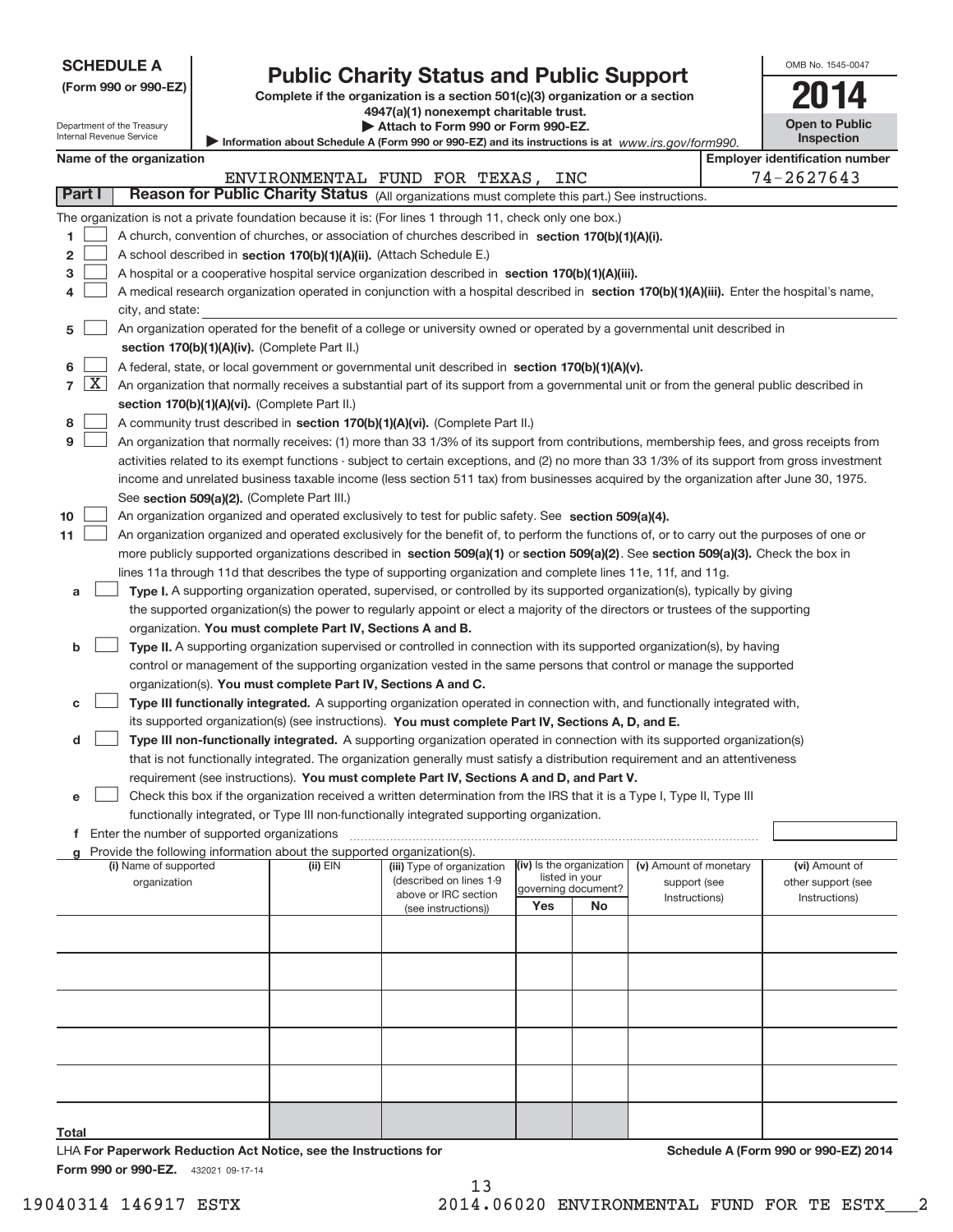## Schedule A (Form 990 or 990‐EZ) 2014 Page ENVIRONMENTAL FUND FOR TEXAS, INC 74‐2627643

(Complete only if you checked the box on line 5, 7, or 8 of Part I or if the organization failed to qualify under Part III. If the organization fails to qualify under the tests listed below, please complete Part III.) **Part II** Support Schedule for Organizations Described in Sections 170(b)(1)(A)(iv) and 170(b)(1)(A)(vi)

| <b>Section A. Public Support</b> |                                                                                                                                                |          |           |            |            |          |                                    |  |  |
|----------------------------------|------------------------------------------------------------------------------------------------------------------------------------------------|----------|-----------|------------|------------|----------|------------------------------------|--|--|
|                                  | Calendar year (or fiscal year beginning in)                                                                                                    | (a) 2010 | (b) 2011  | $(c)$ 2012 | $(d)$ 2013 | (e) 2014 | (f) Total                          |  |  |
|                                  | 1 Gifts, grants, contributions, and                                                                                                            |          |           |            |            |          |                                    |  |  |
|                                  | membership fees received. (Do not                                                                                                              |          |           |            |            |          |                                    |  |  |
|                                  | include any "unusual grants.")                                                                                                                 | 912,706. | 796, 143. | 777,764.   | 858,044.   | 254,115. | 3598772.                           |  |  |
|                                  | 2 Tax revenues levied for the organ-                                                                                                           |          |           |            |            |          |                                    |  |  |
|                                  | ization's benefit and either paid to                                                                                                           |          |           |            |            |          |                                    |  |  |
|                                  | or expended on its behalf                                                                                                                      |          |           |            |            |          |                                    |  |  |
|                                  | 3 The value of services or facilities                                                                                                          |          |           |            |            |          |                                    |  |  |
|                                  | furnished by a governmental unit to                                                                                                            |          |           |            |            |          |                                    |  |  |
|                                  | the organization without charge                                                                                                                |          |           |            |            |          |                                    |  |  |
|                                  | 4 Total. Add lines 1 through 3                                                                                                                 | 912,706. | 796, 143. | 777,764.   | 858,044.   | 254,115. | 3598772.                           |  |  |
| 5                                | The portion of total contributions                                                                                                             |          |           |            |            |          |                                    |  |  |
|                                  | by each person (other than a                                                                                                                   |          |           |            |            |          |                                    |  |  |
|                                  | governmental unit or publicly                                                                                                                  |          |           |            |            |          |                                    |  |  |
|                                  | supported organization) included                                                                                                               |          |           |            |            |          |                                    |  |  |
|                                  | on line 1 that exceeds 2% of the                                                                                                               |          |           |            |            |          |                                    |  |  |
|                                  | amount shown on line 11,                                                                                                                       |          |           |            |            |          |                                    |  |  |
|                                  | column (f)                                                                                                                                     |          |           |            |            |          | 285, 169.                          |  |  |
|                                  | 6 Public support. Subtract line 5 from line 4.                                                                                                 |          |           |            |            |          | 3313603.                           |  |  |
|                                  | <b>Section B. Total Support</b>                                                                                                                |          |           |            |            |          |                                    |  |  |
|                                  | Calendar year (or fiscal year beginning in)                                                                                                    | (a) 2010 | (b) 2011  | $(c)$ 2012 | $(d)$ 2013 | (e) 2014 | (f) Total                          |  |  |
|                                  | <b>7</b> Amounts from line 4                                                                                                                   | 912,706. | 796, 143. | 777,764.   | 858,044.   | 254,115. | 3598772.                           |  |  |
| 8                                | Gross income from interest.                                                                                                                    |          |           |            |            |          |                                    |  |  |
|                                  | dividends, payments received on                                                                                                                |          |           |            |            |          |                                    |  |  |
|                                  | securities loans, rents, royalties                                                                                                             |          |           |            |            |          |                                    |  |  |
|                                  | and income from similar sources                                                                                                                | 1,433.   | 947.      | 618.       | 407.       | 230.     | 3,635.                             |  |  |
|                                  | <b>9</b> Net income from unrelated business                                                                                                    |          |           |            |            |          |                                    |  |  |
|                                  | activities, whether or not the                                                                                                                 |          |           |            |            |          |                                    |  |  |
|                                  | business is regularly carried on                                                                                                               |          |           |            |            |          |                                    |  |  |
|                                  | 10 Other income. Do not include gain                                                                                                           |          |           |            |            |          |                                    |  |  |
|                                  | or loss from the sale of capital                                                                                                               |          |           |            |            |          |                                    |  |  |
|                                  | assets (Explain in Part VI.)                                                                                                                   |          |           |            |            | 7,012.]  | $\frac{7,012.}{3609419.}$          |  |  |
|                                  | 11 Total support. Add lines 7 through 10                                                                                                       |          |           |            |            |          |                                    |  |  |
|                                  | 12 Gross receipts from related activities, etc. (see instructions)                                                                             |          |           |            |            | 12       | 1,084,486.                         |  |  |
|                                  | 13 First five years. If the Form 990 is for the organization's first, second, third, fourth, or fifth tax year as a section 501(c)(3)          |          |           |            |            |          |                                    |  |  |
|                                  | organization, check this box and stop here<br><b>Section C. Computation of Public Support Percentage</b>                                       |          |           |            |            |          |                                    |  |  |
|                                  | 14 Public support percentage for 2014 (line 6, column (f) divided by line 11, column (f) <i>manumanomeron</i> enter-                           |          |           |            |            | 14       | 91.80<br>$\frac{0}{6}$             |  |  |
|                                  |                                                                                                                                                |          |           |            |            | 15       | 94.90<br>%                         |  |  |
|                                  | 16a 33 1/3% support test - 2014. If the organization did not check the box on line 13, and line 14 is 33 1/3% or more, check this box and      |          |           |            |            |          |                                    |  |  |
|                                  | stop here. The organization qualifies as a publicly supported organization                                                                     |          |           |            |            |          | $\blacktriangleright$ $\mathbf{X}$ |  |  |
|                                  | b 33 1/3% support test - 2013. If the organization did not check a box on line 13 or 16a, and line 15 is 33 1/3% or more, check this box       |          |           |            |            |          |                                    |  |  |
|                                  | and stop here. The organization qualifies as a publicly supported organization                                                                 |          |           |            |            |          |                                    |  |  |
|                                  | 17a 10% -facts-and-circumstances test - 2014. If the organization did not check a box on line 13, 16a, or 16b, and line 14 is 10% or more,     |          |           |            |            |          |                                    |  |  |
|                                  | and if the organization meets the "facts-and-circumstances" test, check this box and stop here. Explain in Part VI how the organization        |          |           |            |            |          |                                    |  |  |
|                                  | meets the "facts-and-circumstances" test. The organization qualifies as a publicly supported organization                                      |          |           |            |            |          |                                    |  |  |
|                                  | <b>b 10% -facts-and-circumstances test - 2013.</b> If the organization did not check a box on line 13, 16a, 16b, or 17a, and line 15 is 10% or |          |           |            |            |          |                                    |  |  |
|                                  | more, and if the organization meets the "facts-and-circumstances" test, check this box and stop here. Explain in Part VI how the               |          |           |            |            |          |                                    |  |  |
|                                  | organization meets the "facts-and-circumstances" test. The organization qualifies as a publicly supported organization                         |          |           |            |            |          |                                    |  |  |
| 18.                              | Private foundation. If the organization did not check a box on line 13, 16a, 16b, 17a, or 17b, check this box and see instructions             |          |           |            |            |          |                                    |  |  |
|                                  | Schedule A (Form 990 or 990-EZ) 2014                                                                                                           |          |           |            |            |          |                                    |  |  |

432022 09‐17‐14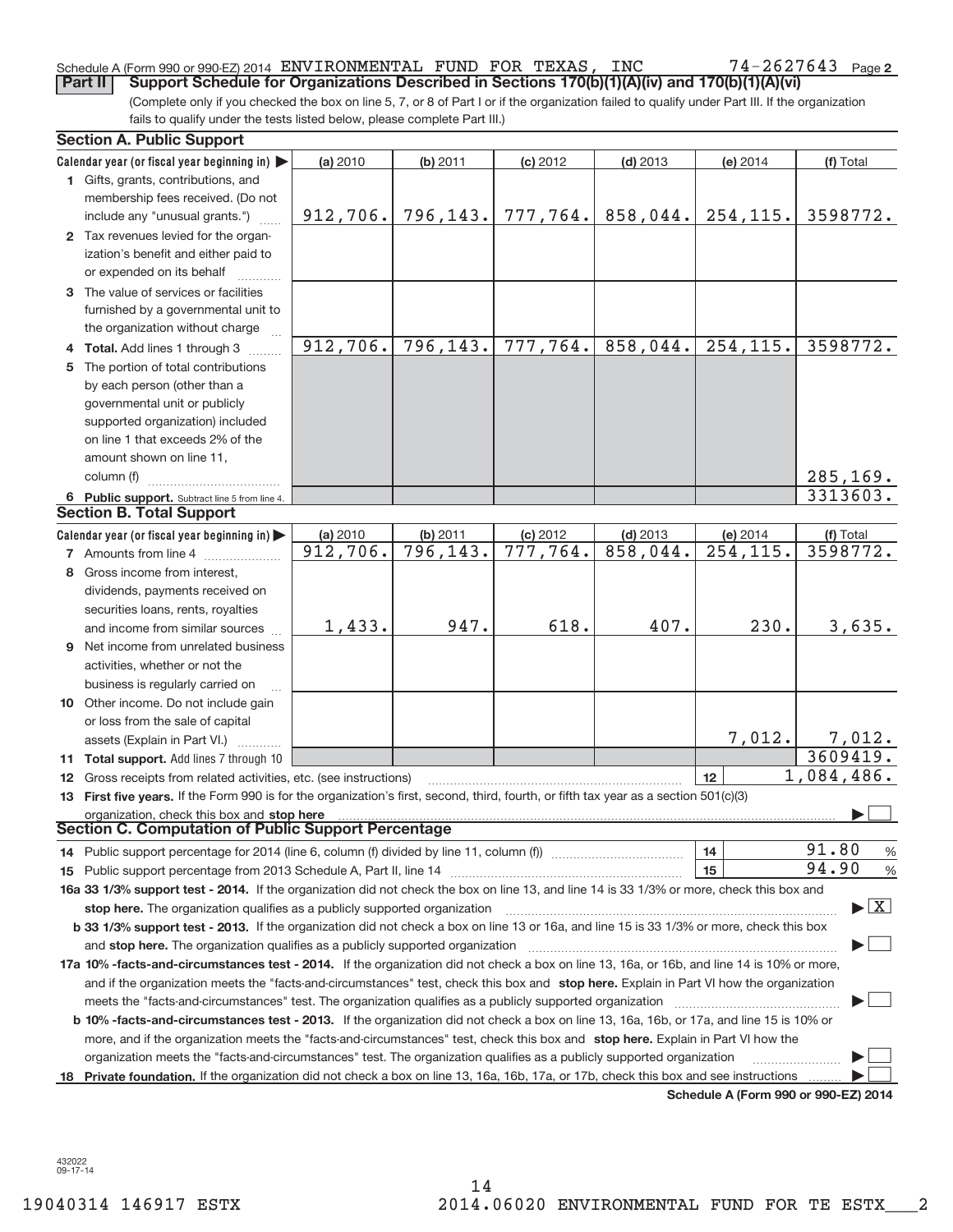## **Part III | Support Schedule for Organizations Described in Section 509(a)(2)**

(Complete only if you checked the box on line 9 of Part I or if the organization failed to qualify under Part II. If the organization fails to qualify under the tests listed below, please complete Part II.)

| <b>Section A. Public Support</b> |                                                                                                                                                                                          |          |          |            |            |          |                                      |
|----------------------------------|------------------------------------------------------------------------------------------------------------------------------------------------------------------------------------------|----------|----------|------------|------------|----------|--------------------------------------|
|                                  | Calendar year (or fiscal year beginning in)                                                                                                                                              | (a) 2010 | (b) 2011 | $(c)$ 2012 | $(d)$ 2013 | (e) 2014 | (f) Total                            |
|                                  | 1 Gifts, grants, contributions, and                                                                                                                                                      |          |          |            |            |          |                                      |
|                                  | membership fees received. (Do not                                                                                                                                                        |          |          |            |            |          |                                      |
|                                  | include any "unusual grants.")                                                                                                                                                           |          |          |            |            |          |                                      |
|                                  | 2 Gross receipts from admissions,<br>merchandise sold or services per-<br>formed, or facilities furnished in<br>any activity that is related to the<br>organization's tax-exempt purpose |          |          |            |            |          |                                      |
|                                  | 3 Gross receipts from activities that                                                                                                                                                    |          |          |            |            |          |                                      |
| iness under section 513          | are not an unrelated trade or bus-                                                                                                                                                       |          |          |            |            |          |                                      |
|                                  | 4 Tax revenues levied for the organ-                                                                                                                                                     |          |          |            |            |          |                                      |
| or expended on its behalf        | ization's benefit and either paid to                                                                                                                                                     |          |          |            |            |          |                                      |
|                                  | 5 The value of services or facilities                                                                                                                                                    |          |          |            |            |          |                                      |
|                                  | furnished by a governmental unit to                                                                                                                                                      |          |          |            |            |          |                                      |
|                                  | the organization without charge                                                                                                                                                          |          |          |            |            |          |                                      |
|                                  | <b>6 Total.</b> Add lines 1 through 5                                                                                                                                                    |          |          |            |            |          |                                      |
|                                  | 7a Amounts included on lines 1, 2, and<br>3 received from disqualified persons                                                                                                           |          |          |            |            |          |                                      |
|                                  | <b>b</b> Amounts included on lines 2 and 3 received<br>from other than disqualified persons that<br>exceed the greater of \$5,000 or 1% of the<br>amount on line 13 for the year         |          |          |            |            |          |                                      |
|                                  | c Add lines 7a and 7b                                                                                                                                                                    |          |          |            |            |          |                                      |
| <b>Section B. Total Support</b>  | 8 Public support (Subtract line 7c from line 6.)                                                                                                                                         |          |          |            |            |          |                                      |
|                                  | Calendar year (or fiscal year beginning in) $\blacktriangleright$                                                                                                                        | (a) 2010 | (b) 2011 | (c) 2012   | $(d)$ 2013 | (e) 2014 | (f) Total                            |
|                                  | 9 Amounts from line 6                                                                                                                                                                    |          |          |            |            |          |                                      |
| 10a Gross income from interest,  | dividends, payments received on<br>securities loans, rents, royalties<br>and income from similar sources                                                                                 |          |          |            |            |          |                                      |
|                                  | <b>b</b> Unrelated business taxable income<br>(less section 511 taxes) from businesses                                                                                                   |          |          |            |            |          |                                      |
|                                  | acquired after June 30, 1975<br>$\ldots \ldots \ldots$                                                                                                                                   |          |          |            |            |          |                                      |
|                                  | c Add lines 10a and 10b                                                                                                                                                                  |          |          |            |            |          |                                      |
| regularly carried on             | <b>11</b> Net income from unrelated business<br>activities not included in line 10b,<br>whether or not the business is                                                                   |          |          |            |            |          |                                      |
|                                  | 12 Other income. Do not include gain<br>or loss from the sale of capital<br>assets (Explain in Part VI.)                                                                                 |          |          |            |            |          |                                      |
|                                  | <b>13</b> Total support. (Add lines 9, 10c, 11, and 12.)                                                                                                                                 |          |          |            |            |          |                                      |
|                                  | 14 First five years. If the Form 990 is for the organization's first, second, third, fourth, or fifth tax year as a section 501(c)(3) organization,                                      |          |          |            |            |          |                                      |
|                                  |                                                                                                                                                                                          |          |          |            |            |          |                                      |
|                                  | <b>Section C. Computation of Public Support Percentage</b>                                                                                                                               |          |          |            |            |          |                                      |
|                                  |                                                                                                                                                                                          |          |          |            |            | 15       | %                                    |
|                                  | 16 Public support percentage from 2013 Schedule A, Part III, line 15                                                                                                                     |          |          |            |            | 16       | %                                    |
|                                  | <b>Section D. Computation of Investment Income Percentage</b>                                                                                                                            |          |          |            |            |          |                                      |
|                                  | 17 Investment income percentage for 2014 (line 10c, column (f) divided by line 13, column (f) <i></i>                                                                                    |          |          |            |            | 17<br>18 | %<br>%                               |
|                                  | 19a 33 1/3% support tests - 2014. If the organization did not check the box on line 14, and line 15 is more than 33 1/3%, and line 17 is not                                             |          |          |            |            |          |                                      |
|                                  | more than 33 1/3%, check this box and stop here. The organization qualifies as a publicly supported organization                                                                         |          |          |            |            |          |                                      |
|                                  | b 33 1/3% support tests - 2013. If the organization did not check a box on line 14 or line 19a, and line 16 is more than 33 1/3%, and                                                    |          |          |            |            |          |                                      |
|                                  | line 18 is not more than 33 1/3%, check this box and stop here. The organization qualifies as a publicly supported organization                                                          |          |          |            |            |          |                                      |
|                                  | 20 Private foundation. If the organization did not check a box on line 14, 19a, or 19b, check this box and see instructions                                                              |          |          |            |            |          |                                      |
| 432023 09-17-14                  |                                                                                                                                                                                          |          |          |            |            |          | Schedule A (Form 990 or 990-EZ) 2014 |
|                                  |                                                                                                                                                                                          |          | 15       |            |            |          |                                      |

19040314 146917 ESTX 2014.06020 ENVIRONMENTAL FUND FOR TE ESTX\_\_\_2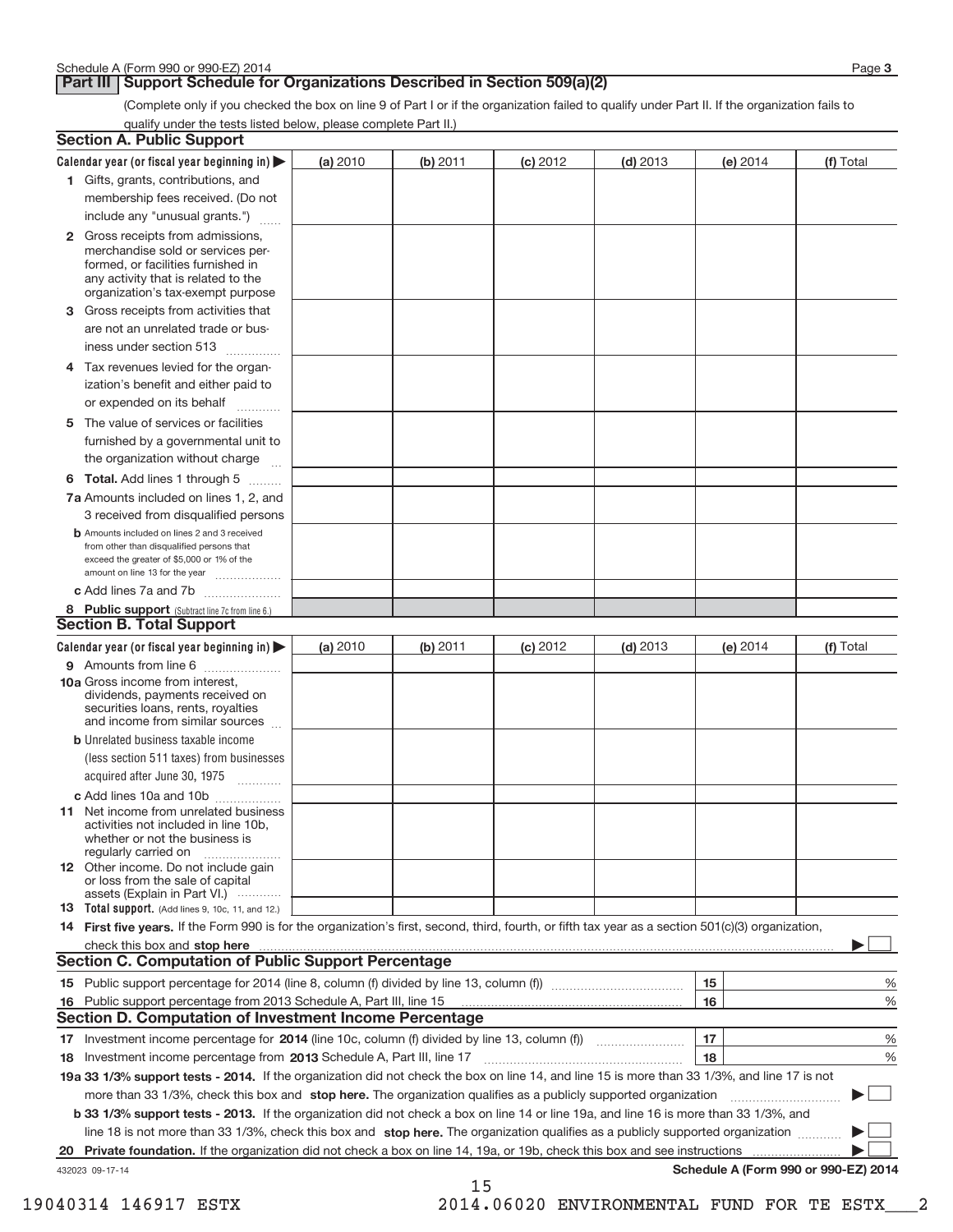**2**

**3a**

Yes | No

## **Part IV Supporting Organizations**

(Complete only if you checked a box on line 11 of Part I. If you checked 11a of Part I, complete Sections A and B. If you checked 11b of Part I, complete Sections A and C. If you checked 11c of Part I, complete Sections A, D, and E. If you checked 11d of Part I, complete Sections A and D, and complete Part V.)

## **Section A. All Supporting Organizations**

- **1** Are all of the organization's supported organizations listed by name in the organization's governing documents? If "No" describe in Part VI how the supported organizations are designated. If designated by *class or purpose, describe the designation. If historic and continuing relationship, explain.*
- **2** Did the organization have any supported organization that does not have an IRS determination of status under section 509(a)(1) or (2)? If "Yes," explain in Part VI how the organization determined that the supported *organization was described in section 509(a)(1) or (2).*
- **3a** Did the organization have a supported organization described in section 501(c)(4), (5), or (6)? If "Yes," answer *(b) and (c) below.*
- **b** Did the organization confirm that each supported organization qualified under section 501(c)(4), (5), or (6) and satisfied the public support tests under section 509(a)(2)? If "Yes," describe in Part VI when and how the *organization made the determination.*
- **c** Did the organization ensure that all support to such organizations was used exclusively for section 170(c)(2) (B) purposes? If "Yes," explain in Part VI what controls the organization put in place to ensure such use.
- **4 a** *If* Was any supported organization not organized in the United States ("foreign supported organization")? *"Yes" and if you checked 11a or 11b in Part I, answer (b) and (c) below.*
- **b** Did the organization have ultimate control and discretion in deciding whether to make grants to the foreign supported organization? If "Yes," describe in Part VI how the organization had such control and discretion *despite being controlled or supervised by or in connection with its supported organizations.*
- **c** Did the organization support any foreign supported organization that does not have an IRS determination under sections 501(c)(3) and 509(a)(1) or (2)? If "Yes," explain in Part VI what controls the organization used *to ensure that all support to the foreign supported organization was used exclusively for section 170(c)(2)(B) purposes.*
- **5a** Did the organization add, substitute, or remove any supported organizations during the tax year? If "Yes," answer (b) and (c) below (if applicable). Also, provide detail in Part VI, including (i) the names and EIN *numbers of the supported organizations added, substituted, or removed, (ii) the reasons for each such action, (iii) the authority under the organization's organizing document authorizing such action, and (iv) how the action was accomplished (such as by amendment to the organizing document).*
- **b** Type I or Type II only. Was any added or substituted supported organization part of a class already designated in the organization's organizing document?
- **c Substitutions only.**  Was the substitution the result of an event beyond the organization's control?
- **6** Did the organization provide support (whether in the form of grants or the provision of services or facilities) to *If "Yes," provide detail in* support or benefit one or more of the filing organization's supported organizations? anyone other than (a) its supported organizations; (b) individuals that are part of the charitable class benefited by one or more of its supported organizations; or (c) other supporting organizations that also *Part VI.*
- **7** Did the organization provide a grant, loan, compensation, or other similar payment to a substantial controlled entity with regard to a substantial contributor? If "Yes," complete Part I of Schedule L (Form 990). contributor (defined in IRC 4958(c)(3)(C)), a family member of a substantial contributor, or a 35-percent
- **8** Did the organization make a loan to a disqualified person (as defined in section 4958) not described in line 7? *If "Yes," complete Part I of Schedule L (Form 990).*
- **9 a** Was the organization controlled directly or indirectly at any time during the tax year by one or more in section 509(a)(1) or (2))? If "Yes," provide detail in Part VI. disqualified persons as defined in section 4946 (other than foundation managers and organizations described
- **b** the supporting organization had an interest? If "Yes," provide detail in Part VI. Did one or more disqualified persons (as defined in line 9(a)) hold a controlling interest in any entity in which
- **c** Did a disqualified person (as defined in line 9(a)) have an ownership interest in, or derive any personal benefit from, assets in which the supporting organization also had an interest? If "Yes," provide detail in Part VI.
- **10 a** Was the organization subject to the excess business holdings rules of IRC 4943 because of IRC 4943(f)  *If "Yes," answer (b) below.* organizations)? (regarding certain Type II supporting organizations, and all Type III non‐functionally integrated supporting
- **b** Did the organization have any excess business holdings in the tax year? (Use Schedule C, Form 4720, to *determine whether the organization had excess business holdings.)*

432024 09‐17‐14



**Schedule A (Form 990 or 990‐EZ) 2014**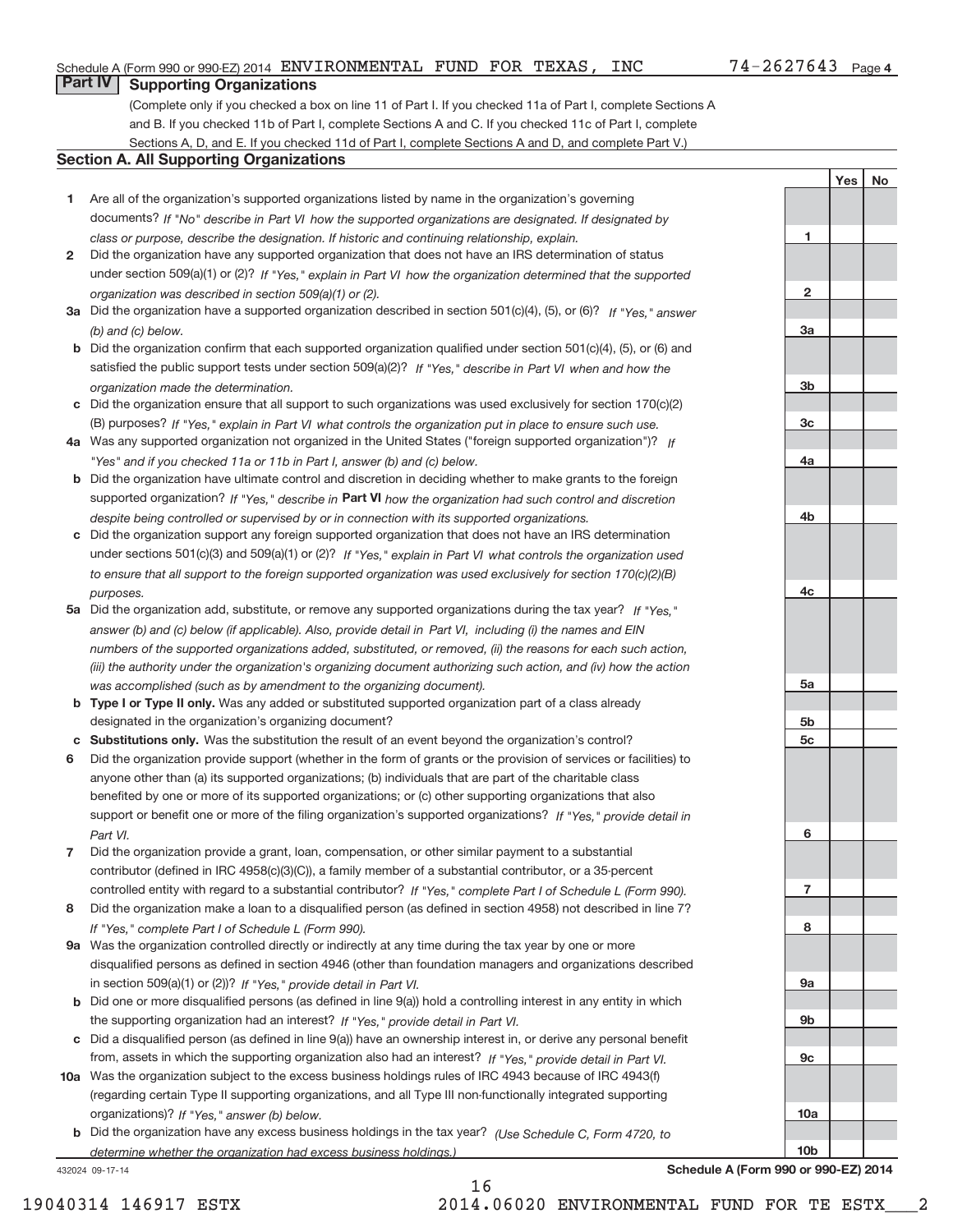## Schedule A (Form 990 or 990-EZ) 2014 ENVIRONMENTAL FUND FOR TEXAS, INC 74-2627643 Page 5 **Part IV** Supporting Organizations (*continued*)

|    |                                                                                                                                   |                 | Yes | No |
|----|-----------------------------------------------------------------------------------------------------------------------------------|-----------------|-----|----|
| 11 | Has the organization accepted a gift or contribution from any of the following persons?                                           |                 |     |    |
|    | a A person who directly or indirectly controls, either alone or together with persons described in (b) and (c)                    |                 |     |    |
|    | below, the governing body of a supported organization?                                                                            | 11a             |     |    |
|    | <b>b</b> A family member of a person described in (a) above?                                                                      | 11 <sub>b</sub> |     |    |
|    | c A 35% controlled entity of a person described in (a) or (b) above? If "Yes" to a, b, or c, provide detail in Part VI.           | 11c             |     |    |
|    | <b>Section B. Type I Supporting Organizations</b>                                                                                 |                 |     |    |
|    |                                                                                                                                   |                 | Yes | No |
| 1  | Did the directors, trustees, or membership of one or more supported organizations have the power to                               |                 |     |    |
|    | regularly appoint or elect at least a majority of the organization's directors or trustees at all times during the                |                 |     |    |
|    | tax year? If "No," describe in Part VI how the supported organization(s) effectively operated, supervised, or                     |                 |     |    |
|    | controlled the organization's activities. If the organization had more than one supported organization,                           |                 |     |    |
|    | describe how the powers to appoint and/or remove directors or trustees were allocated among the supported                         |                 |     |    |
|    | organizations and what conditions or restrictions, if any, applied to such powers during the tax year.                            | 1               |     |    |
| 2  | Did the organization operate for the benefit of any supported organization other than the supported                               |                 |     |    |
|    | organization(s) that operated, supervised, or controlled the supporting organization? If "Yes," explain in                        |                 |     |    |
|    | Part VI how providing such benefit carried out the purposes of the supported organization(s) that operated,                       |                 |     |    |
|    | supervised, or controlled the supporting organization.                                                                            | $\mathbf{2}$    |     |    |
|    | <b>Section C. Type II Supporting Organizations</b>                                                                                |                 |     |    |
|    |                                                                                                                                   |                 | Yes | No |
| 1  | Were a majority of the organization's directors or trustees during the tax year also a majority of the directors                  |                 |     |    |
|    | or trustees of each of the organization's supported organization(s)? If "No," describe in Part VI how control                     |                 |     |    |
|    |                                                                                                                                   |                 |     |    |
|    | or management of the supporting organization was vested in the same persons that controlled or managed                            | 1               |     |    |
|    | the supported organization(s).<br><b>Section D. Type III Supporting Organizations</b>                                             |                 |     |    |
|    |                                                                                                                                   |                 | Yes | No |
|    |                                                                                                                                   |                 |     |    |
| 1  | Did the organization provide to each of its supported organizations, by the last day of the fifth month of the                    |                 |     |    |
|    | organization's tax year, (1) a written notice describing the type and amount of support provided during the prior tax             |                 |     |    |
|    | year, (2) a copy of the Form 990 that was most recently filed as of the date of notification, and (3) copies of the               |                 |     |    |
|    | organization's governing documents in effect on the date of notification, to the extent not previously provided?                  | 1               |     |    |
| 2  | Were any of the organization's officers, directors, or trustees either (i) appointed or elected by the supported                  |                 |     |    |
|    | organization(s) or (ii) serving on the governing body of a supported organization? If "No," explain in Part VI how                |                 |     |    |
|    | the organization maintained a close and continuous working relationship with the supported organization(s).                       | $\mathbf{2}$    |     |    |
| з  | By reason of the relationship described in (2), did the organization's supported organizations have a                             |                 |     |    |
|    | significant voice in the organization's investment policies and in directing the use of the organization's                        |                 |     |    |
|    | income or assets at all times during the tax year? If "Yes," describe in Part VI the role the organization's                      |                 |     |    |
|    | supported organizations played in this regard.<br>Section E. Type III Functionally-Integrated Supporting Organizations            | 3               |     |    |
|    |                                                                                                                                   |                 |     |    |
| 1  | Check the box next to the method that the organization used to satisfy the Integral Part Test during the year (see instructions): |                 |     |    |
| a  | The organization satisfied the Activities Test. Complete line 2 below.                                                            |                 |     |    |
| b  | The organization is the parent of each of its supported organizations. Complete line 3 below.                                     |                 |     |    |
| c  | The organization supported a governmental entity. Describe in Part VI how you supported a government entity (see instructions).   |                 |     |    |
| 2  | Activities Test. Answer (a) and (b) below.                                                                                        |                 | Yes | No |
| a  | Did substantially all of the organization's activities during the tax year directly further the exempt purposes of                |                 |     |    |
|    | the supported organization(s) to which the organization was responsive? If "Yes," then in Part VI identify                        |                 |     |    |
|    | those supported organizations and explain<br>how these activities directly furthered their exempt purposes,                       |                 |     |    |
|    | how the organization was responsive to those supported organizations, and how the organization determined                         |                 |     |    |
|    | that these activities constituted substantially all of its activities.                                                            | 2a              |     |    |
| b  | Did the activities described in (a) constitute activities that, but for the organization's involvement, one or more               |                 |     |    |
|    | of the organization's supported organization(s) would have been engaged in? If "Yes," explain in Part VI the                      |                 |     |    |
|    | reasons for the organization's position that its supported organization(s) would have engaged in these                            |                 |     |    |
|    | activities but for the organization's involvement.                                                                                | 2b              |     |    |
| з  | Parent of Supported Organizations. Answer (a) and (b) below.                                                                      |                 |     |    |
| а  | Did the organization have the power to regularly appoint or elect a majority of the officers, directors, or                       |                 |     |    |
|    | trustees of each of the supported organizations? Provide details in Part VI.                                                      | Зa              |     |    |
| b  | Did the organization exercise a substantial degree of direction over the policies, programs, and activities of each               |                 |     |    |
|    | of its supported organizations? If "Yes," describe in Part VI the role played by the organization in this regard                  | 3b              |     |    |
|    | Schedule A (Form 990 or 990-EZ) 2014<br>432025 09-17-14                                                                           |                 |     |    |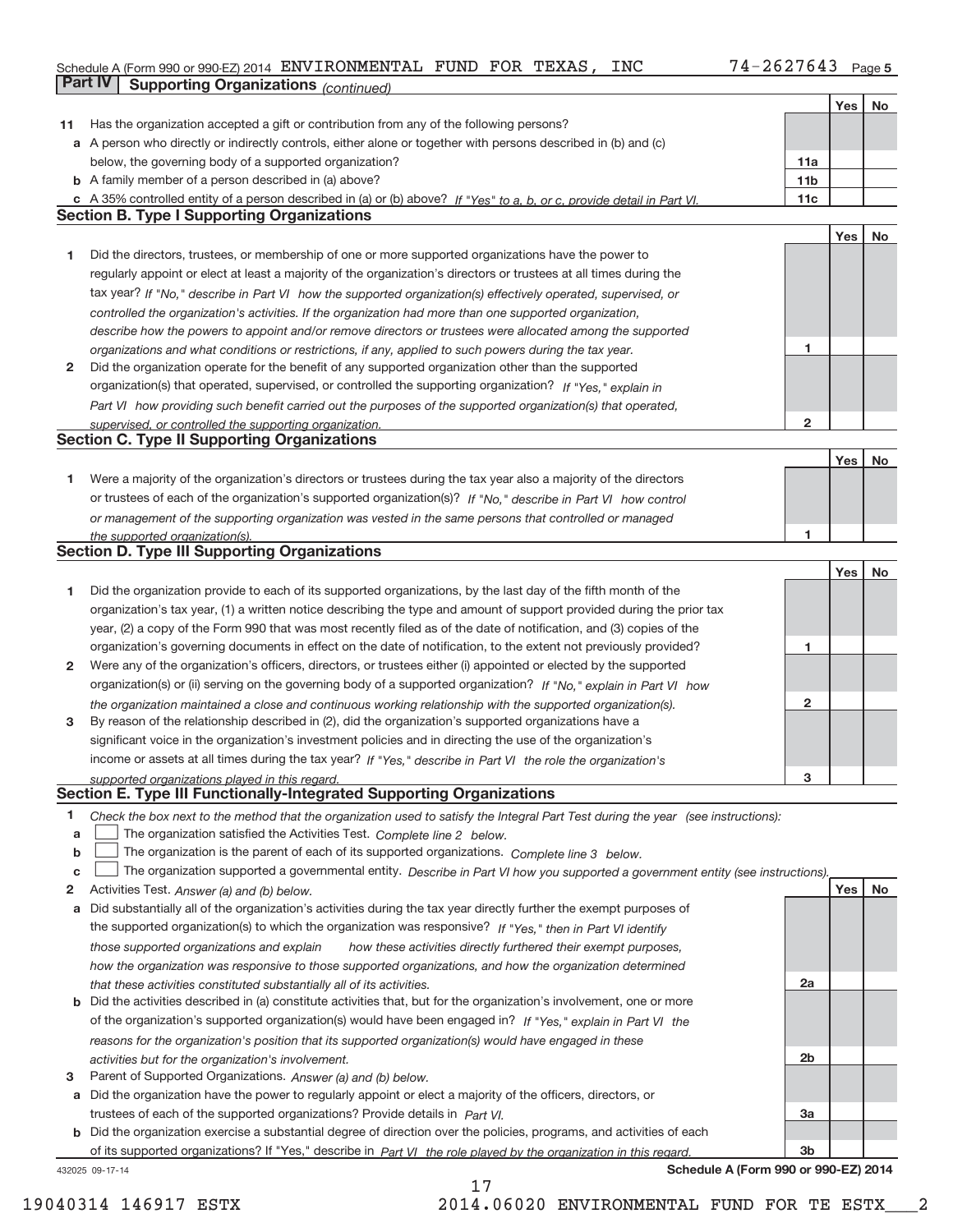|                | Schedule A (Form 990 or 990-EZ) 2014 ENVIRONMENTAL FUND FOR TEXAS,<br><b>Part V</b>                                           |                | <b>INC</b>     | $74 - 2627643$ Page 6          |  |  |  |  |  |
|----------------|-------------------------------------------------------------------------------------------------------------------------------|----------------|----------------|--------------------------------|--|--|--|--|--|
|                | Type III Non-Functionally Integrated 509(a)(3) Supporting Organizations                                                       |                |                |                                |  |  |  |  |  |
| 1              | Check here if the organization satisfied the Integral Part Test as a qualifying trust on Nov. 20, 1970. See instructions. All |                |                |                                |  |  |  |  |  |
|                | other Type III non-functionally integrated supporting organizations must complete Sections A through E.                       |                |                |                                |  |  |  |  |  |
|                | Section A - Adjusted Net Income                                                                                               |                | (A) Prior Year | (B) Current Year               |  |  |  |  |  |
|                |                                                                                                                               |                |                | (optional)                     |  |  |  |  |  |
| 1              | Net short-term capital gain                                                                                                   | 1              |                |                                |  |  |  |  |  |
| 2              | Recoveries of prior-year distributions                                                                                        | $\overline{2}$ |                |                                |  |  |  |  |  |
| 3              | Other gross income (see instructions)                                                                                         | 3              |                |                                |  |  |  |  |  |
| 4              | Add lines 1 through 3                                                                                                         | 4              |                |                                |  |  |  |  |  |
| 5              | Depreciation and depletion                                                                                                    | 5              |                |                                |  |  |  |  |  |
| 6              | Portion of operating expenses paid or incurred for production or                                                              |                |                |                                |  |  |  |  |  |
|                | collection of gross income or for management, conservation, or                                                                |                |                |                                |  |  |  |  |  |
|                | maintenance of property held for production of income (see instructions)                                                      | 6              |                |                                |  |  |  |  |  |
| 7              | Other expenses (see instructions)                                                                                             | $\overline{7}$ |                |                                |  |  |  |  |  |
| 8              | Adjusted Net Income (subtract lines 5, 6 and 7 from line 4)                                                                   | 8              |                |                                |  |  |  |  |  |
|                | <b>Section B - Minimum Asset Amount</b>                                                                                       |                | (A) Prior Year | (B) Current Year<br>(optional) |  |  |  |  |  |
| 1              | Aggregate fair market value of all non-exempt-use assets (see                                                                 |                |                |                                |  |  |  |  |  |
|                | instructions for short tax year or assets held for part of year):                                                             |                |                |                                |  |  |  |  |  |
|                | a Average monthly value of securities                                                                                         | 1a             |                |                                |  |  |  |  |  |
|                | <b>b</b> Average monthly cash balances                                                                                        | 1 <sub>b</sub> |                |                                |  |  |  |  |  |
|                | c Fair market value of other non-exempt-use assets                                                                            | 1 <sub>c</sub> |                |                                |  |  |  |  |  |
|                | d Total (add lines 1a, 1b, and 1c)                                                                                            | 1 <sub>d</sub> |                |                                |  |  |  |  |  |
|                | <b>e</b> Discount claimed for blockage or other                                                                               |                |                |                                |  |  |  |  |  |
|                | factors (explain in detail in Part VI):                                                                                       |                |                |                                |  |  |  |  |  |
| $\overline{2}$ | Acquisition indebtedness applicable to non-exempt-use assets                                                                  | $\mathbf{2}$   |                |                                |  |  |  |  |  |
| 3              | Subtract line 2 from line 1d                                                                                                  | 3              |                |                                |  |  |  |  |  |
| 4              | Cash deemed held for exempt use. Enter 1-1/2% of line 3 (for greater amount,                                                  |                |                |                                |  |  |  |  |  |
|                | see instructions).                                                                                                            | 4              |                |                                |  |  |  |  |  |
| 5              | Net value of non-exempt-use assets (subtract line 4 from line 3)                                                              | 5              |                |                                |  |  |  |  |  |
| 6              | Multiply line 5 by .035                                                                                                       | 6              |                |                                |  |  |  |  |  |
| 7              | Recoveries of prior-year distributions                                                                                        | $\overline{7}$ |                |                                |  |  |  |  |  |
| 8              | Minimum Asset Amount (add line 7 to line 6)                                                                                   | 8              |                |                                |  |  |  |  |  |
|                | <b>Section C - Distributable Amount</b>                                                                                       |                |                | <b>Current Year</b>            |  |  |  |  |  |
| 1              | Adjusted net income for prior year (from Section A, line 8, Column A)                                                         | 1              |                |                                |  |  |  |  |  |
| $\mathbf{2}$   | Enter 85% of line 1                                                                                                           | $\overline{2}$ |                |                                |  |  |  |  |  |
| 3              | Minimum asset amount for prior year (from Section B, line 8, Column A)                                                        | 3              |                |                                |  |  |  |  |  |
| 4              | Enter greater of line 2 or line 3                                                                                             | 4              |                |                                |  |  |  |  |  |
| 5              | Income tax imposed in prior year                                                                                              | 5              |                |                                |  |  |  |  |  |
| 6              | <b>Distributable Amount.</b> Subtract line 5 from line 4, unless subject to                                                   |                |                |                                |  |  |  |  |  |
|                | emergency temporary reduction (see instructions)                                                                              | 6              |                |                                |  |  |  |  |  |

**7** ∠ Check here if the current year is the organization's first as a non-functionally-integrated Type III supporting organization (see instructions).

**Schedule A (Form 990 or 990‐EZ) 2014**

432026 09‐17‐14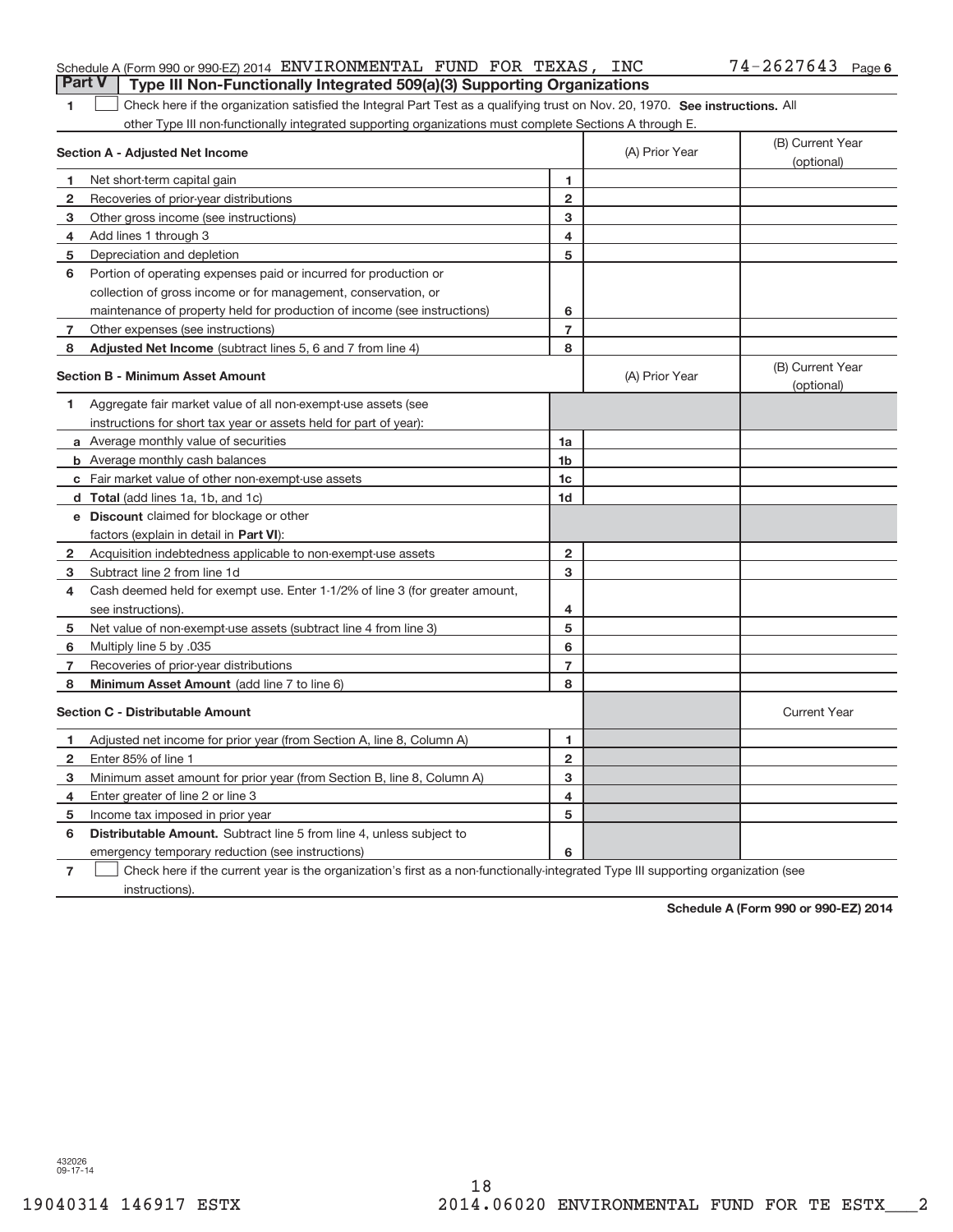### Schedule A (Form 990 or 990‐EZ) 2014 Page ENVIRONMENTAL FUND FOR TEXAS, INC 74‐2627643

| <b>Part V</b> | Type III Non-Functionally Integrated 509(a)(3) Supporting Organizations                    |                             | (continued)               |                        |  |  |  |  |  |
|---------------|--------------------------------------------------------------------------------------------|-----------------------------|---------------------------|------------------------|--|--|--|--|--|
|               | <b>Section D - Distributions</b>                                                           |                             |                           | <b>Current Year</b>    |  |  |  |  |  |
| 1.            | Amounts paid to supported organizations to accomplish exempt purposes                      |                             |                           |                        |  |  |  |  |  |
| 2             | Amounts paid to perform activity that directly furthers exempt purposes of supported       |                             |                           |                        |  |  |  |  |  |
|               | organizations, in excess of income from activity                                           |                             |                           |                        |  |  |  |  |  |
| 3             | Administrative expenses paid to accomplish exempt purposes of supported organizations      |                             |                           |                        |  |  |  |  |  |
| 4             | Amounts paid to acquire exempt-use assets                                                  |                             |                           |                        |  |  |  |  |  |
| 5             | Qualified set-aside amounts (prior IRS approval required)                                  |                             |                           |                        |  |  |  |  |  |
| 6             | Other distributions (describe in Part VI). See instructions.                               |                             |                           |                        |  |  |  |  |  |
| 7             | Total annual distributions. Add lines 1 through 6.                                         |                             |                           |                        |  |  |  |  |  |
| 8             | Distributions to attentive supported organizations to which the organization is responsive |                             |                           |                        |  |  |  |  |  |
|               | (provide details in Part VI). See instructions.                                            |                             |                           |                        |  |  |  |  |  |
| 9             | Distributable amount for 2014 from Section C, line 6                                       |                             |                           |                        |  |  |  |  |  |
| 10            | Line 8 amount divided by Line 9 amount                                                     |                             |                           |                        |  |  |  |  |  |
|               |                                                                                            | (i)                         | (ii)                      | (iii)                  |  |  |  |  |  |
|               |                                                                                            | <b>Excess Distributions</b> | <b>Underdistributions</b> | <b>Distributable</b>   |  |  |  |  |  |
|               | <b>Section E - Distribution Allocations (see instructions)</b>                             |                             | Pre-2014                  | <b>Amount for 2014</b> |  |  |  |  |  |
| 1             | Distributable amount for 2014 from Section C, line 6                                       |                             |                           |                        |  |  |  |  |  |
| $\mathbf{2}$  | Underdistributions, if any, for years prior to 2014                                        |                             |                           |                        |  |  |  |  |  |
|               | (reasonable cause required-see instructions)                                               |                             |                           |                        |  |  |  |  |  |
| 3             | Excess distributions carryover, if any, to 2014:                                           |                             |                           |                        |  |  |  |  |  |
| a             |                                                                                            |                             |                           |                        |  |  |  |  |  |
| b             |                                                                                            |                             |                           |                        |  |  |  |  |  |
| c             |                                                                                            |                             |                           |                        |  |  |  |  |  |
| d             |                                                                                            |                             |                           |                        |  |  |  |  |  |
|               | e From 2013                                                                                |                             |                           |                        |  |  |  |  |  |
|               | f Total of lines 3a through e                                                              |                             |                           |                        |  |  |  |  |  |
|               | g Applied to underdistributions of prior years                                             |                             |                           |                        |  |  |  |  |  |
|               | <b>h</b> Applied to 2014 distributable amount                                              |                             |                           |                        |  |  |  |  |  |
| j.            | Carryover from 2009 not applied (see instructions)                                         |                             |                           |                        |  |  |  |  |  |
|               | Remainder. Subtract lines 3g, 3h, and 3i from 3f.                                          |                             |                           |                        |  |  |  |  |  |
| 4             | Distributions for 2014 from Section D,                                                     |                             |                           |                        |  |  |  |  |  |
|               | line $7:$                                                                                  |                             |                           |                        |  |  |  |  |  |
|               | a Applied to underdistributions of prior years                                             |                             |                           |                        |  |  |  |  |  |
|               | <b>b</b> Applied to 2014 distributable amount                                              |                             |                           |                        |  |  |  |  |  |
|               | c Remainder. Subtract lines 4a and 4b from 4.                                              |                             |                           |                        |  |  |  |  |  |
| 5             | Remaining underdistributions for years prior to 2014, if                                   |                             |                           |                        |  |  |  |  |  |
|               | any. Subtract lines 3g and 4a from line 2 (if amount                                       |                             |                           |                        |  |  |  |  |  |
|               | greater than zero, see instructions)                                                       |                             |                           |                        |  |  |  |  |  |
| 6             | Remaining underdistributions for 2014. Subtract lines 3h                                   |                             |                           |                        |  |  |  |  |  |
|               | and 4b from line 1 (if amount greater than zero, see                                       |                             |                           |                        |  |  |  |  |  |
|               | instructions).                                                                             |                             |                           |                        |  |  |  |  |  |
| $\mathbf{7}$  | Excess distributions carryover to 2015. Add lines 3j                                       |                             |                           |                        |  |  |  |  |  |
|               | and 4c.                                                                                    |                             |                           |                        |  |  |  |  |  |
| 8             | Breakdown of line 7:                                                                       |                             |                           |                        |  |  |  |  |  |
| a             |                                                                                            |                             |                           |                        |  |  |  |  |  |
| b             |                                                                                            |                             |                           |                        |  |  |  |  |  |
| С             |                                                                                            |                             |                           |                        |  |  |  |  |  |
|               | d Excess from 2013                                                                         |                             |                           |                        |  |  |  |  |  |
|               | e Excess from 2014                                                                         |                             |                           |                        |  |  |  |  |  |

**Schedule A (Form 990 or 990‐EZ) 2014**

432027 09‐17‐14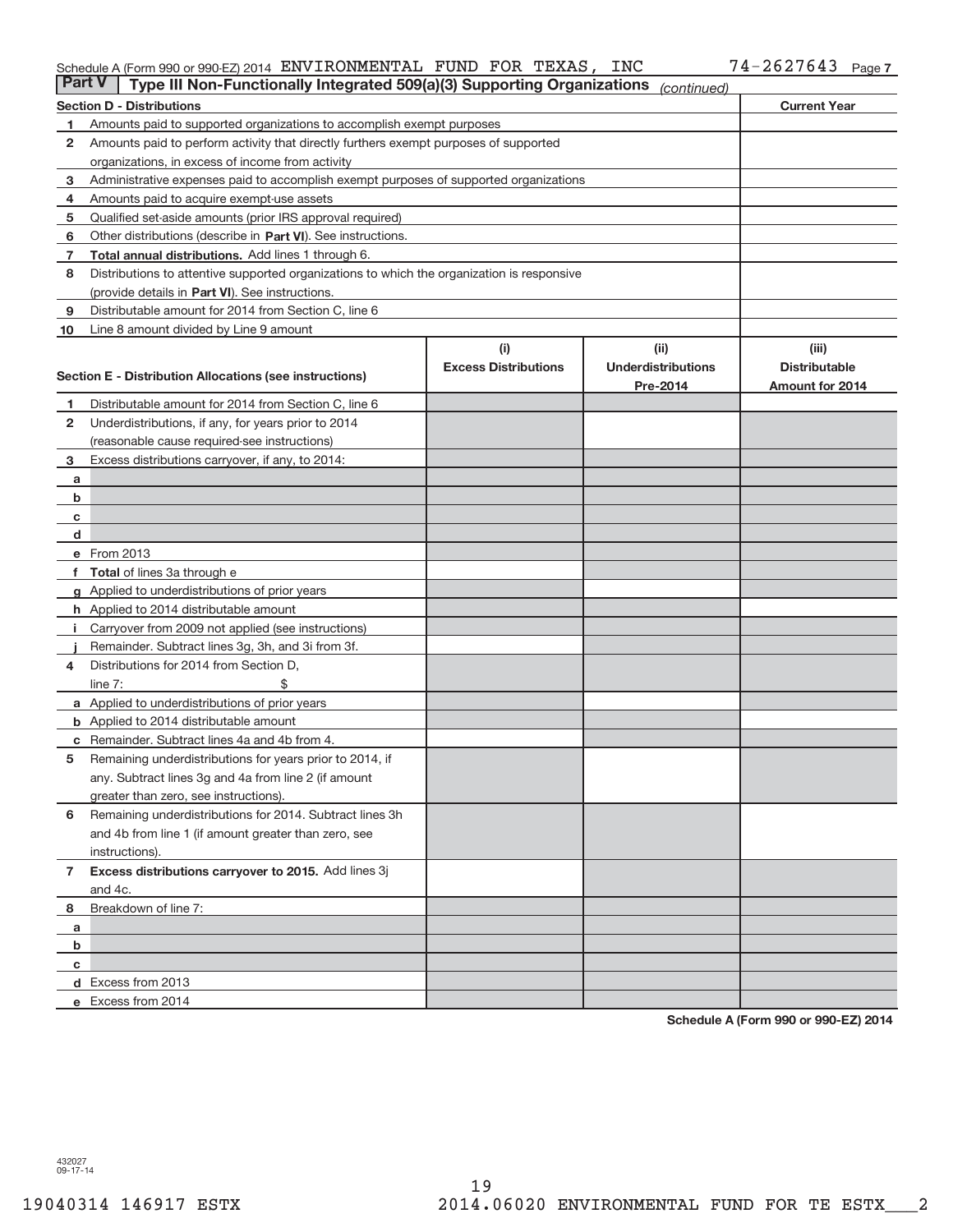| I Supplemental Information. Provide the explanations required by Part II, line 10; Part II, line 17a or 17b; and Part III, line 12. |  |
|-------------------------------------------------------------------------------------------------------------------------------------|--|
| Also complete this part for any additional information. (See instructions).                                                         |  |

| 432028 09-17-14 | $2\,0$ | Schedule A (Form 990 or 990-EZ) 2014 |
|-----------------|--------|--------------------------------------|
|                 |        |                                      |
|                 |        |                                      |
|                 |        |                                      |
|                 |        |                                      |
|                 |        |                                      |
|                 |        |                                      |
|                 |        |                                      |
|                 |        |                                      |
|                 |        |                                      |
|                 |        |                                      |
|                 |        |                                      |
|                 |        |                                      |
|                 |        |                                      |
|                 |        |                                      |
|                 |        |                                      |
|                 |        |                                      |
|                 |        |                                      |
|                 |        |                                      |
|                 |        |                                      |
|                 |        |                                      |
|                 |        |                                      |
|                 |        |                                      |
|                 |        |                                      |
|                 |        |                                      |
|                 |        |                                      |
|                 |        |                                      |
|                 |        |                                      |
|                 |        |                                      |
|                 |        |                                      |
|                 |        |                                      |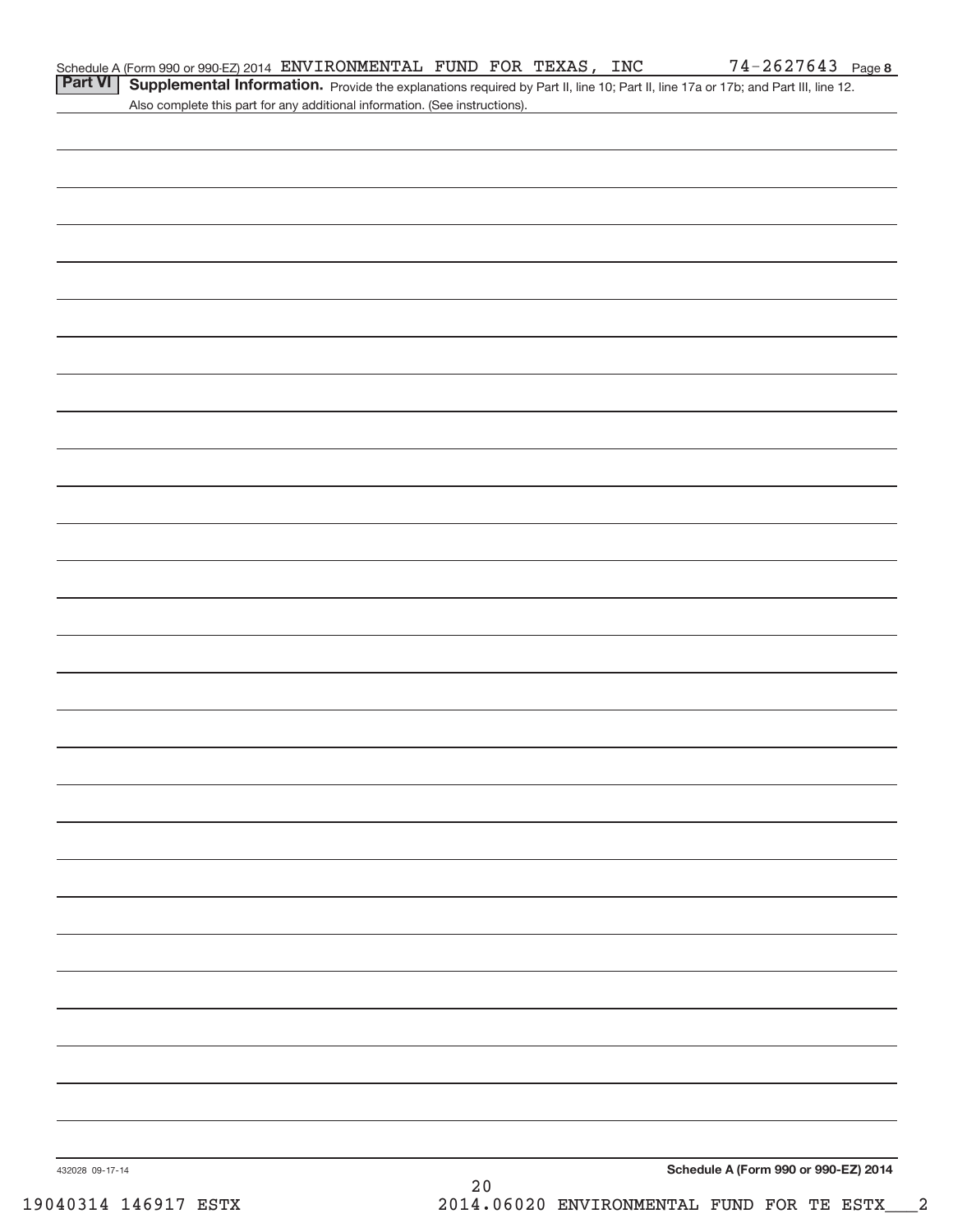| <b>Schedule B</b><br>(Form 990, 990-EZ.<br>or 990-PF) |
|-------------------------------------------------------|
| Department of the Treasury                            |
| <b>Internal Revenue Service</b>                       |

## **Schedule of Contributors**

**or 990‐PF) | Attach to Form 990, Form 990‐EZ, or Form 990‐PF. | Information about Schedule B (Form 990, 990‐EZ, or 990‐PF) and** its instructions is at www.irs.gov/form990.

**Name of the organization Employer identification number**

| Λ |  |  | 2627612 |  |  |
|---|--|--|---------|--|--|

OMB No. 1545‐0047

**2014**

|                                       | ENVIRONMENTAL FUND FOR TEXAS, |  |  |
|---------------------------------------|-------------------------------|--|--|
| <b>Organization type (check one):</b> |                               |  |  |

74–2627643

| Filers of:         | Section:                                                                           |
|--------------------|------------------------------------------------------------------------------------|
| Form 990 or 990-EZ | $\boxed{\text{X}}$ 501(c)( 3) (enter number) organization                          |
|                    | $4947(a)(1)$ nonexempt charitable trust <b>not</b> treated as a private foundation |
|                    | 527 political organization                                                         |
| Form 990-PF        | 501(c)(3) exempt private foundation                                                |
|                    | 4947(a)(1) nonexempt charitable trust treated as a private foundation              |
|                    | 501(c)(3) taxable private foundation                                               |

Check if your organization is covered by the General Rule or a Special Rule. **Note.**  Only a section 501(c)(7), (8), or (10) organization can check boxes for both the General Rule and a Special Rule. See instructions.

## **General Rule**

 $\begin{array}{c} \hline \end{array}$ 

 $\begin{array}{c} \hline \end{array}$ 

For an organization filing Form 990, 990‐EZ, or 990‐PF that received, during the year, contributions totaling \$5,000 or more (in money or property) from any one contributor. Complete Parts I and II. See instructions for determining a contributor's total contributions.

## **Special Rules**

any one contributor, during the year, total contributions of the greater of (1) \$5,000 or (2) 2% of the amount on (i) Form 990, Part VIII, line 1h,  $\boxed{\text{X}}$  For an organization described in section 501(c)(3) filing Form 990 or 990-EZ that met the 33 1/3% support test of the regulations under sections 509(a)(1) and 170(b)(1)(A)(vi), that checked Schedule A (Form 990 or 990‐EZ), Part II, line 13, 16a, or 16b, and that received from or (ii) Form 990‐EZ, line 1. Complete Parts I and II.

year, total contributions of more than \$1,000 *exclusively* for religious, charitable, scientific, literary, or educational purposes, or for For an organization described in section 501(c)(7), (8), or (10) filing Form 990 or 990‐EZ that received from any one contributor, during the the prevention of cruelty to children or animals. Complete Parts I, II, and III.  $\begin{array}{c} \hline \end{array}$ 

purpose. Do not complete any of the parts unless the General Rule applies to this organization because it received *nonexclusively* year, contributions <sub>exclusively</sub> for religious, charitable, etc., purposes, but no such contributions totaled more than \$1,000. If this box is checked, enter here the total contributions that were received during the year for an *exclusively* religious, charitable, etc., For an organization described in section 501(c)(7), (8), or (10) filing Form 990 or 990‐EZ that received from any one contributor, during the religious, charitable, etc., contributions totaling \$5,000 or more during the year  $\ldots$  $\ldots$  $\ldots$  $\ldots$  $\ldots$  $\ldots$ 

**Caution.** An organization that is not covered by the General Rule and/or the Special Rules does not file Schedule B (Form 990, 990‐EZ, or 990‐PF),  **must** but it answer "No" on Part IV, line 2, of its Form 990; or check the box on line H of its Form 990‐EZ or on its Form 990‐PF, Part I, line 2, to certify that it does not meet the filing requirements of Schedule B (Form 990, 990‐EZ, or 990‐PF).

LHA For Paperwork Reduction Act Notice, see the Instructions for Form 990, 990‐EZ, or 990‐PF. Schedule B (Form 990, 990‐EZ, or 990‐PF) (2014)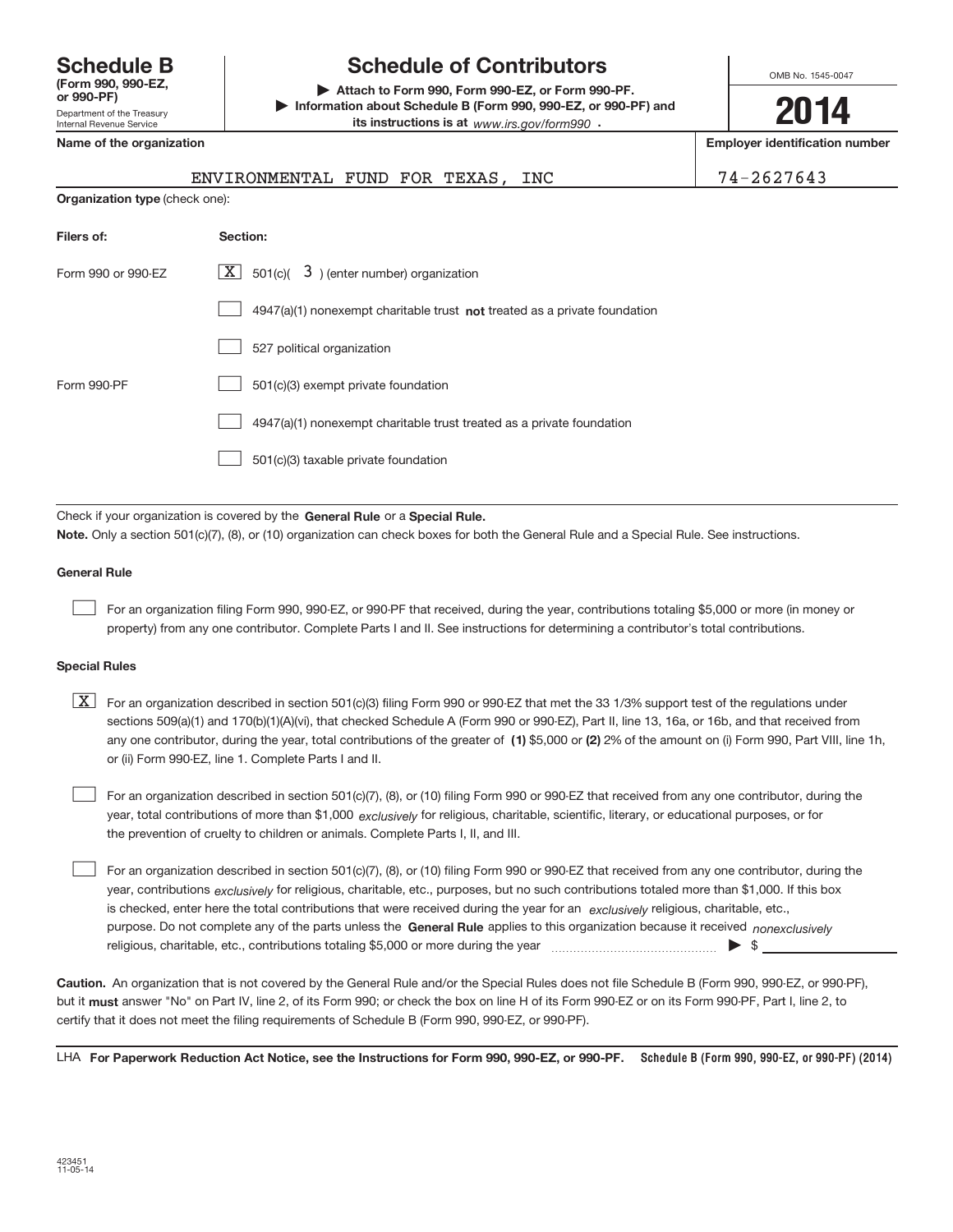## Schedule B (Form 990, 990-EZ, or 990-PF) (2014)

## Name of organization number and the extension of the Employer identification number

ENVIRONMENTAL FUND FOR TEXAS, INC 74-2627643

| <b>Part I</b> | Contributors (see instructions). Use duplicate copies of Part I if additional space is needed. |                                   |                                                                                                                                     |  |  |  |  |
|---------------|------------------------------------------------------------------------------------------------|-----------------------------------|-------------------------------------------------------------------------------------------------------------------------------------|--|--|--|--|
| (a)           | (b)                                                                                            | (c)                               | (d)                                                                                                                                 |  |  |  |  |
| No.           | Name, address, and ZIP + 4                                                                     | <b>Total contributions</b>        | Type of contribution                                                                                                                |  |  |  |  |
| 1             |                                                                                                | 12,381.<br>\$                     | $\overline{\mathbf{X}}$<br>Person<br>Payroll<br>Noncash<br>(Complete Part II for<br>noncash contributions.)                         |  |  |  |  |
| (a)           | (b)                                                                                            | (c)                               | (d)                                                                                                                                 |  |  |  |  |
| No.           | Name, address, and ZIP + 4                                                                     | <b>Total contributions</b>        | Type of contribution                                                                                                                |  |  |  |  |
| 2             |                                                                                                | 10,544.<br>\$                     | $\overline{\mathbf{X}}$<br>Person<br>Payroll<br>Noncash<br>(Complete Part II for<br>noncash contributions.)                         |  |  |  |  |
| (a)<br>No.    | (b)<br>Name, address, and ZIP + 4                                                              | (c)<br><b>Total contributions</b> | (d)<br>Type of contribution                                                                                                         |  |  |  |  |
| 3             |                                                                                                | 12,500.<br>\$                     | $\overline{\mathbf{X}}$<br>Person<br>Payroll<br>Noncash<br>(Complete Part II for<br>noncash contributions.)                         |  |  |  |  |
| (a)<br>No.    | (b)<br>Name, address, and ZIP + 4                                                              | (c)<br><b>Total contributions</b> | (d)<br>Type of contribution                                                                                                         |  |  |  |  |
| 4             |                                                                                                | 100,000.<br>\$                    | $\overline{\mathbf{X}}$<br>Person<br>Payroll<br>Noncash<br>(Complete Part II for<br>noncash contributions.)                         |  |  |  |  |
| (a)<br>No.    | (b)<br>Name, address, and ZIP + 4                                                              | (c)<br><b>Total contributions</b> | (d)<br>Type of contribution                                                                                                         |  |  |  |  |
| 5             |                                                                                                | 25,077.<br>\$                     | $\overline{\mathbf{x}}$<br>Person<br>Payroll<br>Noncash<br>(Complete Part II for<br>noncash contributions.)                         |  |  |  |  |
| (a)<br>No.    | (b)<br>Name, address, and ZIP + 4                                                              | (c)<br><b>Total contributions</b> | (d)<br>Type of contribution                                                                                                         |  |  |  |  |
|               |                                                                                                | \$                                | Person<br>Payroll<br>Noncash<br>(Complete Part II for<br>noncash contributions.)<br>Schodule R (Form 000, 000-F7, or 000-PE) (2014) |  |  |  |  |

Schedule B (Form 990, 990-EZ, or 990-PF) (2014)

1

19040314 146917 ESTX 2014.06020 ENVIRONMENTAL FUND FOR TE ESTX\_\_\_2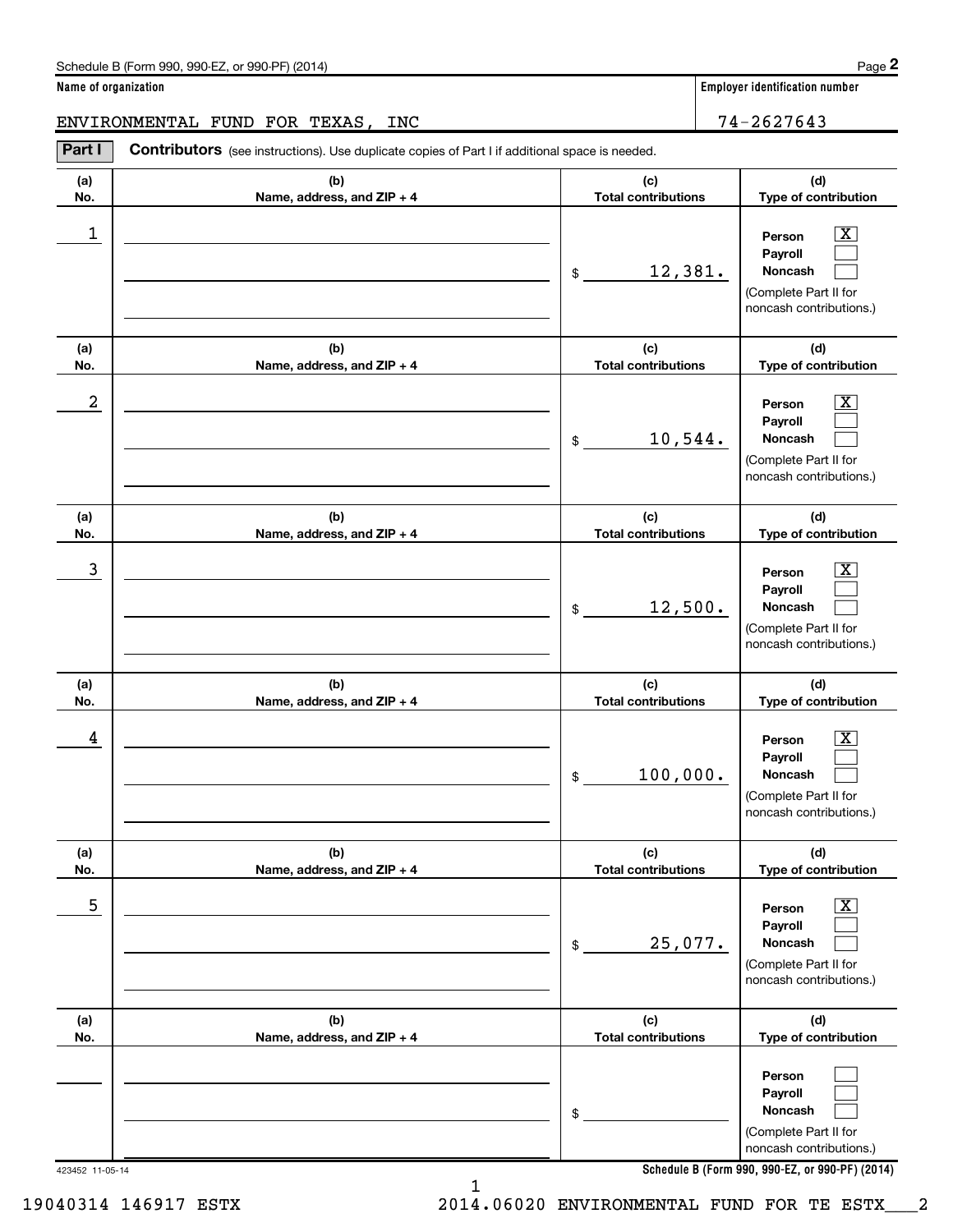**Name of organization Employer identification number**

ENVIRONMENTAL FUND FOR TEXAS, INC 74-2627643

Part II Noncash Property (see instructions). Use duplicate copies of Part II if additional space is needed.

| (a)<br>No.<br>from<br>Part I | (b)<br>Description of noncash property given | (c)<br>FMV (or estimate)<br>(see instructions) | (d)<br>Date received                            |
|------------------------------|----------------------------------------------|------------------------------------------------|-------------------------------------------------|
|                              |                                              |                                                |                                                 |
|                              |                                              | $\frac{1}{2}$                                  |                                                 |
|                              |                                              |                                                |                                                 |
| (a)<br>No.                   | (b)                                          | (c)                                            | (d)                                             |
| from                         | Description of noncash property given        | FMV (or estimate)                              | Date received                                   |
| Part I                       |                                              | (see instructions)                             |                                                 |
|                              |                                              |                                                |                                                 |
|                              |                                              |                                                |                                                 |
|                              |                                              |                                                |                                                 |
|                              |                                              | $\frac{1}{2}$                                  |                                                 |
| (a)                          |                                              |                                                |                                                 |
| No.                          | (b)                                          | (c)                                            | (d)                                             |
| from                         | Description of noncash property given        | FMV (or estimate)<br>(see instructions)        | Date received                                   |
| Part I                       |                                              |                                                |                                                 |
|                              |                                              |                                                |                                                 |
|                              |                                              |                                                |                                                 |
|                              |                                              |                                                |                                                 |
|                              |                                              | $\frac{1}{2}$                                  |                                                 |
| (a)                          |                                              |                                                |                                                 |
| No.                          | (b)                                          | (c)<br>FMV (or estimate)                       | (d)                                             |
| from                         | Description of noncash property given        | (see instructions)                             | Date received                                   |
| Part I                       |                                              |                                                |                                                 |
|                              |                                              |                                                |                                                 |
|                              |                                              |                                                |                                                 |
|                              |                                              | $\frac{1}{2}$                                  |                                                 |
|                              |                                              |                                                |                                                 |
| (a)                          |                                              | (c)                                            |                                                 |
| No.                          | (b)                                          | FMV (or estimate)                              | (d)                                             |
| from<br>Part I               | Description of noncash property given        | (see instructions)                             | Date received                                   |
|                              |                                              |                                                |                                                 |
|                              |                                              |                                                |                                                 |
|                              |                                              |                                                |                                                 |
|                              |                                              | \$                                             |                                                 |
|                              |                                              |                                                |                                                 |
| (a)                          |                                              | (c)                                            |                                                 |
| No.                          | (b)                                          | FMV (or estimate)                              | (d)                                             |
| from<br>Part I               | Description of noncash property given        | (see instructions)                             | Date received                                   |
|                              |                                              |                                                |                                                 |
|                              |                                              |                                                |                                                 |
|                              |                                              |                                                |                                                 |
|                              |                                              | $\, \, \raisebox{12pt}{$\scriptstyle \circ$}$  |                                                 |
| 423453 11-05-14              |                                              |                                                | Schedule B (Form 990, 990-EZ, or 990-PF) (2014) |

## 19040314 146917 ESTX 2014.06020 ENVIRONMENTAL FUND FOR TE ESTX\_\_\_2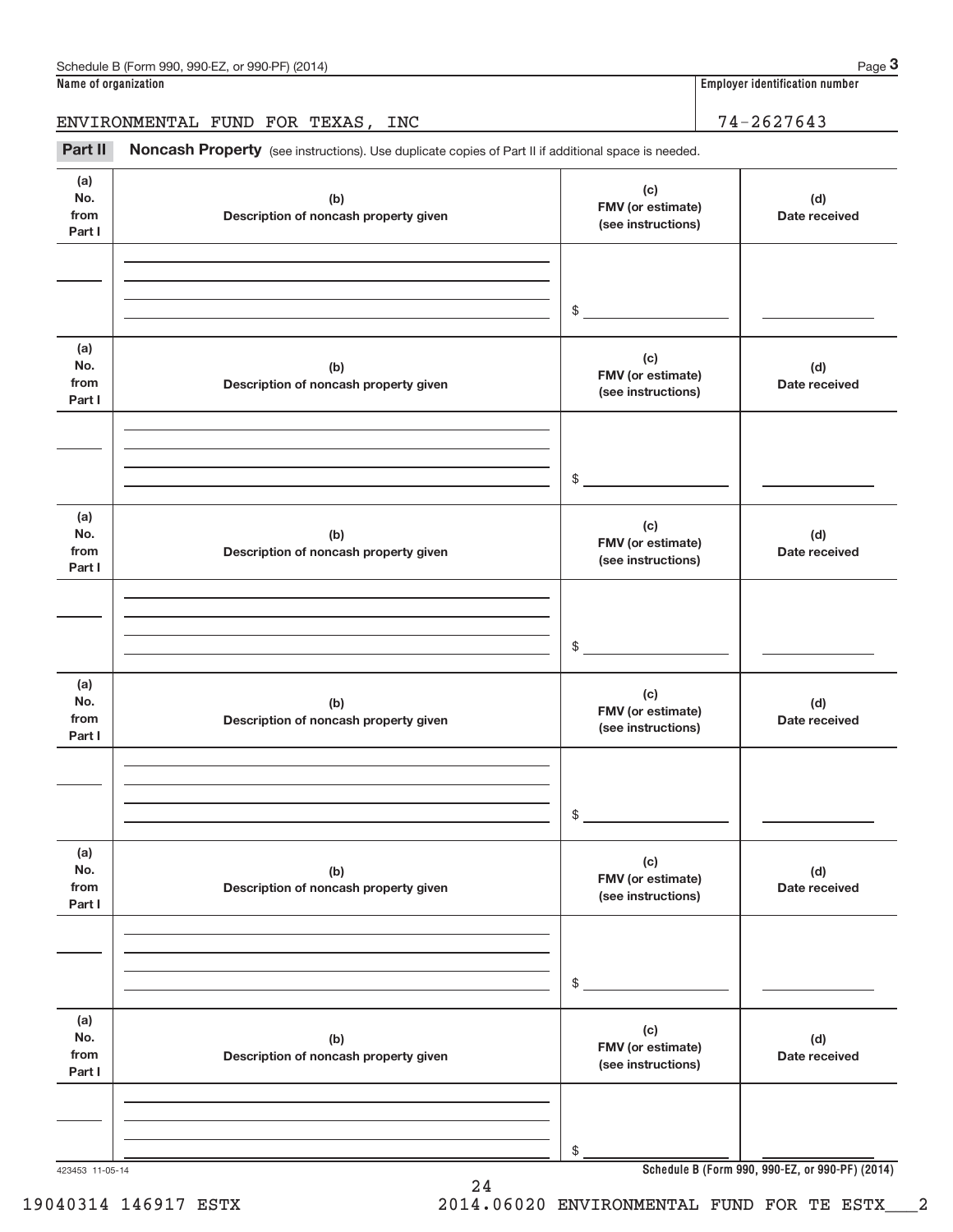| Name of organization      |                                                                                                                                                                                        |                      | <b>Employer identification number</b>                                                                                                                                                                                                                                                                             |
|---------------------------|----------------------------------------------------------------------------------------------------------------------------------------------------------------------------------------|----------------------|-------------------------------------------------------------------------------------------------------------------------------------------------------------------------------------------------------------------------------------------------------------------------------------------------------------------|
|                           | ENVIRONMENTAL FUND FOR TEXAS, INC                                                                                                                                                      |                      | $74 - 2627643$                                                                                                                                                                                                                                                                                                    |
| Part III                  | the year from any one contributor. Complete columns (a) through (e) and the following line entry. For organizations<br>Use duplicate copies of Part III if additional space is needed. |                      | Exclusively religious, charitable, etc., contributions to organizations described in section 501(c)(7), (8), or (10) that total more than \$1,000 for<br>completing Part III, enter the total of exclusively religious, charitable, etc., contributions of \$1,000 or less for the year. (Enter this info. once.) |
| (a) No.                   |                                                                                                                                                                                        |                      |                                                                                                                                                                                                                                                                                                                   |
| from<br>Part I            | (b) Purpose of gift<br>the control of the control of the control of the control of the control of                                                                                      | (c) Use of gift      | (d) Description of how gift is held                                                                                                                                                                                                                                                                               |
|                           |                                                                                                                                                                                        | (e) Transfer of gift |                                                                                                                                                                                                                                                                                                                   |
|                           | Transferee's name, address, and ZIP + 4                                                                                                                                                |                      | Relationship of transferor to transferee                                                                                                                                                                                                                                                                          |
| (a) No.<br>from<br>Part I | (b) Purpose of gift<br>the control of the control of the control of the control of the control of                                                                                      | (c) Use of gift      | (d) Description of how gift is held                                                                                                                                                                                                                                                                               |
|                           | Transferee's name, address, and $ZIP + 4$                                                                                                                                              | (e) Transfer of gift | Relationship of transferor to transferee                                                                                                                                                                                                                                                                          |
|                           | the control of the control of the control of the control of the control of the control of<br>the control of the control of the control of the control of the control of the control of |                      |                                                                                                                                                                                                                                                                                                                   |
| (a) No.<br>from<br>Part I | (b) Purpose of gift                                                                                                                                                                    | (c) Use of gift      | (d) Description of how gift is held                                                                                                                                                                                                                                                                               |
|                           |                                                                                                                                                                                        |                      |                                                                                                                                                                                                                                                                                                                   |
|                           |                                                                                                                                                                                        | (e) Transfer of gift |                                                                                                                                                                                                                                                                                                                   |
|                           | Transferee's name, address, and ZIP + 4                                                                                                                                                |                      | Relationship of transferor to transferee                                                                                                                                                                                                                                                                          |
| (a) No.<br>from<br>Part I | (b) Purpose of gift                                                                                                                                                                    | (c) Use of gift      | (d) Description of how gift is held                                                                                                                                                                                                                                                                               |
|                           |                                                                                                                                                                                        |                      |                                                                                                                                                                                                                                                                                                                   |
|                           | Transferee's name, address, and ZIP + 4                                                                                                                                                | (e) Transfer of gift | Relationship of transferor to transferee                                                                                                                                                                                                                                                                          |
|                           |                                                                                                                                                                                        |                      |                                                                                                                                                                                                                                                                                                                   |
|                           |                                                                                                                                                                                        |                      |                                                                                                                                                                                                                                                                                                                   |

**Schedule B (Form 990, 990‐EZ, or 990‐PF) (2014)**

19040314 146917 ESTX 2014.06020 ENVIRONMENTAL FUND FOR TE ESTX\_\_\_2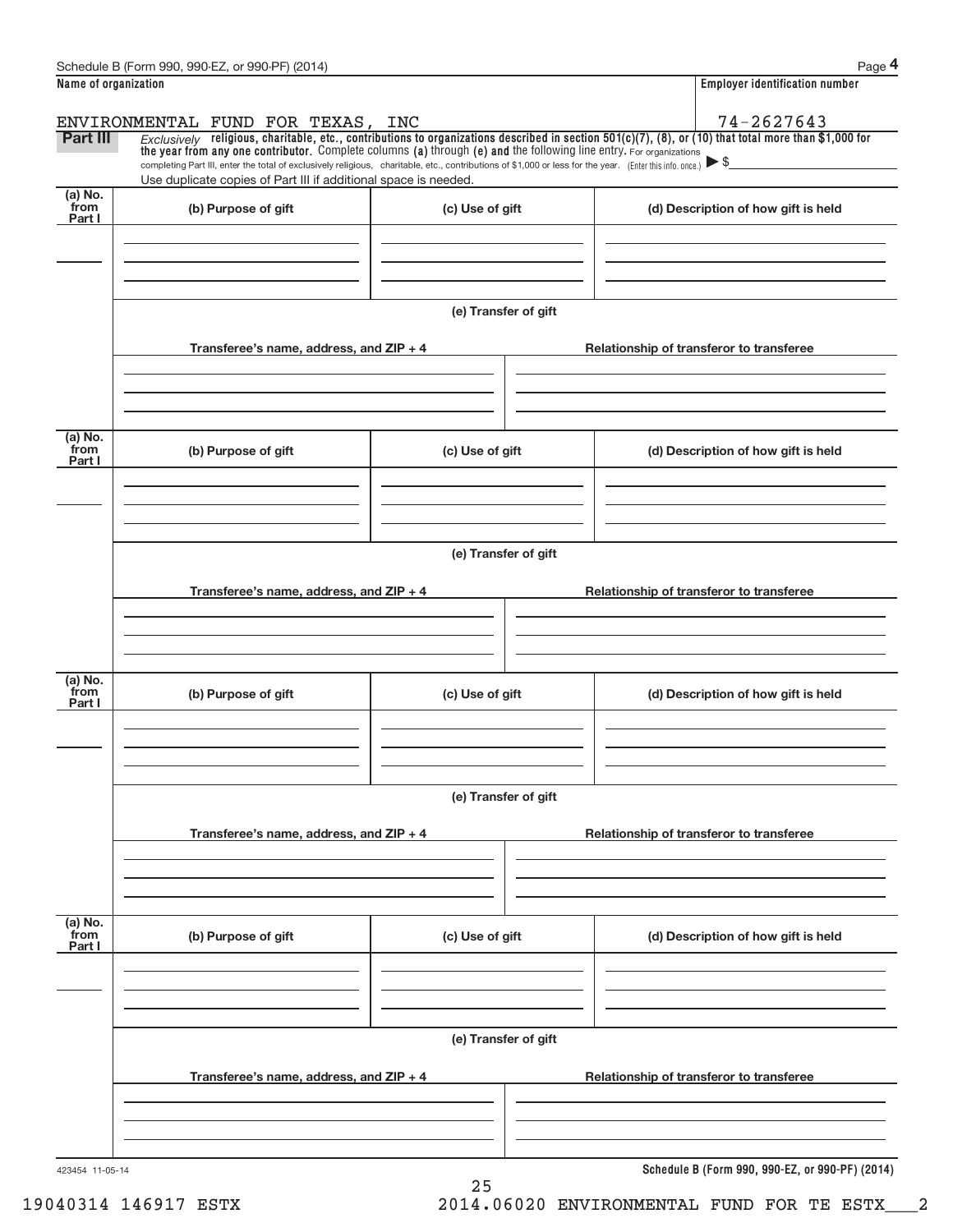| <b>SCHEDULE D</b> |
|-------------------|
|-------------------|

Department of the Treasury Internal Revenue Service

**(Form 990) | Complete if the organization answered "Yes" to Form 990, Part IV, line 6, 7, 8, 9, 10, 11a, 11b, 11c, 11d, 11e, 11f, 12a, or 12b. SCHEDULE D Supplemental Financial Statements**<br> **Form 990 Complete if the organization answered "Yes" to Form 990, <b>2014**<br>
Part IV, line 6, 7, 8, 9, 10, 11a, 11b, 11c, 11d, 11e, 11f, 12a, or 12b.



**| Attach to Form 990. | Information about Schedule D (Form 990) and its instructions is at**  *www.irs.gov/form990.*

|  | Name of the organization |
|--|--------------------------|
|--|--------------------------|

ENVIRONMENTAL FUND FOR TEXAS, INC

**Employer identification number**<br> $74 - 2627643$ 

| Part I         | <u>INVERTIONMINIALE I OND I ON I DAMO,</u><br>ᅩ┸◥◡<br>Organizations Maintaining Donor Advised Funds or Other Similar Funds or Accounts. Complete if the                                                                        |  | $1 - 20410 - 7$                                    |  |  |  |
|----------------|--------------------------------------------------------------------------------------------------------------------------------------------------------------------------------------------------------------------------------|--|----------------------------------------------------|--|--|--|
|                | organization answered "Yes" to Form 990, Part IV, line 6.                                                                                                                                                                      |  |                                                    |  |  |  |
|                | (a) Donor advised funds                                                                                                                                                                                                        |  | (b) Funds and other accounts                       |  |  |  |
| 1              |                                                                                                                                                                                                                                |  |                                                    |  |  |  |
| 2              | Aggregate value of contributions to (during year)                                                                                                                                                                              |  |                                                    |  |  |  |
| з              | Aggregate value of grants from (during year)                                                                                                                                                                                   |  |                                                    |  |  |  |
| 4              |                                                                                                                                                                                                                                |  |                                                    |  |  |  |
| 5              | Did the organization inform all donors and donor advisors in writing that the assets held in donor advised funds                                                                                                               |  |                                                    |  |  |  |
|                |                                                                                                                                                                                                                                |  | Yes<br><b>No</b>                                   |  |  |  |
| 6              | Did the organization inform all grantees, donors, and donor advisors in writing that grant funds can be used only                                                                                                              |  |                                                    |  |  |  |
|                | for charitable purposes and not for the benefit of the donor or donor advisor, or for any other purpose conferring                                                                                                             |  |                                                    |  |  |  |
|                | impermissible private benefit?                                                                                                                                                                                                 |  | Yes<br>No                                          |  |  |  |
| <b>Part II</b> | Conservation Easements. Complete if the organization answered "Yes" to Form 990, Part IV, line 7.                                                                                                                              |  |                                                    |  |  |  |
| 1              | Purpose(s) of conservation easements held by the organization (check all that apply).                                                                                                                                          |  |                                                    |  |  |  |
|                | Preservation of land for public use (e.g., recreation or education)                                                                                                                                                            |  | Preservation of a historically important land area |  |  |  |
|                | Protection of natural habitat                                                                                                                                                                                                  |  | Preservation of a certified historic structure     |  |  |  |
|                | Preservation of open space                                                                                                                                                                                                     |  |                                                    |  |  |  |
| 2              | Complete lines 2a through 2d if the organization held a qualified conservation contribution in the form of a conservation easement on the last                                                                                 |  |                                                    |  |  |  |
|                | day of the tax year.                                                                                                                                                                                                           |  |                                                    |  |  |  |
|                |                                                                                                                                                                                                                                |  | Held at the End of the Tax Year                    |  |  |  |
| a              | Total number of conservation easements                                                                                                                                                                                         |  | 2a                                                 |  |  |  |
| b              | Total acreage restricted by conservation easements                                                                                                                                                                             |  | 2 <sub>b</sub>                                     |  |  |  |
| c              |                                                                                                                                                                                                                                |  | 2c                                                 |  |  |  |
| d              | Number of conservation easements included in (c) acquired after 8/17/06, and not on a historic structure                                                                                                                       |  |                                                    |  |  |  |
|                | listed in the National Register [111] Marshall Register [11] Marshall Register [11] Marshall Register [11] Marshall Register [11] Marshall Register [11] Marshall Register [11] Marshall Register [11] Marshall Register [11]  |  | 2d                                                 |  |  |  |
| 3.             | Number of conservation easements modified, transferred, released, extinguished, or terminated by the organization during the tax                                                                                               |  |                                                    |  |  |  |
|                | year                                                                                                                                                                                                                           |  |                                                    |  |  |  |
| 4              | Number of states where property subject to conservation easement is located >                                                                                                                                                  |  |                                                    |  |  |  |
| 5              | Does the organization have a written policy regarding the periodic monitoring, inspection, handling of<br>Yes                                                                                                                  |  |                                                    |  |  |  |
|                | violations, and enforcement of the conservation easements it holds?<br>Staff and volunteer hours devoted to monitoring, inspecting, and enforcing conservation easements during the year $\blacktriangleright$                 |  | <b>No</b>                                          |  |  |  |
| 6<br>7         | Amount of expenses incurred in monitoring, inspecting, and enforcing conservation easements during the year $\blacktriangleright$ \$                                                                                           |  |                                                    |  |  |  |
| 8              | Does each conservation easement reported on line 2(d) above satisfy the requirements of section 170(h)(4)(B)(i)                                                                                                                |  |                                                    |  |  |  |
|                |                                                                                                                                                                                                                                |  | Yes<br><b>No</b>                                   |  |  |  |
| 9              | In Part XIII, describe how the organization reports conservation easements in its revenue and expense statement, and balance sheet, and                                                                                        |  |                                                    |  |  |  |
|                | include, if applicable, the text of the footnote to the organization's financial statements that describes the organization's accounting for                                                                                   |  |                                                    |  |  |  |
|                | conservation easements.                                                                                                                                                                                                        |  |                                                    |  |  |  |
|                | Part III<br>Organizations Maintaining Collections of Art, Historical Treasures, or Other Similar Assets.                                                                                                                       |  |                                                    |  |  |  |
|                | Complete if the organization answered "Yes" to Form 990, Part IV, line 8.                                                                                                                                                      |  |                                                    |  |  |  |
|                | 1a If the organization elected, as permitted under SFAS 116 (ASC 958), not to report in its revenue statement and balance sheet works of art,                                                                                  |  |                                                    |  |  |  |
|                | historical treasures, or other similar assets held for public exhibition, education, or research in furtherance of public service, provide, in Part XIII,                                                                      |  |                                                    |  |  |  |
|                | the text of the footnote to its financial statements that describes these items.                                                                                                                                               |  |                                                    |  |  |  |
|                | <b>b</b> If the organization elected, as permitted under SFAS 116 (ASC 958), to report in its revenue statement and balance sheet works of art, historical                                                                     |  |                                                    |  |  |  |
|                | treasures, or other similar assets held for public exhibition, education, or research in furtherance of public service, provide the following amounts                                                                          |  |                                                    |  |  |  |
|                | relating to these items:                                                                                                                                                                                                       |  |                                                    |  |  |  |
|                | (i) Revenue included in Form 990, Part VIII, line 1 [2000] [2010] [2010] Revenue included in Form 990, Part VIII, line 1                                                                                                       |  | $\triangleright$ \$                                |  |  |  |
|                | (ii) Assets included in Form 990, Part X [11] Marting the control of the state included in Form 990, Part X [11] Marting the control of the state of the state of the state of the state of the state of the state of the stat |  |                                                    |  |  |  |
| $\mathbf{2}$   | If the organization received or held works of art, historical treasures, or other similar assets for financial gain, provide                                                                                                   |  |                                                    |  |  |  |
|                | the following amounts required to be reported under SFAS 116 (ASC 958) relating to these items:                                                                                                                                |  |                                                    |  |  |  |
| a              |                                                                                                                                                                                                                                |  | $\triangleright$ \$                                |  |  |  |
|                | b Assets included in Form 990, Part X <b>manual construction of the Constantine Constantine Construction</b>                                                                                                                   |  | $5 - 1$                                            |  |  |  |
|                |                                                                                                                                                                                                                                |  |                                                    |  |  |  |
|                | LHA For Paperwork Reduction Act Notice, see the Instructions for Form 990.                                                                                                                                                     |  | Schedule D (Form 990) 2014                         |  |  |  |

432051 10‐01‐14

| 26             |                      |  |
|----------------|----------------------|--|
| $\overline{A}$ | ידגים חרח <i>ב</i> ח |  |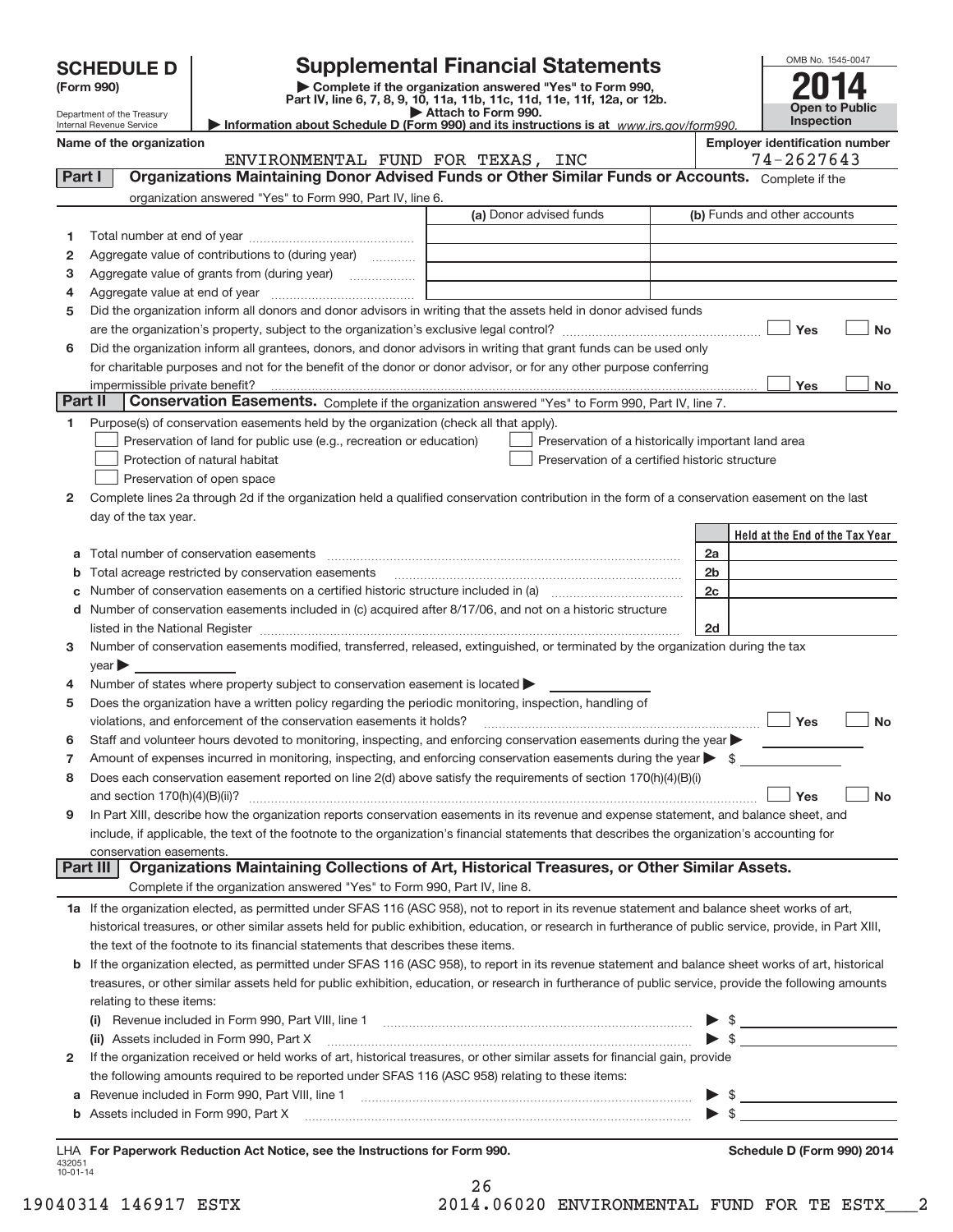|               | Schedule D (Form 990) 2014<br>Part III                                                                                                                                                                                         | ENVIRONMENTAL FUND FOR TEXAS, INC |   |                |                                                                                                                                                                                                                               |                      | 74-2627643 |                     |     | Page 2    |
|---------------|--------------------------------------------------------------------------------------------------------------------------------------------------------------------------------------------------------------------------------|-----------------------------------|---|----------------|-------------------------------------------------------------------------------------------------------------------------------------------------------------------------------------------------------------------------------|----------------------|------------|---------------------|-----|-----------|
|               | Organizations Maintaining Collections of Art, Historical Treasures, or Other Similar Assets (continued)                                                                                                                        |                                   |   |                |                                                                                                                                                                                                                               |                      |            |                     |     |           |
| 3             | Using the organization's acquisition, accession, and other records, check any of the following that are a significant use of its collection items<br>(check all that apply):                                                   |                                   |   |                |                                                                                                                                                                                                                               |                      |            |                     |     |           |
| а             | Public exhibition                                                                                                                                                                                                              |                                   |   |                | Loan or exchange programs                                                                                                                                                                                                     |                      |            |                     |     |           |
| b             | Scholarly research                                                                                                                                                                                                             |                                   |   |                | Other and the contract of the contract of the contract of the contract of the contract of the contract of the contract of the contract of the contract of the contract of the contract of the contract of the contract of the |                      |            |                     |     |           |
| с             | Preservation for future generations                                                                                                                                                                                            |                                   |   |                |                                                                                                                                                                                                                               |                      |            |                     |     |           |
| 4             | Provide a description of the organization's collections and explain how they further the organization's exempt purpose in Part XIII.                                                                                           |                                   |   |                |                                                                                                                                                                                                                               |                      |            |                     |     |           |
| 5             | During the year, did the organization solicit or receive donations of art, historical treasures, or other similar assets                                                                                                       |                                   |   |                |                                                                                                                                                                                                                               |                      |            |                     |     |           |
|               | to be sold to raise funds rather than to be maintained as part of the organization's collection?                                                                                                                               |                                   |   |                |                                                                                                                                                                                                                               | . <u>.</u>           |            | Yes                 |     | No        |
|               | <b>Part IV</b><br>Escrow and Custodial Arrangements. Complete if the organization answered "Yes" to Form 990, Part IV, line 9, or                                                                                              |                                   |   |                |                                                                                                                                                                                                                               |                      |            |                     |     |           |
|               | reported an amount on Form 990, Part X, line 21.                                                                                                                                                                               |                                   |   |                |                                                                                                                                                                                                                               |                      |            |                     |     |           |
|               | 1a Is the organization an agent, trustee, custodian or other intermediary for contributions or other assets not included                                                                                                       |                                   |   |                |                                                                                                                                                                                                                               |                      |            |                     |     |           |
|               | on Form 990, Part X? [11] matter contracts and contracts and contracts are contracted and contracts are contracted and contract and contract of the contract of the contract of the contract of the contract of the contract o |                                   |   |                |                                                                                                                                                                                                                               |                      |            | Yes                 |     | <b>No</b> |
|               | b If "Yes," explain the arrangement in Part XIII and complete the following table:                                                                                                                                             |                                   |   |                |                                                                                                                                                                                                                               |                      |            |                     |     |           |
|               |                                                                                                                                                                                                                                |                                   |   |                |                                                                                                                                                                                                                               |                      |            | Amount              |     |           |
| С             | Beginning balance <b>contract to the contract of the contract of the contract of the contract of the contract of t</b>                                                                                                         |                                   |   |                |                                                                                                                                                                                                                               | 1c                   |            |                     |     |           |
|               | Additions during the year manufactured and an account of the state of the state of the state of the state of the state of the state of the state of the state of the state of the state of the state of the state of the state |                                   |   |                |                                                                                                                                                                                                                               | 1d                   |            |                     |     |           |
|               | e Distributions during the year manufactured and continuum and continuum and continuum and continuum and continuum and continuum and continuum and continuum and continuum and continuum and continuum and continuum and conti |                                   |   |                |                                                                                                                                                                                                                               | 1e                   |            |                     |     |           |
| f.            |                                                                                                                                                                                                                                |                                   |   |                |                                                                                                                                                                                                                               | 1f                   |            |                     |     |           |
|               | 2a Did the organization include an amount on Form 990, Part X, line 21, for escrow or custodial account liability?                                                                                                             |                                   |   |                |                                                                                                                                                                                                                               |                      |            | Yes                 |     | <b>No</b> |
|               | <b>b</b> If "Yes," explain the arrangement in Part XIII. Check here if the explanation has been provided in Part XIII                                                                                                          |                                   |   |                |                                                                                                                                                                                                                               |                      |            |                     |     |           |
| <b>Part V</b> | Endowment Funds. Complete if the organization answered "Yes" to Form 990, Part IV, line 10.                                                                                                                                    |                                   |   |                |                                                                                                                                                                                                                               |                      |            |                     |     |           |
|               |                                                                                                                                                                                                                                | (a) Current year                  |   | (b) Prior year | (c) Two years back                                                                                                                                                                                                            | (d) Three years back |            | (e) Four years back |     |           |
| 1a            | Beginning of year balance                                                                                                                                                                                                      |                                   |   |                |                                                                                                                                                                                                                               |                      |            |                     |     |           |
| b             |                                                                                                                                                                                                                                |                                   |   |                |                                                                                                                                                                                                                               |                      |            |                     |     |           |
|               | Net investment earnings, gains, and losses                                                                                                                                                                                     |                                   |   |                |                                                                                                                                                                                                                               |                      |            |                     |     |           |
|               |                                                                                                                                                                                                                                |                                   |   |                |                                                                                                                                                                                                                               |                      |            |                     |     |           |
|               | e Other expenditures for facilities                                                                                                                                                                                            |                                   |   |                |                                                                                                                                                                                                                               |                      |            |                     |     |           |
|               | and programs                                                                                                                                                                                                                   |                                   |   |                |                                                                                                                                                                                                                               |                      |            |                     |     |           |
|               |                                                                                                                                                                                                                                |                                   |   |                |                                                                                                                                                                                                                               |                      |            |                     |     |           |
| g             |                                                                                                                                                                                                                                |                                   |   |                |                                                                                                                                                                                                                               |                      |            |                     |     |           |
| 2             | Provide the estimated percentage of the current year end balance (line 1g, column (a)) held as:                                                                                                                                |                                   |   |                |                                                                                                                                                                                                                               |                      |            |                     |     |           |
| а             |                                                                                                                                                                                                                                |                                   | % |                |                                                                                                                                                                                                                               |                      |            |                     |     |           |
| b             | Permanent endowment                                                                                                                                                                                                            | %                                 |   |                |                                                                                                                                                                                                                               |                      |            |                     |     |           |
|               | <b>c</b> Temporarily restricted endowment $\blacktriangleright$                                                                                                                                                                | %                                 |   |                |                                                                                                                                                                                                                               |                      |            |                     |     |           |
|               | The percentages in lines 2a, 2b, and 2c should equal 100%.                                                                                                                                                                     |                                   |   |                |                                                                                                                                                                                                                               |                      |            |                     |     |           |
|               | 3a Are there endowment funds not in the possession of the organization that are held and administered for the organization                                                                                                     |                                   |   |                |                                                                                                                                                                                                                               |                      |            |                     |     |           |
|               | by:                                                                                                                                                                                                                            |                                   |   |                |                                                                                                                                                                                                                               |                      |            |                     | Yes | No        |
|               | (i)                                                                                                                                                                                                                            |                                   |   |                |                                                                                                                                                                                                                               |                      |            | 3a(i)               |     |           |
|               |                                                                                                                                                                                                                                |                                   |   |                |                                                                                                                                                                                                                               |                      |            | 3a(ii)<br>3b        |     |           |
| 4             | Describe in Part XIII the intended uses of the organization's endowment funds.                                                                                                                                                 |                                   |   |                |                                                                                                                                                                                                                               |                      |            |                     |     |           |
|               | Land, Buildings, and Equipment.<br><b>Part VI</b>                                                                                                                                                                              |                                   |   |                |                                                                                                                                                                                                                               |                      |            |                     |     |           |
|               | Complete if the organization answered "Yes" to Form 990, Part IV, line 11a. See Form 990, Part X, line 10.                                                                                                                     |                                   |   |                |                                                                                                                                                                                                                               |                      |            |                     |     |           |
|               | Description of property                                                                                                                                                                                                        | (a) Cost or other                 |   |                | (b) Cost or other                                                                                                                                                                                                             | (c) Accumulated      |            | (d) Book value      |     |           |
|               |                                                                                                                                                                                                                                | basis (investment)                |   |                | basis (other)                                                                                                                                                                                                                 | depreciation         |            |                     |     |           |
|               |                                                                                                                                                                                                                                |                                   |   |                |                                                                                                                                                                                                                               |                      |            |                     |     |           |
| b             |                                                                                                                                                                                                                                |                                   |   |                |                                                                                                                                                                                                                               |                      |            |                     |     |           |
| c             |                                                                                                                                                                                                                                |                                   |   |                |                                                                                                                                                                                                                               |                      |            |                     |     |           |
| d             |                                                                                                                                                                                                                                |                                   |   |                | 9,607.                                                                                                                                                                                                                        | 9, 293.              |            |                     |     | 314.      |
|               | e Other                                                                                                                                                                                                                        |                                   |   |                |                                                                                                                                                                                                                               |                      |            |                     |     |           |
|               |                                                                                                                                                                                                                                |                                   |   |                |                                                                                                                                                                                                                               |                      |            |                     |     | 314.      |
|               |                                                                                                                                                                                                                                |                                   |   |                |                                                                                                                                                                                                                               |                      |            |                     |     |           |

**Schedule D (Form 990) 2014**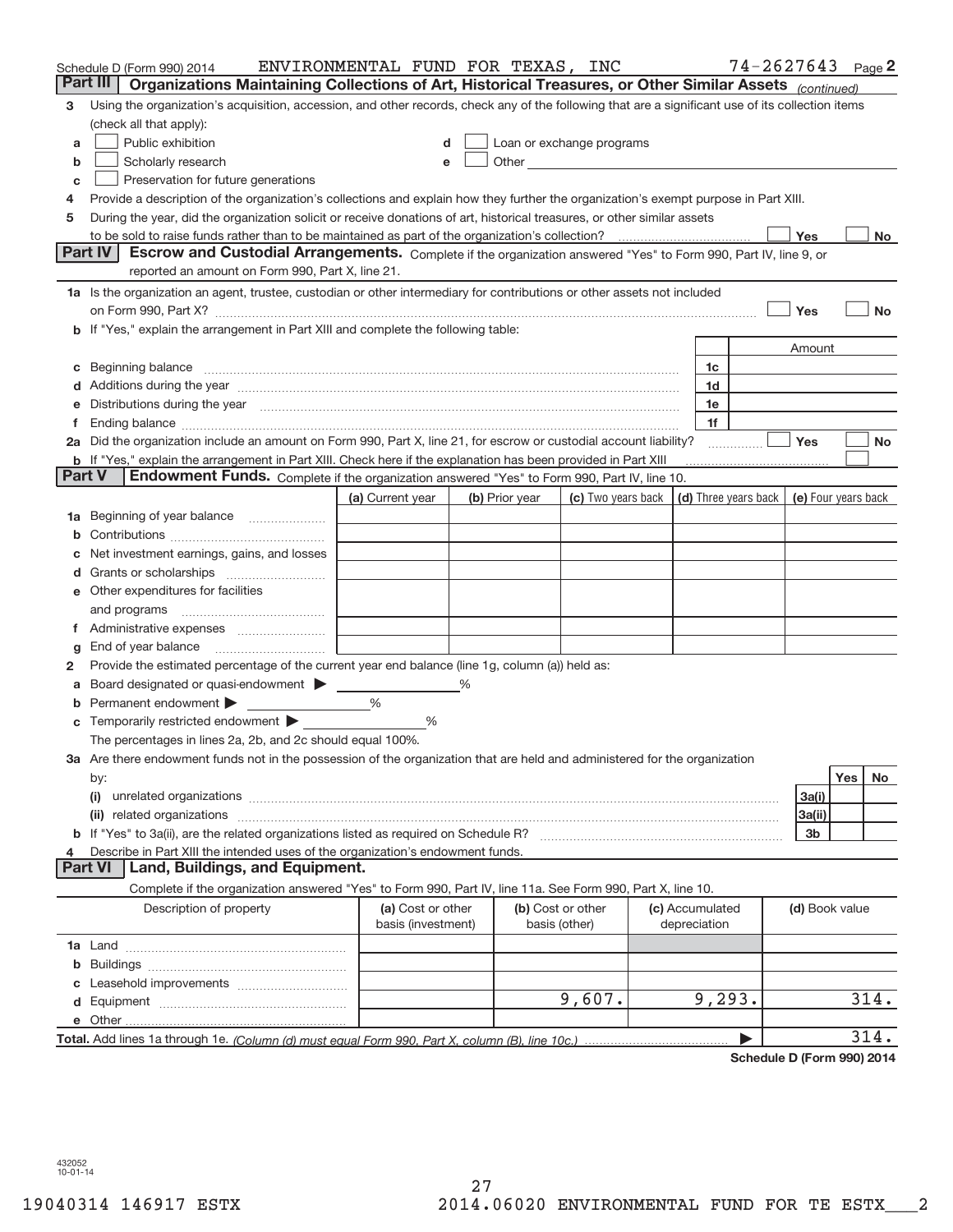| (1) Financial derivatives                                                                                                                            |                |                |                                                           |
|------------------------------------------------------------------------------------------------------------------------------------------------------|----------------|----------------|-----------------------------------------------------------|
|                                                                                                                                                      |                |                |                                                           |
| (3) Other                                                                                                                                            |                |                |                                                           |
| (A)                                                                                                                                                  |                |                |                                                           |
| (B)                                                                                                                                                  |                |                |                                                           |
| (C)                                                                                                                                                  |                |                |                                                           |
| (D)                                                                                                                                                  |                |                |                                                           |
| (E)                                                                                                                                                  |                |                |                                                           |
| (F)                                                                                                                                                  |                |                |                                                           |
| (G)                                                                                                                                                  |                |                |                                                           |
| (H)                                                                                                                                                  |                |                |                                                           |
| Total. (Col. (b) must equal Form 990, Part X, col. (B) line 12.)                                                                                     |                |                |                                                           |
| Part VIII Investments - Program Related.                                                                                                             |                |                |                                                           |
| Complete if the organization answered "Yes" to Form 990, Part IV, line 11c. See Form 990, Part X, line 13.                                           |                |                |                                                           |
| (a) Description of investment                                                                                                                        | (b) Book value |                | (c) Method of valuation: Cost or end-of-year market value |
| (1)                                                                                                                                                  |                |                |                                                           |
| (2)                                                                                                                                                  |                |                |                                                           |
| (3)                                                                                                                                                  |                |                |                                                           |
| (4)                                                                                                                                                  |                |                |                                                           |
| (5)                                                                                                                                                  |                |                |                                                           |
| (6)                                                                                                                                                  |                |                |                                                           |
| (7)                                                                                                                                                  |                |                |                                                           |
| (8)                                                                                                                                                  |                |                |                                                           |
| (9)                                                                                                                                                  |                |                |                                                           |
| <b>Total.</b> (Col. (b) must equal Form 990, Part X, col. (B) line $13.$                                                                             |                |                |                                                           |
| <b>Other Assets.</b><br>Part IX                                                                                                                      |                |                |                                                           |
| Complete if the organization answered "Yes" to Form 990, Part IV, line 11d. See Form 990, Part X, line 15.                                           |                |                |                                                           |
| (a) Description                                                                                                                                      |                |                | (b) Book value                                            |
| (1)                                                                                                                                                  |                |                |                                                           |
| (2)                                                                                                                                                  |                |                |                                                           |
| (3)                                                                                                                                                  |                |                |                                                           |
| (4)                                                                                                                                                  |                |                |                                                           |
| (5)                                                                                                                                                  |                |                |                                                           |
| (6)                                                                                                                                                  |                |                |                                                           |
| (7)                                                                                                                                                  |                |                |                                                           |
| (8)                                                                                                                                                  |                |                |                                                           |
| (9)                                                                                                                                                  |                |                |                                                           |
| Total. (Column (b) must equal Form 990. Part X. col. (B) line 15.) ……………………………………………………………………                                                        |                |                |                                                           |
| <b>Part X</b><br><b>Other Liabilities.</b>                                                                                                           |                |                |                                                           |
| Complete if the organization answered "Yes" to Form 990, Part IV, line 11e or 11f. See Form 990, Part X, line 25.                                    |                |                |                                                           |
| (a) Description of liability<br>1.                                                                                                                   |                | (b) Book value |                                                           |
| Federal income taxes<br>(1)                                                                                                                          |                |                |                                                           |
| DISTRIBUTIONS PAYABLE<br>(2)                                                                                                                         |                | 509, 198.      |                                                           |
| CITY OF AUSTIN CAMPAIGN PAYABLE<br>(3)                                                                                                               |                | 122, 127.      |                                                           |
| (4)                                                                                                                                                  |                |                |                                                           |
| (5)                                                                                                                                                  |                |                |                                                           |
| (6)                                                                                                                                                  |                |                |                                                           |
| (7)                                                                                                                                                  |                |                |                                                           |
| (8)                                                                                                                                                  |                |                |                                                           |
| (9)                                                                                                                                                  |                |                |                                                           |
| Total. (Column (b) must equal Form 990, Part X, col. (B) line 25.)                                                                                   |                | 631,325.       |                                                           |
| 2. Liability for uncertain tax positions. In Part XIII, provide the text of the footnote to the organization's financial statements that reports the |                |                |                                                           |
| organization's liability for uncertain tax positions under FIN 48 (ASC 740). Check here if the text of the footnote has been provided in Part XIII   |                |                | $\overline{\mathbf{X}}$                                   |

## **Schedule D (Form 990) 2014**

## Schedule D (Form 990) 2014 ENVIRONMENTAL FUND FOR TEXAS , INC 74-2627643 page

## **Part VII** Investments - Other Securities.

Complete if the organization answered "Yes" to Form 990, Part IV, line 11b. See Form 990, Part X, line 12.

(a) Description of security or category (including name of security) (b) Book value (c) Method of valuation: Cost or end-of-year market value

**3** 74‐2627643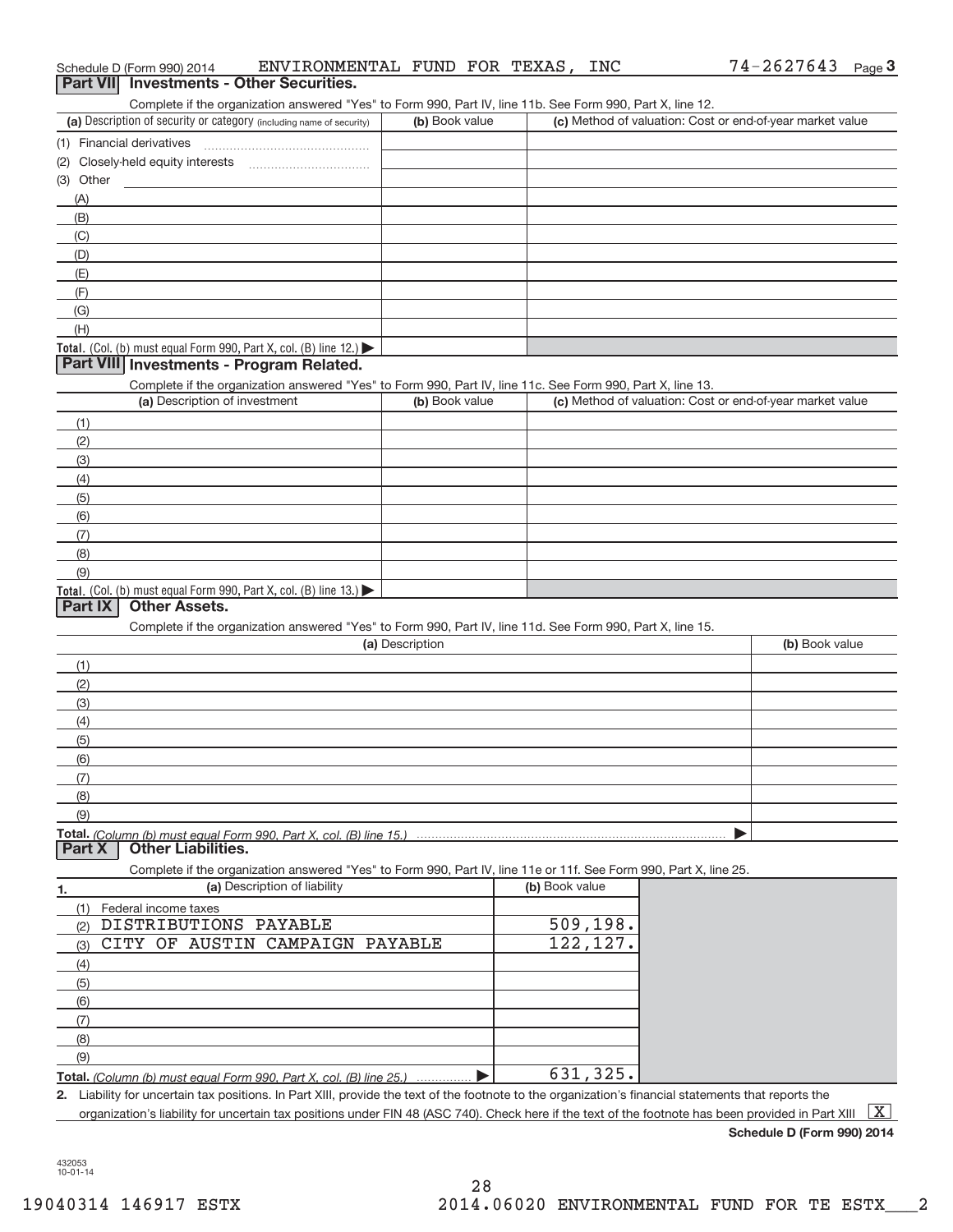|    | ENVIRONMENTAL FUND FOR TEXAS, INC<br>Schedule D (Form 990) 2014                                                                                                                                                                     |                |         |                | 74-2627643 | Page 4    |
|----|-------------------------------------------------------------------------------------------------------------------------------------------------------------------------------------------------------------------------------------|----------------|---------|----------------|------------|-----------|
|    | Reconciliation of Revenue per Audited Financial Statements With Revenue per Return.<br><b>Part XI</b>                                                                                                                               |                |         |                |            |           |
|    | Complete if the organization answered "Yes" to Form 990, Part IV, line 12a.                                                                                                                                                         |                |         |                |            | 492,933.  |
| 1  | Total revenue, gains, and other support per audited financial statements                                                                                                                                                            |                |         | $\blacksquare$ |            |           |
| 2  | Amounts included on line 1 but not on Form 990, Part VIII, line 12:                                                                                                                                                                 |                |         |                |            |           |
| a  | Net unrealized gains (losses) on investments [11] matter contracts and the unrealized gains (losses) on investments                                                                                                                 | 2a             |         |                |            |           |
| b  |                                                                                                                                                                                                                                     | 2 <sub>b</sub> | 22,185. |                |            |           |
| c  |                                                                                                                                                                                                                                     | 2 <sub>c</sub> |         |                |            |           |
| d  |                                                                                                                                                                                                                                     | 2d             | 59,069. |                |            |           |
| е  | Add lines 2a through 2d <b>contract and all anomalisation</b> and all anomalisation of the state of the state of the state of the state of the state of the state of the state of the state of the state of the state of the state  |                |         | 2e             |            | 81, 254.  |
| 3  |                                                                                                                                                                                                                                     |                |         | 3              |            | 411,679.  |
| 4  | Amounts included on Form 990, Part VIII, line 12, but not on line 1:                                                                                                                                                                |                |         |                |            |           |
| a  |                                                                                                                                                                                                                                     | 4a             |         |                |            |           |
| b  | Other (Describe in Part XIII.) <b>Construction</b> and the construction of the construction of the construction of the construction of the construction of the construction of the construction of the construction of the construc | 4b             |         |                |            |           |
| c. | Add lines 4a and 4b                                                                                                                                                                                                                 |                |         | 4c             |            | $0 \cdot$ |
|    |                                                                                                                                                                                                                                     |                |         | 5              |            | 411,679.  |
|    | Part XII   Reconciliation of Expenses per Audited Financial Statements With Expenses per Return.                                                                                                                                    |                |         |                |            |           |
|    | Complete if the organization answered "Yes" to Form 990, Part IV, line 12a.                                                                                                                                                         |                |         |                |            |           |
| 1  | Total expenses and losses per audited financial statements                                                                                                                                                                          |                |         | $\blacksquare$ |            | 475,742.  |
| 2  | Amounts included on line 1 but not on Form 990, Part IX, line 25:                                                                                                                                                                   |                |         |                |            |           |
| a  |                                                                                                                                                                                                                                     | 2a             | 22,185. |                |            |           |
| b  |                                                                                                                                                                                                                                     | 2 <sub>b</sub> |         |                |            |           |
| c  |                                                                                                                                                                                                                                     | 2c             |         |                |            |           |
|    |                                                                                                                                                                                                                                     | 2d             |         |                |            |           |
| e  |                                                                                                                                                                                                                                     |                |         | <b>2e</b>      |            | 22,185.   |
| 3  |                                                                                                                                                                                                                                     |                |         | 3              |            | 453,557.  |
| 4  | Amounts included on Form 990, Part IX, line 25, but not on line 1:                                                                                                                                                                  |                |         |                |            |           |
| a  |                                                                                                                                                                                                                                     | 4a             |         |                |            |           |
| b  |                                                                                                                                                                                                                                     | 4 <sub>h</sub> |         |                |            |           |
|    | c Add lines 4a and 4b                                                                                                                                                                                                               |                |         | 4c             |            | 0.        |
|    |                                                                                                                                                                                                                                     |                |         | 5              |            | 453,557.  |
|    | Part XIII Supplemental Information.                                                                                                                                                                                                 |                |         |                |            |           |
|    | Provide the descriptions required for Part II, lines 3, 5, and 9; Part III, lines 1a and 4; Part IV, lines 1b and 2b; Part V, line 4; Part X, line 2; Part XI,                                                                      |                |         |                |            |           |

lines 2d and 4b; and Part XII, lines 2d and 4b. Also complete this part to provide any additional information.

PART X, LINE 2:

| THE ORGANIZATION FOLLOWS FASB ASC 740-10, ACCOUNTING FOR UNCERTAINTY IN   |
|---------------------------------------------------------------------------|
| INCOME TAX. THAT STANDARD PRESCRIBES A MINIMUM RECOGNITION THRESHOLD AND  |
| MEASUREMENT METHODOLOGY THAT A TAX POSITION TAKEN OR EXPECTED TO BE TAKEN |
| IN A TAX RETURN IS REQUIRED TO MEET BEFORE BEING RECOGNIZED IN THE        |
| FINANCIAL STATEMENTS. IT ALSO PROVIDES GUIDANCE FOR DE-RECOGNITION,       |
| CLASSIFICATION, INTEREST AND PENALTIES, ACCOUNTING IN INTERIM PERIODS,    |
| DISCLOSURE AND TRANSITION.                                                |
|                                                                           |
|                                                                           |

29

PART XI, LINE 2D - OTHER ADJUSTMENTS:

ASSETS RELEASED FROM RESTRICTION 59,069.

432054 10‐01‐14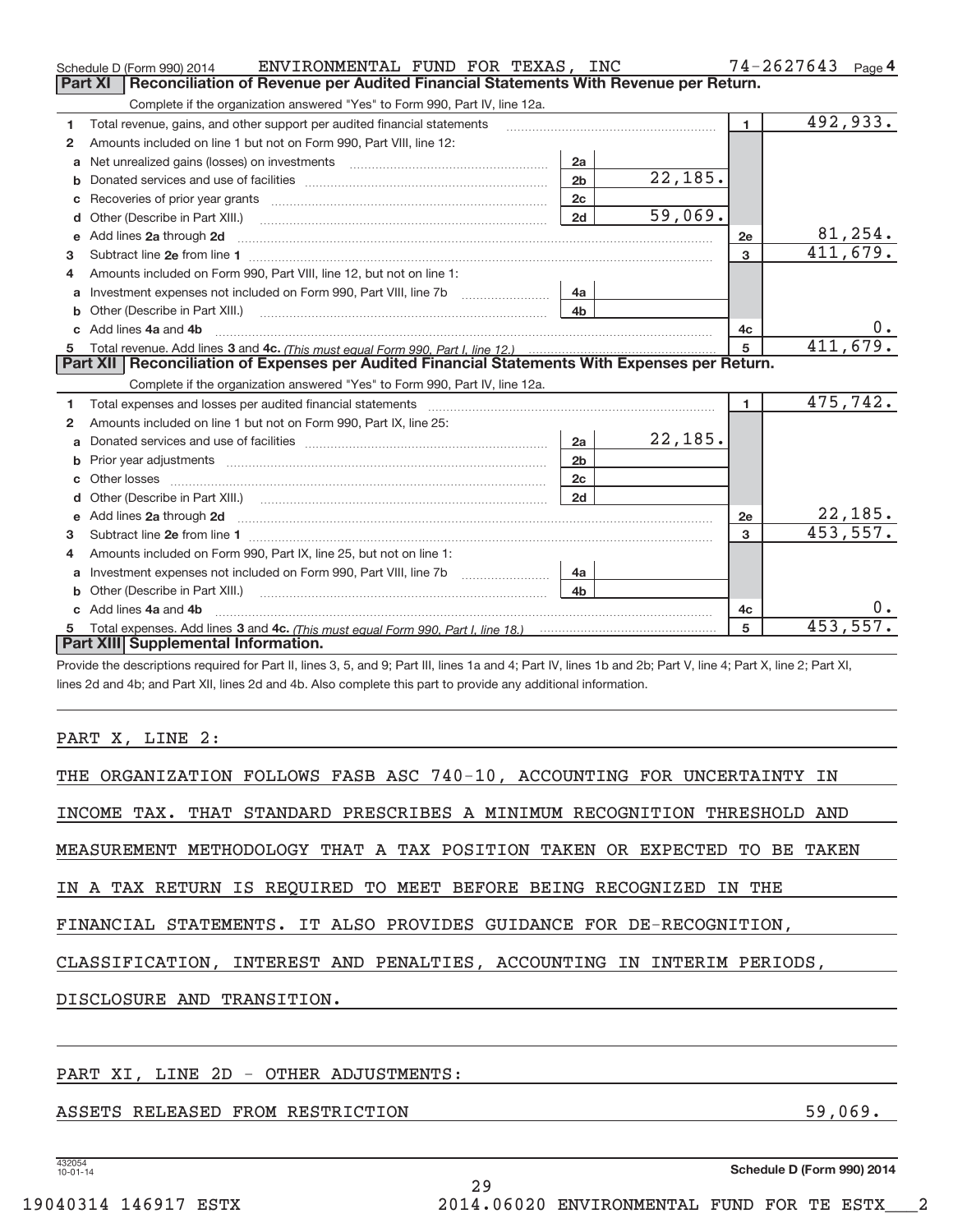|                    | ENVIRONMENTAL FUND FOR TEXAS, INC                                                                             |  |  | 74-2627643 Page 5          |  |
|--------------------|---------------------------------------------------------------------------------------------------------------|--|--|----------------------------|--|
|                    | Schedule D (Form 990) 2014 ENVIRONMEN'.<br><b>Part XIII   Supplemental Information</b> <sub>(continued)</sub> |  |  |                            |  |
|                    |                                                                                                               |  |  |                            |  |
|                    |                                                                                                               |  |  |                            |  |
|                    |                                                                                                               |  |  |                            |  |
|                    |                                                                                                               |  |  |                            |  |
|                    |                                                                                                               |  |  |                            |  |
|                    |                                                                                                               |  |  |                            |  |
|                    |                                                                                                               |  |  |                            |  |
|                    |                                                                                                               |  |  |                            |  |
|                    |                                                                                                               |  |  |                            |  |
|                    |                                                                                                               |  |  |                            |  |
|                    |                                                                                                               |  |  |                            |  |
|                    |                                                                                                               |  |  |                            |  |
|                    |                                                                                                               |  |  |                            |  |
|                    |                                                                                                               |  |  |                            |  |
|                    |                                                                                                               |  |  |                            |  |
|                    |                                                                                                               |  |  |                            |  |
|                    |                                                                                                               |  |  |                            |  |
|                    |                                                                                                               |  |  |                            |  |
|                    |                                                                                                               |  |  |                            |  |
|                    |                                                                                                               |  |  |                            |  |
|                    |                                                                                                               |  |  |                            |  |
|                    |                                                                                                               |  |  |                            |  |
|                    |                                                                                                               |  |  |                            |  |
|                    |                                                                                                               |  |  |                            |  |
|                    |                                                                                                               |  |  |                            |  |
|                    |                                                                                                               |  |  |                            |  |
|                    |                                                                                                               |  |  |                            |  |
|                    |                                                                                                               |  |  |                            |  |
|                    |                                                                                                               |  |  |                            |  |
|                    |                                                                                                               |  |  |                            |  |
|                    |                                                                                                               |  |  |                            |  |
|                    |                                                                                                               |  |  |                            |  |
|                    |                                                                                                               |  |  |                            |  |
|                    |                                                                                                               |  |  |                            |  |
|                    |                                                                                                               |  |  |                            |  |
|                    |                                                                                                               |  |  |                            |  |
|                    |                                                                                                               |  |  |                            |  |
|                    |                                                                                                               |  |  |                            |  |
| 432055<br>10-01-14 |                                                                                                               |  |  | Schedule D (Form 990) 2014 |  |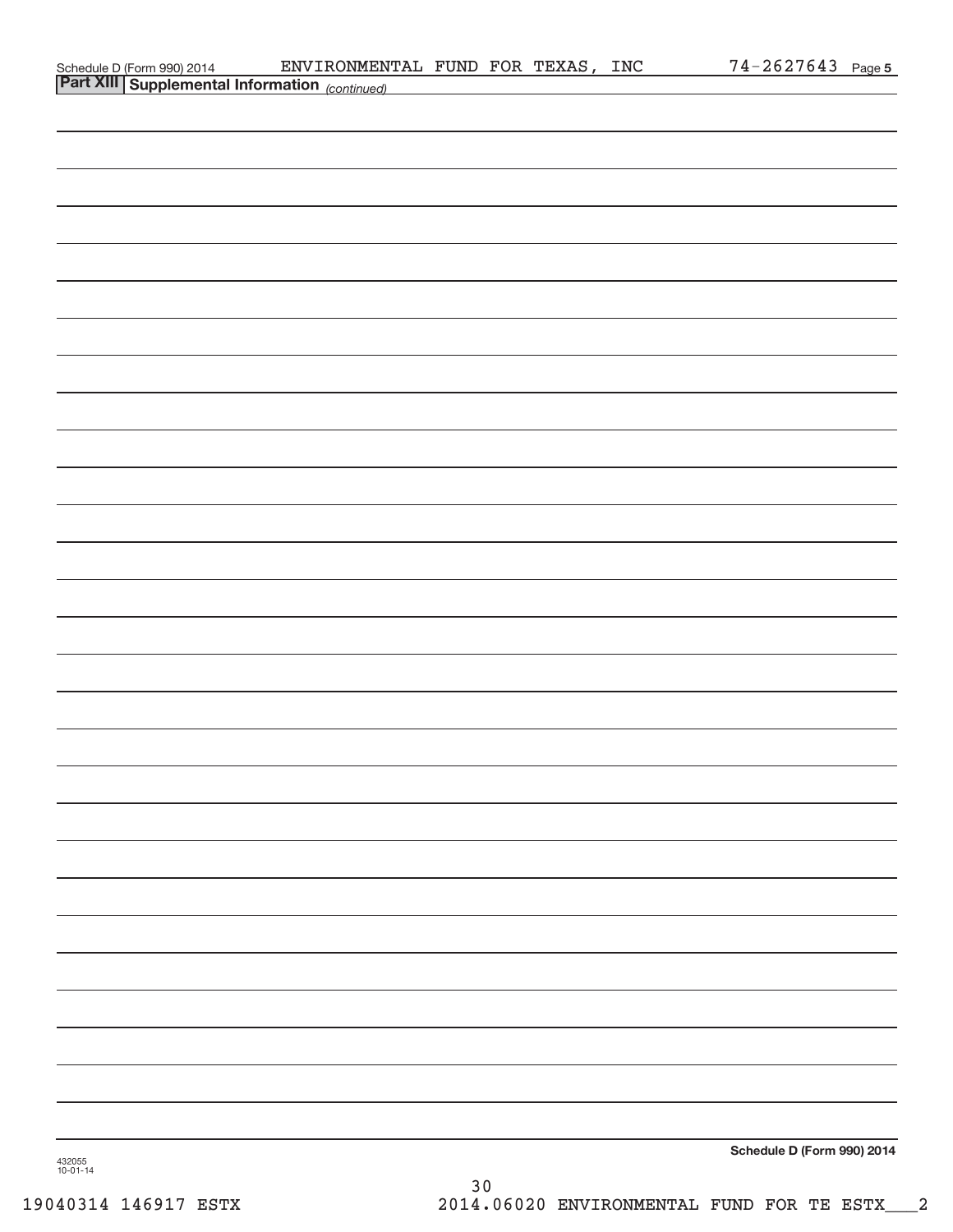| grants or assistance, the grantees' eligibility for the grants or assistance, and the selection<br>Information about Schedule I (Form 990) and its instructions is at www.irs.gov/form990<br>Complete if the organization answered "Yes" to Form 990, Part IV, line 21 or 22<br>Describe in Part IV the organization's procedures for monitoring the use of grant funds in the United States.<br>Attach to Form 990.<br>recipient that received more than \$5,000. Part II can be duplicated if additional space is needed<br>206<br>206<br>Grants and Other Assistance to Domestic Organizations and Domestic Governments.<br>(d) Amount of<br>cash grant<br>$\overline{1}$<br>$\overline{\phantom{0}}$<br>INC<br>TEXAS<br>(c) IRC section<br>if applicable<br>Does the organization maintain records to substantiate the amount of the<br>501(C)(3)<br>501(C)(3)<br><b>FOR</b><br>$51 - 0204049$<br>FUND<br>$76 - 0557498$ | $\dot{\circ}$<br>(e) Amount of<br>assistance<br>non-cash | (f) Method of<br>valuation (book,<br>FMV, appraisal,<br>other) | Complete if the organization answered "Yes" to Form 990, Part IV, line 21, for any<br>non-cash assistance<br>(g) Description of | <u>ខ</u><br>Employer identification number<br>74-2627643<br>Open to Public<br>Inspection<br>PUBLIC HEALTH<br>PROTECTION OF<br>PROTECTION OF<br>(h) Purpose of grant<br>RESOURCES TO<br>or assistance<br>$\boxed{\text{X}}$ Yes<br>SUPPORT<br>NATURAL<br><b>BENEFIT</b> |
|------------------------------------------------------------------------------------------------------------------------------------------------------------------------------------------------------------------------------------------------------------------------------------------------------------------------------------------------------------------------------------------------------------------------------------------------------------------------------------------------------------------------------------------------------------------------------------------------------------------------------------------------------------------------------------------------------------------------------------------------------------------------------------------------------------------------------------------------------------------------------------------------------------------------------|----------------------------------------------------------|----------------------------------------------------------------|---------------------------------------------------------------------------------------------------------------------------------|------------------------------------------------------------------------------------------------------------------------------------------------------------------------------------------------------------------------------------------------------------------------|
|                                                                                                                                                                                                                                                                                                                                                                                                                                                                                                                                                                                                                                                                                                                                                                                                                                                                                                                              |                                                          |                                                                |                                                                                                                                 |                                                                                                                                                                                                                                                                        |
|                                                                                                                                                                                                                                                                                                                                                                                                                                                                                                                                                                                                                                                                                                                                                                                                                                                                                                                              |                                                          |                                                                |                                                                                                                                 |                                                                                                                                                                                                                                                                        |
|                                                                                                                                                                                                                                                                                                                                                                                                                                                                                                                                                                                                                                                                                                                                                                                                                                                                                                                              |                                                          |                                                                |                                                                                                                                 |                                                                                                                                                                                                                                                                        |
|                                                                                                                                                                                                                                                                                                                                                                                                                                                                                                                                                                                                                                                                                                                                                                                                                                                                                                                              |                                                          |                                                                |                                                                                                                                 |                                                                                                                                                                                                                                                                        |
|                                                                                                                                                                                                                                                                                                                                                                                                                                                                                                                                                                                                                                                                                                                                                                                                                                                                                                                              |                                                          |                                                                |                                                                                                                                 |                                                                                                                                                                                                                                                                        |
|                                                                                                                                                                                                                                                                                                                                                                                                                                                                                                                                                                                                                                                                                                                                                                                                                                                                                                                              |                                                          |                                                                |                                                                                                                                 |                                                                                                                                                                                                                                                                        |
|                                                                                                                                                                                                                                                                                                                                                                                                                                                                                                                                                                                                                                                                                                                                                                                                                                                                                                                              |                                                          |                                                                |                                                                                                                                 |                                                                                                                                                                                                                                                                        |
|                                                                                                                                                                                                                                                                                                                                                                                                                                                                                                                                                                                                                                                                                                                                                                                                                                                                                                                              |                                                          |                                                                |                                                                                                                                 |                                                                                                                                                                                                                                                                        |
|                                                                                                                                                                                                                                                                                                                                                                                                                                                                                                                                                                                                                                                                                                                                                                                                                                                                                                                              |                                                          |                                                                |                                                                                                                                 |                                                                                                                                                                                                                                                                        |
|                                                                                                                                                                                                                                                                                                                                                                                                                                                                                                                                                                                                                                                                                                                                                                                                                                                                                                                              |                                                          |                                                                |                                                                                                                                 |                                                                                                                                                                                                                                                                        |
|                                                                                                                                                                                                                                                                                                                                                                                                                                                                                                                                                                                                                                                                                                                                                                                                                                                                                                                              |                                                          |                                                                |                                                                                                                                 |                                                                                                                                                                                                                                                                        |
|                                                                                                                                                                                                                                                                                                                                                                                                                                                                                                                                                                                                                                                                                                                                                                                                                                                                                                                              |                                                          |                                                                |                                                                                                                                 |                                                                                                                                                                                                                                                                        |
|                                                                                                                                                                                                                                                                                                                                                                                                                                                                                                                                                                                                                                                                                                                                                                                                                                                                                                                              |                                                          |                                                                |                                                                                                                                 |                                                                                                                                                                                                                                                                        |
|                                                                                                                                                                                                                                                                                                                                                                                                                                                                                                                                                                                                                                                                                                                                                                                                                                                                                                                              |                                                          |                                                                |                                                                                                                                 |                                                                                                                                                                                                                                                                        |
|                                                                                                                                                                                                                                                                                                                                                                                                                                                                                                                                                                                                                                                                                                                                                                                                                                                                                                                              |                                                          |                                                                |                                                                                                                                 | <b>SUPPORT</b>                                                                                                                                                                                                                                                         |
|                                                                                                                                                                                                                                                                                                                                                                                                                                                                                                                                                                                                                                                                                                                                                                                                                                                                                                                              |                                                          |                                                                |                                                                                                                                 | ÇЪ<br><b>RESOURCES</b><br>NATURAL                                                                                                                                                                                                                                      |
|                                                                                                                                                                                                                                                                                                                                                                                                                                                                                                                                                                                                                                                                                                                                                                                                                                                                                                                              | $\dot{\circ}$                                            |                                                                |                                                                                                                                 | PUBLIC HEALTH<br><b>BENEFIT</b>                                                                                                                                                                                                                                        |
|                                                                                                                                                                                                                                                                                                                                                                                                                                                                                                                                                                                                                                                                                                                                                                                                                                                                                                                              |                                                          |                                                                |                                                                                                                                 | PROTECTION OF<br><b>SUPPORT</b>                                                                                                                                                                                                                                        |
|                                                                                                                                                                                                                                                                                                                                                                                                                                                                                                                                                                                                                                                                                                                                                                                                                                                                                                                              |                                                          |                                                                |                                                                                                                                 | PО<br><b>RESOURCES</b><br><b>NATURAL</b>                                                                                                                                                                                                                               |
| 781<br>35<br>501(C)(3)<br>$52 - 1601960$                                                                                                                                                                                                                                                                                                                                                                                                                                                                                                                                                                                                                                                                                                                                                                                                                                                                                     | $\dot{\circ}$                                            |                                                                |                                                                                                                                 | PUBLIC HEALTH<br><b>BENEFIT</b>                                                                                                                                                                                                                                        |
|                                                                                                                                                                                                                                                                                                                                                                                                                                                                                                                                                                                                                                                                                                                                                                                                                                                                                                                              |                                                          |                                                                |                                                                                                                                 | PROTECTION OF<br><b>SUPPORT</b>                                                                                                                                                                                                                                        |
|                                                                                                                                                                                                                                                                                                                                                                                                                                                                                                                                                                                                                                                                                                                                                                                                                                                                                                                              |                                                          |                                                                |                                                                                                                                 | ÇЬ<br><b>RESOURCES</b><br>NATURAL                                                                                                                                                                                                                                      |
| 206<br>$\overline{\phantom{0}}$<br>501(C)(3)<br>$74 - 2245311$                                                                                                                                                                                                                                                                                                                                                                                                                                                                                                                                                                                                                                                                                                                                                                                                                                                               | $\dot{\circ}$                                            |                                                                |                                                                                                                                 | <b>HEALTH</b><br>PUBLIC<br><b>BENEFIT</b>                                                                                                                                                                                                                              |
|                                                                                                                                                                                                                                                                                                                                                                                                                                                                                                                                                                                                                                                                                                                                                                                                                                                                                                                              |                                                          |                                                                |                                                                                                                                 | PROTECTION OF<br>SUPPORT                                                                                                                                                                                                                                               |
|                                                                                                                                                                                                                                                                                                                                                                                                                                                                                                                                                                                                                                                                                                                                                                                                                                                                                                                              |                                                          |                                                                |                                                                                                                                 | PО<br><b>RESOURCES</b><br>NATURAL                                                                                                                                                                                                                                      |
| ,206<br>$\overline{a}$<br>501(C)(3)<br>74-2569827                                                                                                                                                                                                                                                                                                                                                                                                                                                                                                                                                                                                                                                                                                                                                                                                                                                                            | $\dot{\circ}$                                            |                                                                |                                                                                                                                 | PUBLIC HEALTH<br><b>BENEFIT</b>                                                                                                                                                                                                                                        |
|                                                                                                                                                                                                                                                                                                                                                                                                                                                                                                                                                                                                                                                                                                                                                                                                                                                                                                                              |                                                          |                                                                |                                                                                                                                 | PROTECTION OF<br>SUPPORT                                                                                                                                                                                                                                               |
|                                                                                                                                                                                                                                                                                                                                                                                                                                                                                                                                                                                                                                                                                                                                                                                                                                                                                                                              |                                                          |                                                                |                                                                                                                                 | С.<br><b>RESOURCES</b><br><b>NATURAL</b>                                                                                                                                                                                                                               |
| 1,206<br>$94 - 6069890$ $501(C)(3)$                                                                                                                                                                                                                                                                                                                                                                                                                                                                                                                                                                                                                                                                                                                                                                                                                                                                                          | $\circ$                                                  |                                                                |                                                                                                                                 | <b>HEALTH</b><br>PUBLIC<br><b>BENEFIT</b>                                                                                                                                                                                                                              |
|                                                                                                                                                                                                                                                                                                                                                                                                                                                                                                                                                                                                                                                                                                                                                                                                                                                                                                                              |                                                          |                                                                |                                                                                                                                 | 41.                                                                                                                                                                                                                                                                    |
|                                                                                                                                                                                                                                                                                                                                                                                                                                                                                                                                                                                                                                                                                                                                                                                                                                                                                                                              |                                                          |                                                                |                                                                                                                                 |                                                                                                                                                                                                                                                                        |
| Enter total number of other organizations listed in the line 1 table                                                                                                                                                                                                                                                                                                                                                                                                                                                                                                                                                                                                                                                                                                                                                                                                                                                         |                                                          |                                                                |                                                                                                                                 | Schedule I (Form 990) (2014)                                                                                                                                                                                                                                           |
| Enter total number of section 501(c)(3) and government organizations listed in the line 1 table                                                                                                                                                                                                                                                                                                                                                                                                                                                                                                                                                                                                                                                                                                                                                                                                                              |                                                          |                                                                |                                                                                                                                 |                                                                                                                                                                                                                                                                        |

LHA<br>432101<br>10-15-14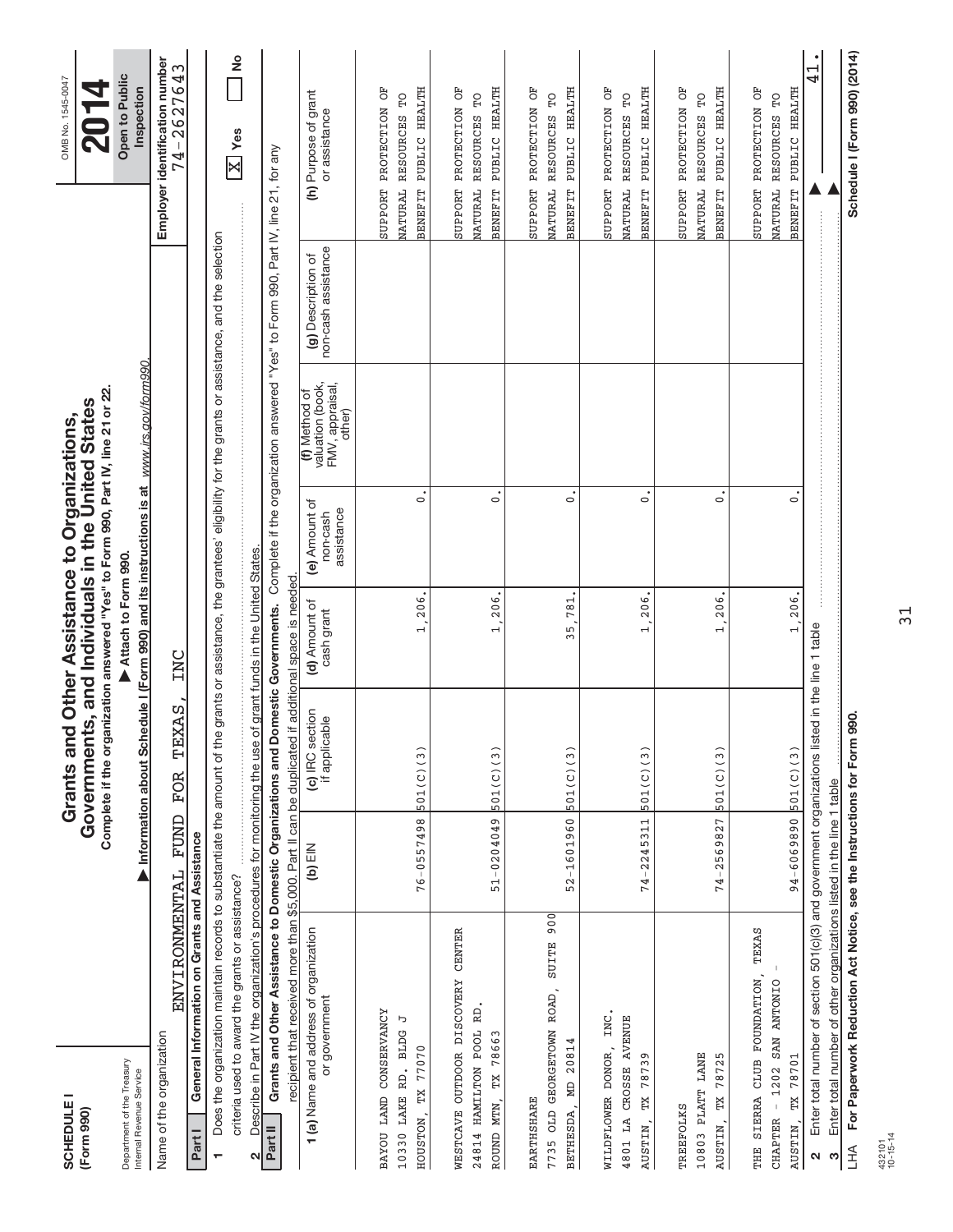| ENVIRONMENTAL<br>Schedule I (Form 990)                                                                                   | FUND                            | TEXAS,<br><b>FOR</b>             | INC                             |                                         |                                                                | L                                         | Page <sup>-</sup><br>S<br>4<br>26276<br>$\overline{\phantom{a}}$<br>4                                          |
|--------------------------------------------------------------------------------------------------------------------------|---------------------------------|----------------------------------|---------------------------------|-----------------------------------------|----------------------------------------------------------------|-------------------------------------------|----------------------------------------------------------------------------------------------------------------|
| Continuation of Grants and Other Assistance to Governments and Organizations in the United States<br>Part II             |                                 |                                  |                                 |                                         | (Schedule I (Form 990), Part II.)                              |                                           |                                                                                                                |
| organization or government<br>(a) Name and address of                                                                    | $(b)$ EIN                       | (c) IRC section<br>if applicable | (d) Amount of<br>cash grant     | (e) Amount of<br>assistance<br>non-cash | appraisal, other)<br>(f) Method of<br>(book, FMV,<br>valuation | non-cash assistance<br>(g) Description of | (h) Purpose of grant<br>or assistance                                                                          |
| THE NATURE CONSERVANCY OF TEXAS<br><b>AVENUE</b><br>78701<br>CONGRESS<br>TX<br><b>AUSTIN</b><br>318                      | 53-0242652                      | 501(C)(3)                        | 206.<br>$\overline{ }$          | $\dot{\circ}$                           |                                                                |                                           | PUBLIC HEALTH<br>PROTECTION OF<br>PО<br><b>RESOURCES</b><br><b>SUPPORT</b><br><b>NATURAL</b><br><b>BENEFIT</b> |
| <b>FOUNDATION</b><br>STREET<br>EAITTLIN 3<br>1901 NORTH AKARD<br>75201<br>TEXAS PARKS<br>ТX<br><b>DALLAS</b>             | $74 - 2602504$                  | 501(C)(3)                        | 206<br>$\overline{a}$           | $\dot{\circ}$                           |                                                                |                                           | PUBLIC HEALTH<br>PROTECTION OF<br>PО<br><b>RESOURCES</b><br>SUPPORT<br><b>BENEFIT</b><br>NATURAL               |
| <b>FOUNDATION</b><br>TX 78666<br>SAN ANTONIO<br><b>RIVER</b><br>SAN MARCOS<br>SAN MARCOS<br>$\ddot{\mathbf{z}}$<br>222   | 74-2428376                      | 501(C)(3)                        | 206<br>$\overline{a}$           | $\dot{\circ}$                           |                                                                |                                           | PUBLIC HEALTH<br>PROTECTION OF<br>RESOURCES TO<br>SUPPORT<br><b>NATURAL</b><br><b>BENEFIT</b>                  |
| 1301 SHOAL CREEK BOULEVARD<br>AUSTIN PARKS FOUNDATION<br>78701<br>TX<br>AUSTIN,                                          | 74-2648803                      | 501(C)(3)                        | 206<br>$\overline{a}$           | $\dot{\circ}$                           |                                                                |                                           | SUPPORT PROTECTION OF<br>BENEFIT PUBLIC HEALTH<br>RESOURCES TO<br>NATURAL                                      |
| WILDLIFE RESCUE AND REHABILITATION<br>335 OLD BLANCO ROAD<br>78027<br>KENDALIA, TX                                       | $74 - 2012897$                  | 501(C)(3)                        | 1,206                           | $\dot{\circ}$                           |                                                                |                                           | PUBLIC HEALTH<br>PROTECTION OF<br>RESOURCES TO<br>SUPPORT<br><b>BENEFIT</b><br>NATURAL                         |
| 350<br><b>SUITE</b><br>HILL COUNTRY CONSERVANCY<br>221 WEST SIXTH ST,<br>TX 78701<br>AUSTIN,                             | $74 - 2948145$                  | 501(C)(3)                        | 206<br>$\overline{a}$           | $\dot{\circ}$                           |                                                                |                                           | PUBLIC HEALTH<br>SUPPORT PROTECTION OF<br>RESOURCES TO<br><b>NATURAL</b><br><b>BENEFIT</b>                     |
| GALVESTON BAY FOUNDATION<br>WEBSTER, TX 77598<br>17330 HIGHWAY                                                           | 76-0279876                      | 501(C)(3)                        | 206<br>$\overline{\phantom{0}}$ | $\dot{\circ}$                           |                                                                |                                           | PUBLIC HEALTH<br>SUPPORT PROTECTION OF<br>RESOURCES TO<br>BENEFIT<br>NATURAL                                   |
| PANTHER JUNCTION-PARK HEADQUARTERS<br>79834<br>TX<br>BIG BEND NATIONAL PARK,<br>BIG BEND CONSERVANCY                     | $5 - 2670331$<br>$\overline{ }$ | 501(C)(3)                        | 206<br>$\overline{a}$           | $\dot{\circ}$                           |                                                                |                                           | PUBLIC HEALTH<br>SUPPORT PROTECTION OF<br>RESOURCES TO<br><b>BENEFIT</b><br>NATURAL                            |
| TEXAS<br>TX 78701<br>CONGRESS AVENUE,<br>ENVIRONMENTAL DEFENSE FUND,<br>AUSTIN,<br>301<br>1300<br>OFFICE<br><b>SUITE</b> | $11 - 6107128$                  | 501(C)(3)                        | 1,206.                          | $\dot{\circ}$                           |                                                                |                                           | PUBLIC HEALTH<br>SUPPORT PROTECTION OF<br>RESOURCES TO<br><b>NATURAL</b><br><b>BENEFIT</b>                     |
|                                                                                                                          |                                 |                                  |                                 |                                         |                                                                |                                           | Schedule I (Form 990)                                                                                          |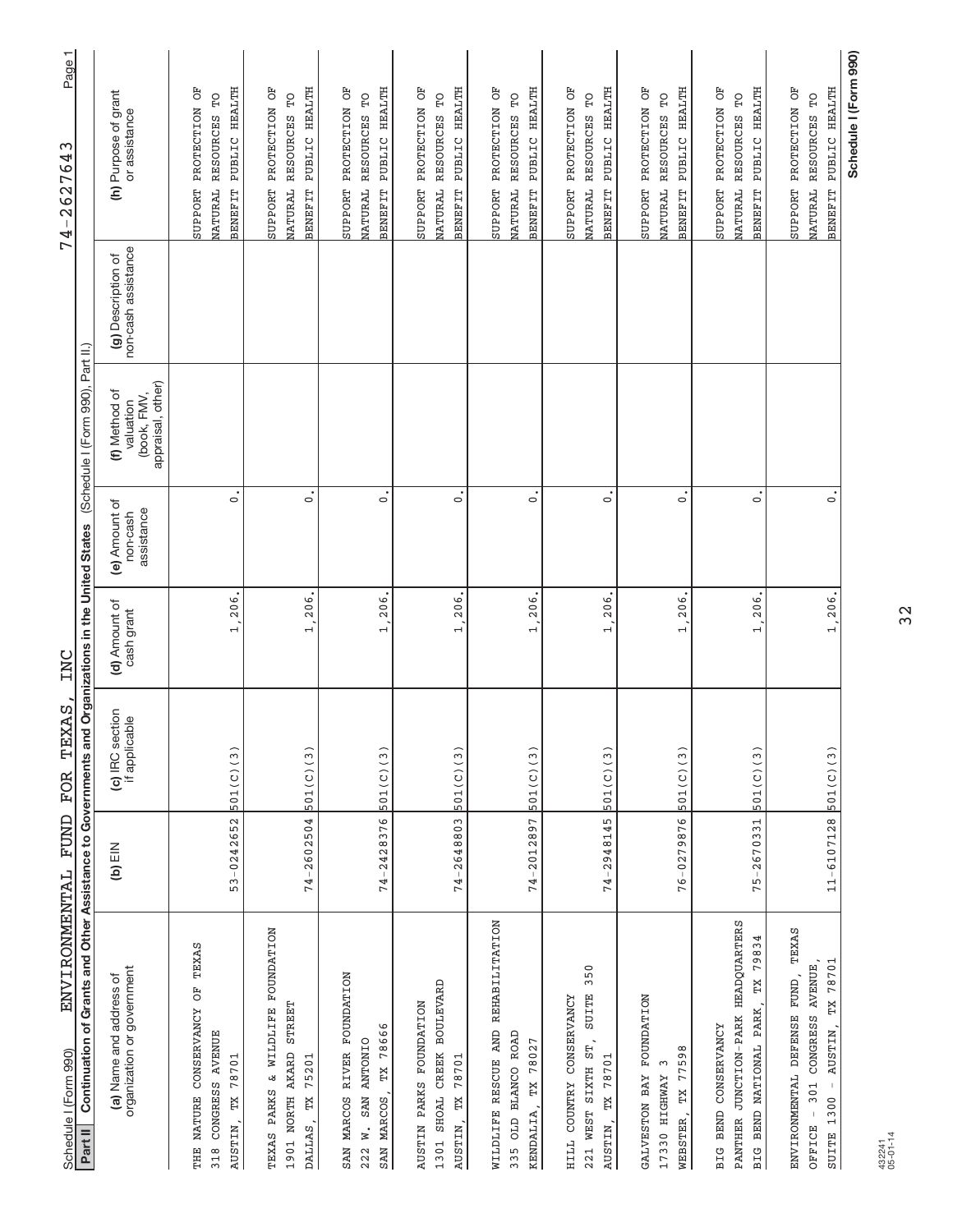| ENVIRONMENTAL<br>Schedule I (Form 990)                                                                                                                                    | FUND           | TEXAS,<br>FOR                    | INC                              |                                         |                                                                | L                                         | Page<br>S<br>4<br>26276<br>$\overline{\phantom{a}}$<br>4                                                | Π |
|---------------------------------------------------------------------------------------------------------------------------------------------------------------------------|----------------|----------------------------------|----------------------------------|-----------------------------------------|----------------------------------------------------------------|-------------------------------------------|---------------------------------------------------------------------------------------------------------|---|
| Continuation of Grants and Other Assistance to Governments and Organizations in the United States<br><b>Part II</b>                                                       |                |                                  |                                  |                                         | (Schedule I (Form 990), Part II.)                              |                                           |                                                                                                         |   |
| organization or government<br>(a) Name and address of                                                                                                                     | $(D)$ EIN      | (c) IRC section<br>if applicable | (d) Amount of<br>cash grant      | (e) Amount of<br>assistance<br>non-cash | appraisal, other)<br>(f) Method of<br>(book, FMV,<br>valuation | non-cash assistance<br>(g) Description of | (h) Purpose of grant<br>or assistance                                                                   |   |
| (FORMERLY TEXAS BICYCLE COALITION<br>6TH<br>EAST<br>TX 78702<br>BIKE TEXAS EDUCATION FUND<br>1902<br>$\bar{1}$<br><b>AUSTIN</b><br>EDUCATION FUND)<br>$\,$ $\,$<br>STREET | $74 - 2602165$ | 501(C)(3)                        | 206.<br>$\overline{ }$           | $\dot{\circ}$                           |                                                                |                                           | PUBLIC HEALTH<br>PROTECTION OF<br>Ρ,<br><b>RESOURCES</b><br>SUPPORT<br>NATURAL<br><b>BENEFIT</b>        |   |
| <b>BLDG</b><br>CONSERVATION INTERNATIONAL<br>CAPITAL OF TEXAS HWY N.,<br>78746<br>TX<br>AUSTIN,<br><b>BAT</b><br>500                                                      | $74 - 2553144$ | 501(C)(3)                        | 206.<br>$\overline{ }$           | $\dot{\circ}$                           |                                                                |                                           | PROTECTION OF<br>PUBLIC HEALTH<br>PО<br><b>RESOURCES</b><br><b>SUPPORT</b><br>NATURAL<br><b>BENEFIT</b> |   |
| SUITE 102<br>TEXAS<br>510 SOUTH CONGRESS AVE,<br>FOUNDATION OF<br>TX 78704<br><b>AUDOBON</b><br>AUSTIN,                                                                   | 74-2467658     | 501(C)(3)                        | 206.<br>$\overline{\phantom{0}}$ | $\dot{\circ}$                           |                                                                |                                           | PUBLIC HEALTH<br>PROTECTION OF<br>RESOURCES TO<br>SUPPORT<br>NATURAL<br><b>BENEFIT</b>                  |   |
| NATIONAL WILDLIFE FEDERATION SOUTH<br>VA<br>11100<br>RESTON,<br><b>CENTER</b><br>CENTER DRIVE<br>CENTRAL REGIONAL<br><b>MILDLIFE</b><br>20190                             | 53-0204616     | 501(C)(3)                        | 206.<br>$\overline{a}$           | $\dot{\circ}$                           |                                                                |                                           | PUBLIC HEALTH<br>PROTECTION OF<br>RESOURCES TO<br><b>SUPPORT</b><br><b>NATURAL</b><br><b>BENEFIT</b>    |   |
| ENVIRONMENT<br>611 SOUTH CONGRESS AVE.<br>AUSTIN, TX 78704<br>THE<br>CAMPAIGN FOR<br>$\mathsf I$<br>200<br>TEXAS<br><b>SUITE</b><br>FUND                                  | 74-2808805     | 501(C)(3)                        | 206<br>$\overline{a}$            | $\dot{\circ}$                           |                                                                |                                           | PUBLIC HEALTH<br>PROTECTION OF<br>RESOURCES TO<br><b>SUPPORT</b><br>NATURAL<br><b>BENEFIT</b>           |   |
| TEXAS SOLAR ENERGY SOCIETY<br>1210 MADISON AVENUE<br>TX 78757<br>AUSTIN,                                                                                                  | $74 - 1962704$ | 501(C)(3)                        | 206<br>$\overline{a}$            | $\dot{\circ}$                           |                                                                |                                           | SUPPORT PROTECTION OF<br>BENEFIT PUBLIC HEALTH<br>RESOURCES TO<br><b>NATURAL</b>                        |   |
| <b>BLDG</b><br>LANE,<br>STATE OF TEXAS ALLIANCE FOR<br>6500 TRACOR<br>TX 78725<br>AUSTIN,<br>RECYCLING -<br>$\mathbb{F}$<br>27                                            | $74 - 2550843$ | 501(C)(3)                        | 1,206                            | $\dot{\circ}$                           |                                                                |                                           | PUBLIC HEALTH<br>SUPPORT PROTECTION OF<br>RESOURCES TO<br>NATURAL<br><b>BENEFIT</b>                     |   |
| CHILDREN'S ENVIRONMENTAL HEALTH<br>6700 MANCHACA ROAD<br>TX 78745<br>INSTITUTE<br>AUSTIN,                                                                                 | $74 - 2924613$ | 501(C)(3)                        | 206.<br>$\overline{\phantom{0}}$ | $\dot{\circ}$                           |                                                                |                                           | PUBLIC HEALTH<br>SUPPORT PROTECTION OF<br>RESOURCES TO<br><b>BENEFIT</b><br><b>NATURAL</b>              |   |
| ECOLOGY ACTION OF TEXAS<br>707 EAST 9TH STREET<br>AUSTIN, TX 78701                                                                                                        | $74 - 1696145$ | 501(C)(3)                        | 1,206.                           | $\dot{\circ}$                           |                                                                |                                           | PUBLIC HEALTH<br>SUPPORT PROTECTION OF<br>RESOURCES TO<br><b>NATURAL</b><br><b>BENEFIT</b>              |   |
|                                                                                                                                                                           |                |                                  |                                  |                                         |                                                                |                                           | Schedule I (Form 990)                                                                                   |   |

432241 05‐01‐14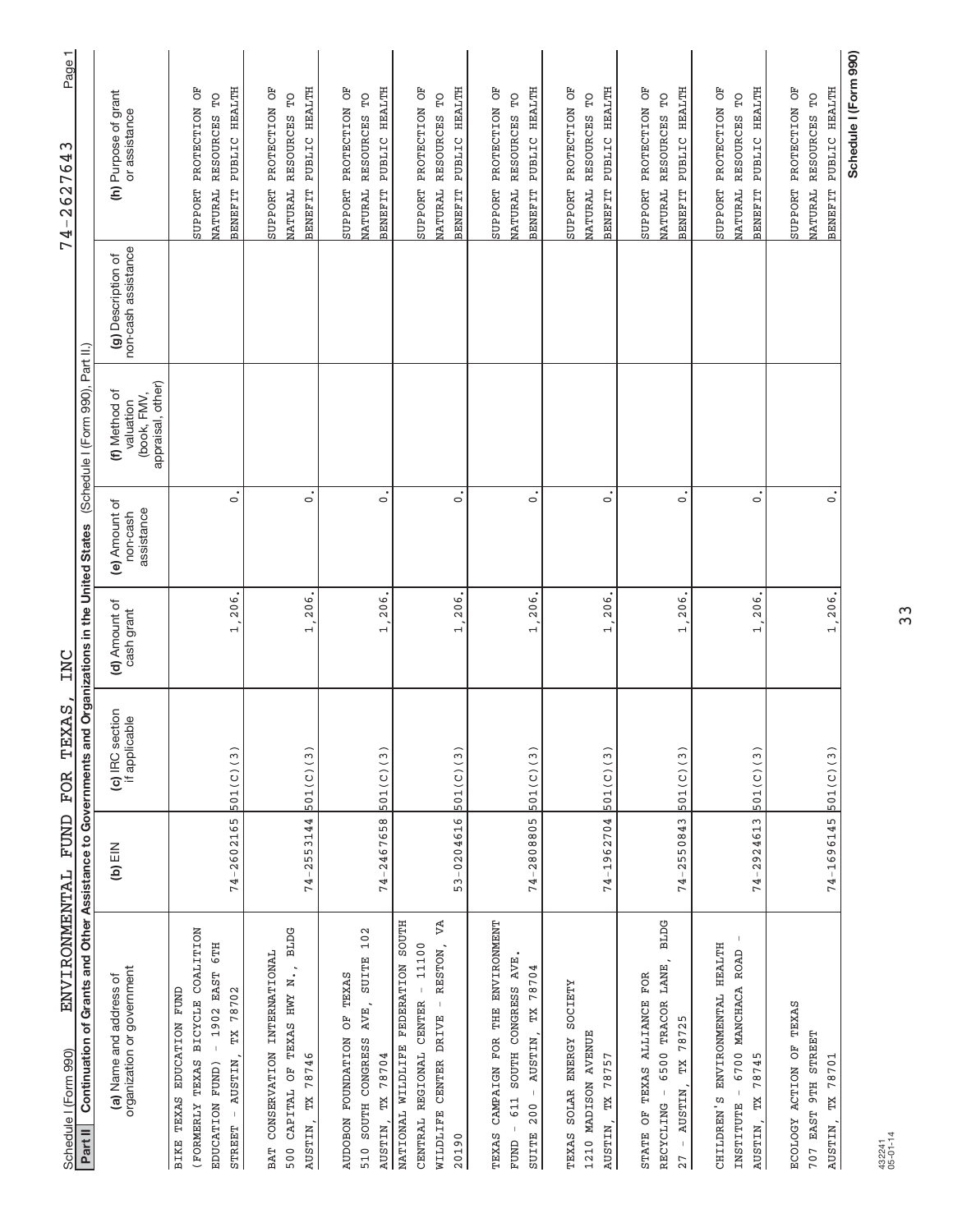| ENVIRONMENTAL<br>Schedule I (Form 990)                                                                                                                        | FUND                       | TEXAS,<br>FOR                    | INC                              |                                         |                                                                |                                           | Page 1<br>S<br>4<br>26276<br>-1<br>74                                                                    |
|---------------------------------------------------------------------------------------------------------------------------------------------------------------|----------------------------|----------------------------------|----------------------------------|-----------------------------------------|----------------------------------------------------------------|-------------------------------------------|----------------------------------------------------------------------------------------------------------|
| Continuation of Grants and Other Assistance to Governments and Organizations in the United States<br><b>Part II</b>                                           |                            |                                  |                                  |                                         | (Schedule I (Form 990), Part II.)                              |                                           |                                                                                                          |
| organization or government<br>(a) Name and address of                                                                                                         | $(b)$ EIN                  | (c) IRC section<br>if applicable | (d) Amount of<br>cash grant      | (e) Amount of<br>assistance<br>non-cash | appraisal, other)<br>(f) Method of<br>(book, FMV,<br>valuation | non-cash assistance<br>(g) Description of | (h) Purpose of grant<br>or assistance                                                                    |
| 230<br>RICHMOND AVENUE, SUITE<br>CONSERVANCY<br>77098<br>KATY PRAIRIE<br>$\overline{\text{TX}}$<br><b>HOUSTON</b><br>3015                                     | $76 - 0377029$             | 501(C)(3)                        | .206<br>$\overline{ }$           | $\dot{\circ}$                           |                                                                |                                           | PUBLIC HEALTH<br>PROTECTION OF<br>ΡÓ,<br><b>RESOURCES</b><br>SUPPORT<br><b>NATURAL</b><br><b>BENEFIT</b> |
| U<br>2921 EAST 17TH STREET, BUILDING<br>SUSTAINABLE FOOD CENTER<br>78702<br>TX<br>AUSTIN,                                                                     | $74 - 2441468$             | 501(C)(3)                        | 1,206                            | $\dot{\circ}$                           |                                                                |                                           | PUBLIC HEALTH<br>PROTECTION OF<br>PО<br><b>RESOURCES</b><br><b>SUPPORT</b><br>NATURAL<br><b>BENEFIT</b>  |
| PROGRAM<br><b>FLOOR</b><br><b>SECOND</b><br>SPARK SCHOOL PARK<br>TX 77002<br>900 BAGBY,<br>HOUSTON,                                                           | $75 - 2388253$ $501(C)(3)$ |                                  | ,206<br>$\overline{\phantom{0}}$ | $\dot{\circ}$                           |                                                                |                                           | PUBLIC HEALTH<br>PROTECTION OF<br>RESOURCES TO<br>SUPPORT<br>NATURAL<br><b>BENEFIT</b>                   |
| 78724<br>8604 FARM TO<br>TX<br>FOR MAXIMUM POTENTIAL<br>AUSTIN,<br>$\,$ $\,$<br>$\mathsf I$<br>BUILDING SYSTEMS<br>MARKET ROAD 969<br><b>CENTER</b>           | 74-1873474                 | 501(C)(3)                        | 1,206                            | $\dot{\circ}$                           |                                                                |                                           | PUBLIC HEALTH<br>PROTECTION OF<br>RESOURCES TO<br>SUPPORT<br><b>BENEFIT</b><br>NATURAL                   |
| 202<br><b>SUITE</b><br>OF TEXAS<br>600 WEST 28TH STREET,<br>CLEAN WATER FUND<br>TX 78705<br>AUSTIN,                                                           | $52 - 1043444$ $501(C)(3)$ |                                  | 1,206                            | $\dot{\circ}$                           |                                                                |                                           | PUBLIC HEALTH<br>PROTECTION OF<br>NATURAL RESOURCES TO<br>SUPPORT<br><b>BENEFIT</b>                      |
| CITIZENS' ENVIRONMENTAL COALITION<br>$\mathbb{T} \mathbb{X}$<br>6420 RICHMOND<br>$-$ HOUSTON,<br>SUITE 658<br>$\,$ $\,$<br>EDUCATION FUND<br>AVENUE,<br>77057 | $74 - 1692204$             | 501(C)(3)                        | 206<br>$\overline{a}$            | $\dot{\circ}$                           |                                                                |                                           | SUPPORT PROTECTION OF<br>BENEFIT PUBLIC HEALTH<br>NATURAL RESOURCES TO                                   |
| ENDANGERED SPECIES MEDIA PROJECT<br>TX 77006<br>1813 MISSOURI<br>HOUSTON,                                                                                     | 76-0298438                 | 501(C)(3)                        | 1,206                            | $\dot{\circ}$                           |                                                                |                                           | PUBLIC HEALTH<br>SUPPORT PROTECTION OF<br>RESOURCES TO<br><b>NATURAL</b><br><b>BENEFIT</b>               |
| PUBLIC CITIZENS OF TEXAS<br>STREET<br>1303 SAN ANTONIO<br>TX 78701<br>AUSTIN,                                                                                 | 52-1263996                 | 501(C)(3)                        | 206<br>$\overline{a}$            | $\dot{\circ}$                           |                                                                |                                           | PROTECTION OF<br>NATURAL RESOURCES TO<br>HEALTHSUPPORT PROT<br>BENEFIT PUBLIC<br>SUPPORT                 |
| GREATER EDWARDS AQUIFER ALLIANCE<br>SAN ANTONIO, TX 78212<br>1809 BLANCO ROAD                                                                                 | $25 - 1907558$ $501(C)(3)$ |                                  | 1,206.                           | $\dot{\circ}$                           |                                                                |                                           | PUBLIC HEALTH<br>SUPPORT PROTECTION OF<br>RESOURCES TO<br>NATURAL<br><b>BENEFIT</b>                      |
|                                                                                                                                                               |                            |                                  |                                  |                                         |                                                                |                                           | Schedule I (Form 990)                                                                                    |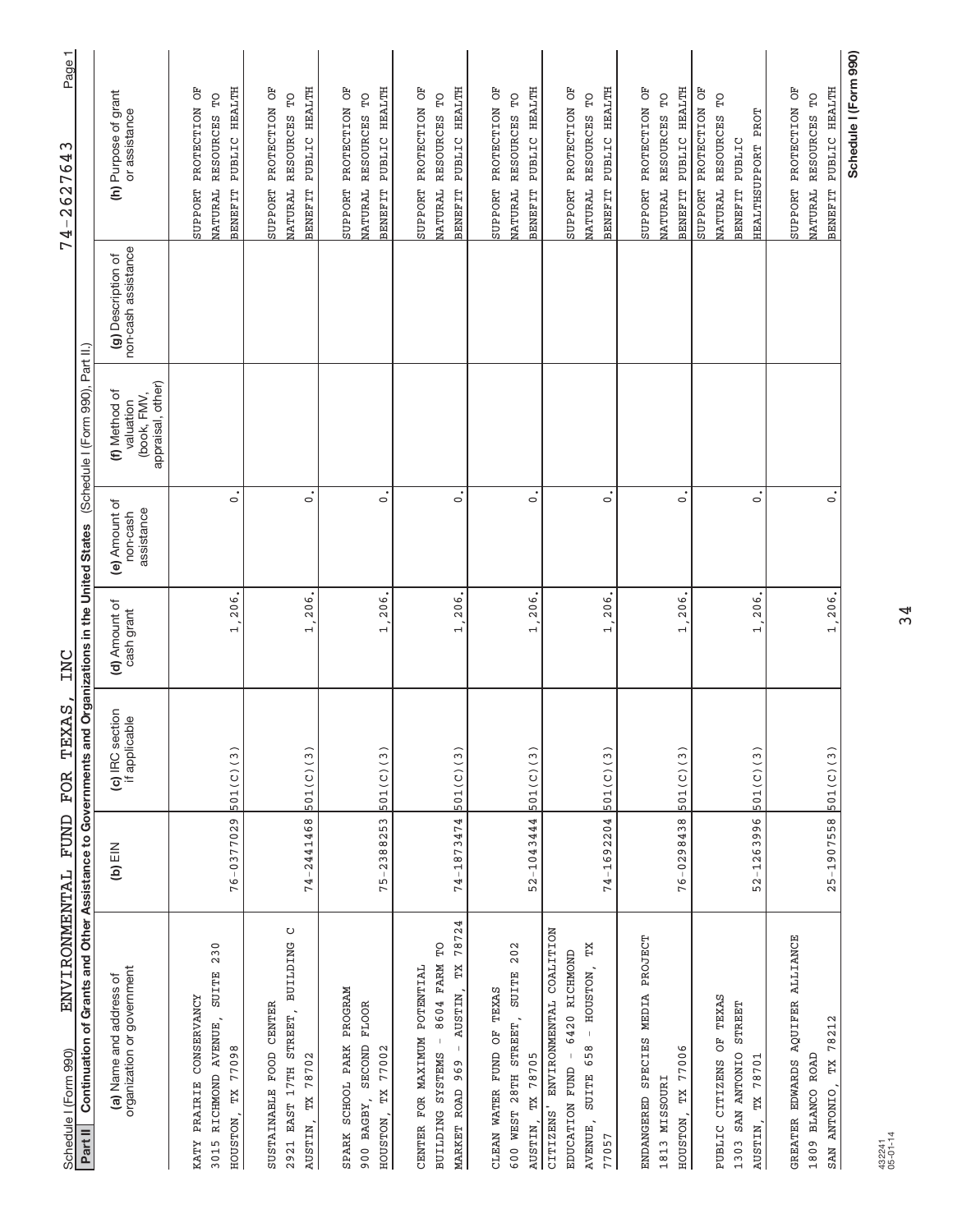| <b>ENVIRONMENTAL</b><br>Schedule I (Form 990)                                                                                                  | FUND                         | FOR TEXAS,                       | INC                              |                                         |                                                                |                                           | Page 1<br>S<br>$\overline{4}$<br>26276<br>$\overline{\phantom{a}}$<br>74                                |  |
|------------------------------------------------------------------------------------------------------------------------------------------------|------------------------------|----------------------------------|----------------------------------|-----------------------------------------|----------------------------------------------------------------|-------------------------------------------|---------------------------------------------------------------------------------------------------------|--|
| Continuation of Grants and Other Assistance to Governments and Organizations in the United States (Schedule I (Form 990), Part II.)<br>Part II |                              |                                  |                                  |                                         |                                                                |                                           |                                                                                                         |  |
| organization or government<br>(a) Name and address of                                                                                          | $(D)$ EIN                    | (c) IRC section<br>if applicable | (d) Amount of<br>cash grant      | (e) Amount of<br>assistance<br>non-cash | appraisal, other)<br>(f) Method of<br>(book, FMV,<br>valuation | (g) Description of<br>non-cash assistance | (h) Purpose of grant<br>or assistance                                                                   |  |
| 300<br>9TH STREET, SUITE<br>SPRINGS ALLIANCE<br>TX 78701<br>221 EAST<br>SAVE OUR<br><b>AUSTIN</b>                                              | $74 - 2659159$               | 501(C)(3)                        | 206<br>$\overline{ }$            | $\dot{\circ}$                           |                                                                |                                           | PUBLIC HEALTH<br>PROTECTION OF<br>RESOURCES TO<br>SUPPORT<br><b>NATURAL</b><br><b>BENEFIT</b>           |  |
| <b>CENTER</b><br>BLACKLAND PRAIRIE RAPTOR<br>1625 BROCKDALE PARK ROAD<br>TX 75002<br>LUCAS,                                                    | $20 - 1305421$               | 501(C)(3)                        | 206.<br>$\overline{a}$           | $\mathbf{c}$                            |                                                                |                                           | PROTECTION OF<br>PUBLIC HEALTH<br>PО<br><b>RESOURCES</b><br>SUPPORT<br><b>BENEFIT</b><br><b>NATURAL</b> |  |
| BAYOU PRESERVATION ASSOCIATION<br>200<br><b>SUITE</b><br>3201 ALLEN PARKWAY,<br>TX 77019<br>HOUSTON                                            | $74 - 6075031$ $501$ (C) (3) |                                  | .207<br>$\overline{\phantom{0}}$ | $\dot{\circ}$                           |                                                                |                                           | PUBLIC HEALTH<br>PROTECTION OF<br>RESOURCES TO<br>SUPPORT<br><b>NATURAL</b><br><b>BENEFIT</b>           |  |
| AUSTIN YOUTH RIVER WATCH<br>TX 78704<br>40351<br>PO BOX<br><b>AUSTIN</b>                                                                       | 74-2607076                   | 501(C)(3)                        | 207<br>$\overline{\phantom{0}}$  | $\dot{\circ}$                           |                                                                |                                           | PUBLIC HEALTH<br>PROTECTION OF<br>RESOURCES TO<br><b>BENEFIT</b><br><b>SUPPORT</b><br>NATURAL           |  |
| TRUST<br>GUADALUPE-BLANCO RIVER<br>933 EAST COURT STREET<br>TX 78155<br>SEGUIN,                                                                | $73 - 1628865$ $501(C)(3)$   |                                  | 1,207                            | $\dot{\circ}$                           |                                                                |                                           | PUBLIC HEALTH<br>PROTECTION OF<br>NATURAL RESOURCES TO<br><b>BENEFIT</b><br><b>SUPPORT</b>              |  |
| 200<br><b>STE</b><br>BUFFALO BAYOU PARTNERSHIP<br>1019 COMMERCE STREET,<br>HOUSTON, TX 77002                                                   | $76 - 0183954$               | 501(C)(3)                        | 603                              | $\dot{\circ}$                           |                                                                |                                           | SUPPORT PROTECTION OF<br>PUBLIC HEALTH<br>RESOURCES TO<br>NATURAL<br><b>BENEFIT</b>                     |  |
| COLORADO RIVER ALLIANCE<br>3625 LAKE AUSTIN BLVD<br>TX 78703<br>AUSTIN,                                                                        | $74 - 2631397$               | 501(C)(3)                        | 207<br>$\overline{a}$            | $\dot{\circ}$                           |                                                                |                                           | SUPPORT PROTECTION OF<br>PUBLIC HEALTH<br>RESOURCES TO<br><b>BENEFIT</b><br><b>NATURAL</b>              |  |
| SAVE BARTON CREEK ASSOCIATION<br>910 W ANDERSON LN<br>TX 78757<br>AUSTIN,                                                                      | 74-2130626                   | 501(C)(3)                        | 207<br>$\overline{\phantom{0}}$  | $\dot{\circ}$                           |                                                                |                                           | SUPPORT PROTECTION OF<br>PUBLIC HEALTH<br><b>NATURAL RESOURCES TO</b><br>BENEFIT                        |  |
|                                                                                                                                                |                              |                                  |                                  |                                         |                                                                |                                           |                                                                                                         |  |
|                                                                                                                                                |                              |                                  |                                  |                                         |                                                                |                                           | Schedule I (Form 990)                                                                                   |  |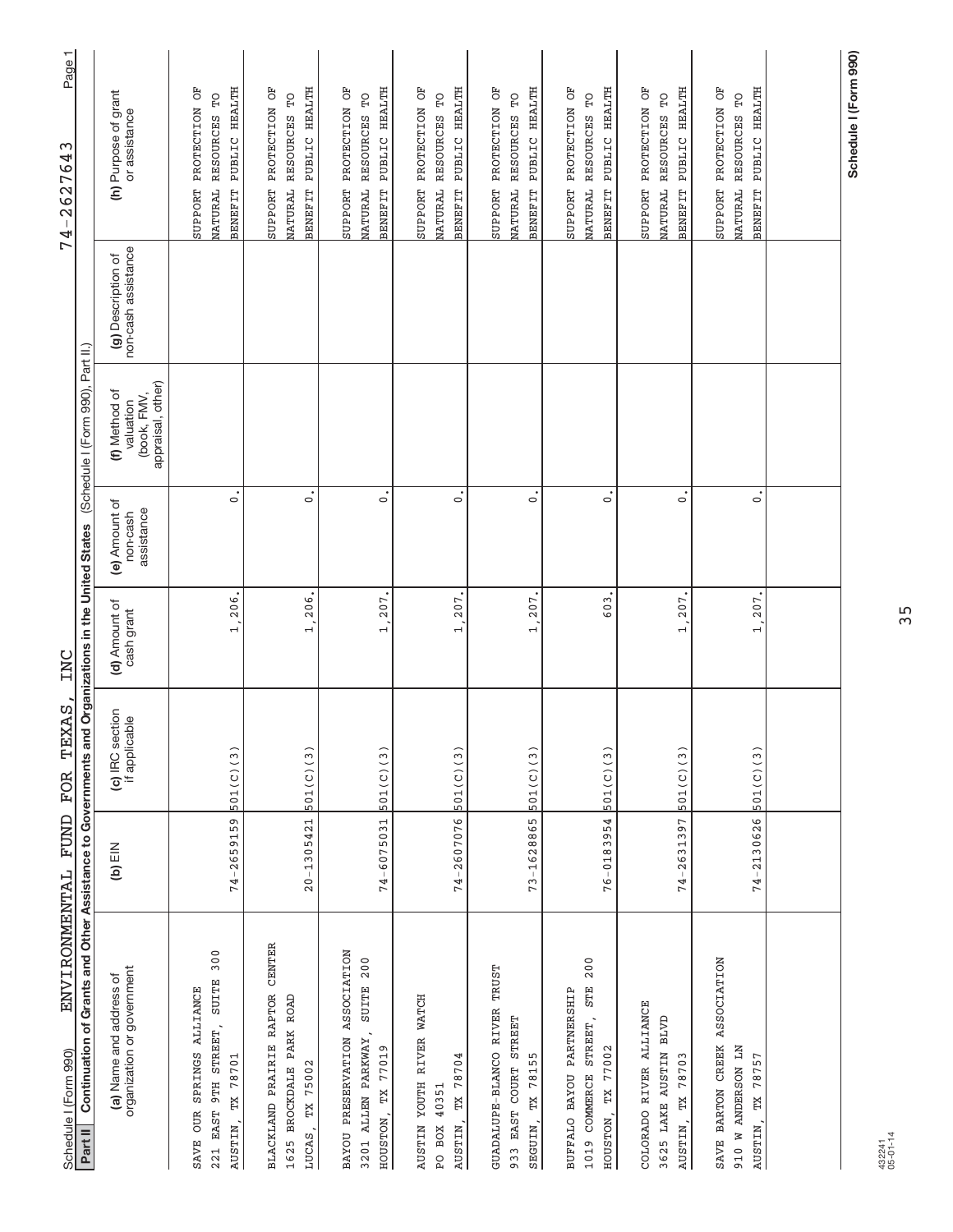| ENVIRONMENTAL FUND FOR TEXAS,<br>Schedule I (Form 990) (2014)                                                                                                                                            |                             | INC                         |                                       |                                                          | Page 2<br>74-2627643                   |
|----------------------------------------------------------------------------------------------------------------------------------------------------------------------------------------------------------|-----------------------------|-----------------------------|---------------------------------------|----------------------------------------------------------|----------------------------------------|
| Grants and Other Assistance to Domestic Individuals. Complete if the organization answered "Yes" to Form 990, Part IV, line 22.<br>Part III can be duplicated if additional space is needed.<br>Part III |                             |                             |                                       |                                                          |                                        |
| (a) Type of grant or assistance                                                                                                                                                                          | (b) Number of<br>recipients | (c) Amount of<br>cash grant | (d) Amount of non-<br>cash assistance | (e) Method of valuation<br>(book, FMV, appraisal, other) | (f) Description of non-cash assistance |
|                                                                                                                                                                                                          |                             |                             |                                       |                                                          |                                        |
|                                                                                                                                                                                                          |                             |                             |                                       |                                                          |                                        |
|                                                                                                                                                                                                          |                             |                             |                                       |                                                          |                                        |
|                                                                                                                                                                                                          |                             |                             |                                       |                                                          |                                        |
|                                                                                                                                                                                                          |                             |                             |                                       |                                                          |                                        |
| Supplemental Information. Provide the information required in Part I, line 2, Part III, column (b), and any other additional information.<br>Part IV                                                     |                             |                             |                                       |                                                          |                                        |
| $\frac{1}{2}$<br><b>LINE</b><br>$\vdash$<br><b>PART</b>                                                                                                                                                  |                             |                             |                                       |                                                          |                                        |
| KK<br>CONDUCTS<br>TEXAS<br>FO <sub>D</sub><br><b>EARTHSHARE</b>                                                                                                                                          | REVIEW<br><b>ANNUAL</b>     | THE<br>FO <sub>D</sub>      | FINANCIAL                             | STATEMENTS                                               |                                        |
| AND PROGRAM ACTIVITIES OF EACH OF                                                                                                                                                                        | <b>TTS</b>                  |                             | PARTICIPATING ORGANIZATIONS.          |                                                          |                                        |
|                                                                                                                                                                                                          |                             |                             |                                       |                                                          |                                        |
|                                                                                                                                                                                                          |                             |                             |                                       |                                                          |                                        |
|                                                                                                                                                                                                          |                             |                             |                                       |                                                          |                                        |
|                                                                                                                                                                                                          |                             |                             |                                       |                                                          |                                        |
|                                                                                                                                                                                                          |                             |                             |                                       |                                                          |                                        |
| 432102 10-15-14                                                                                                                                                                                          |                             |                             |                                       |                                                          | Schedule I (Form 990) (2014)           |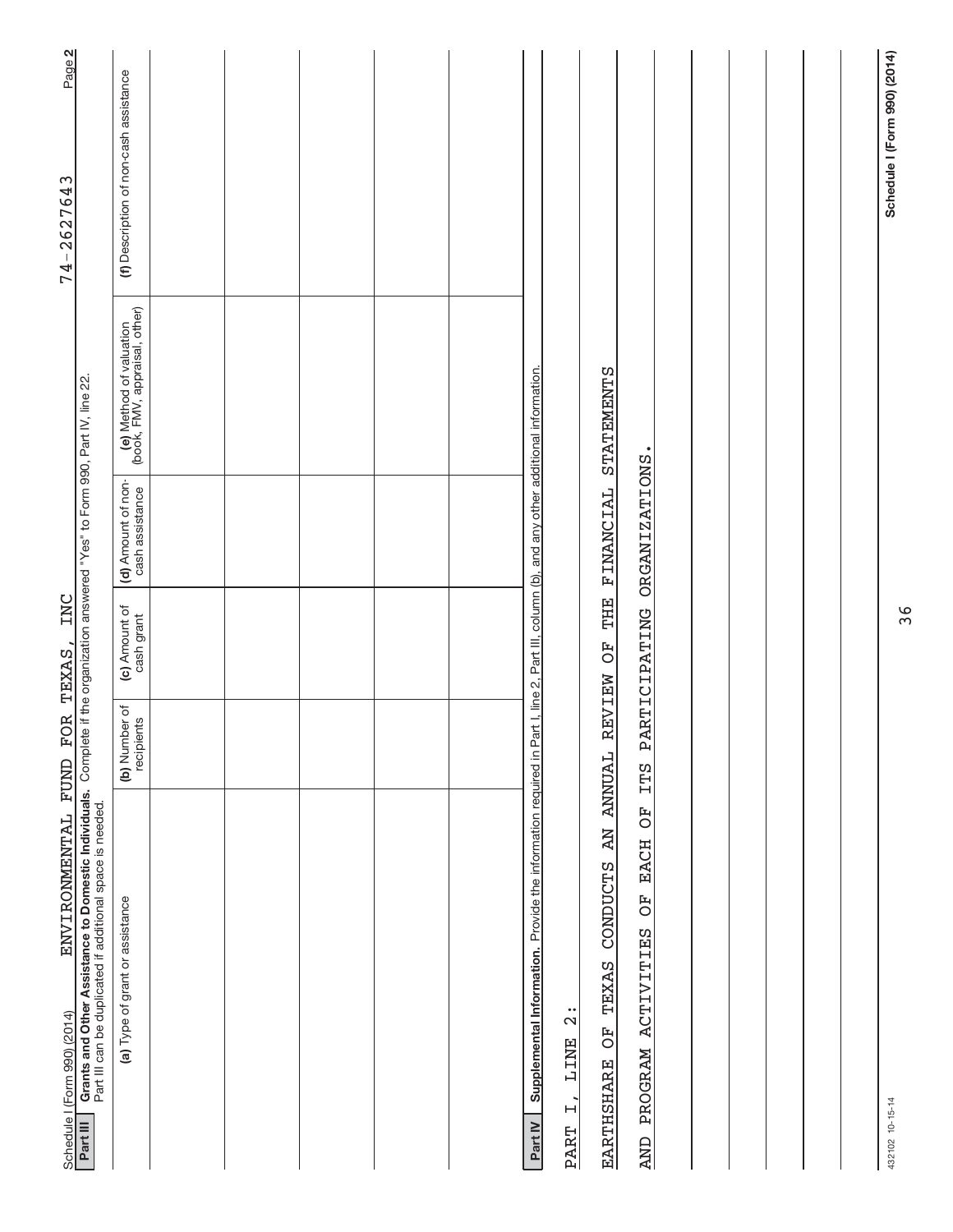OMB No. 1545‐0047 Department of the Treasury Internal Revenue Service **Information about Schedule O (Form 990 or 990-EZ) and its instructions is at**  $www.irs.gov/form990$ **. Complete to provide information for responses to specific questions on Form 990 or 990‐EZ or to provide any additional information. | Attach to Form 990 or 990‐EZ. (Form 990 or 990‐EZ) Open to Public Inspection Employer identification number** Name of the organization **SCHEDULE O Supplemental Information to Form 990 or 990‐EZ 2014** FORM 990, PART VI, SECTION A, LINE 7B: CHANGES IN THE ORGANIZATION'S BYLAWS AND APPROVAL OF NEW PARTICIPATING ORGANIZATIONS MUST BE APPROVED BY THE MEMBERSHIP COUNCIL. FORM 990, PART VI, SECTION B, LINE 11: ENVIRONMENTAL FUND FOR TEXAS, INC 74-2627643

FORM 990 WAS PREPARED BY AN INDEPENDENT ACCOUNTANT AND REVIEWED BY

EARTHSHARE OF TEXAS' EXECUTIVE DIRECTOR AND THE CHIEF FINANCIAL OFFICER OF

EARTHSHARE, OUR NATIONAL PARTNER. THE 990 IS ALSO PROVIDED TO THE

GOVERNING BOARD PRIOR TO FILING.

FORM 990, PART VI, SECTION B, LINE 12C:

ANY POTENTIAL CONFLICTS ARE BROUGHT TO THE ATTENTION OF THE BOARD AND

APPROPRIATE ACTION IS TAKEN. BEGINNING IN 2013, BOARD MEMBERS ARE REQUIRED

TO SIGN AN ANNUAL CONFLICT OF INTEREST DISCLOSURE FORM.

FORM 990, PART VI, SECTION B, LINE 15A:

THE CHAIR OF THE EARTHSHARE OF TEXAS GOVERNING BOARD LEADS THE REVIEW OF

THE EXECUTIVE DIRECTOR. COMPARABILITY DATA IS GATHERED, THE BOARD CONSIDERS

EXECUTIVE SALARIES IN AN EXECUTIVE SESSION AND SUMMARY MINUTES OF THE

MEETING ARE KEPT.

FORM 990, PART VI, SECTION C, LINE 19:

GOVERNING DOCUMENTS, THE CONFLICT OF INTEREST POLICY AND FINANCIAL

STATEMENTS ARE FILED ANNUALLY WITH THE TEXAS STATE EMPLOYEE CHARITABLE

CAMPAIGN. ALL DOCUMENTS ARE AVAILABLE FOR INSPECTION UPON REQUEST TO THE

EARTHSHARE OF TEXAS OFFICE.

432211 08‐27‐14 **For Paperwork Reduction Act Notice, see the Instructions for Form 990 or 990‐EZ. Schedule O (Form 990 or 990‐EZ) (2014)** LHA

19040314 146917 ESTX 2014.06020 ENVIRONMENTAL FUND FOR TE ESTX\_\_\_2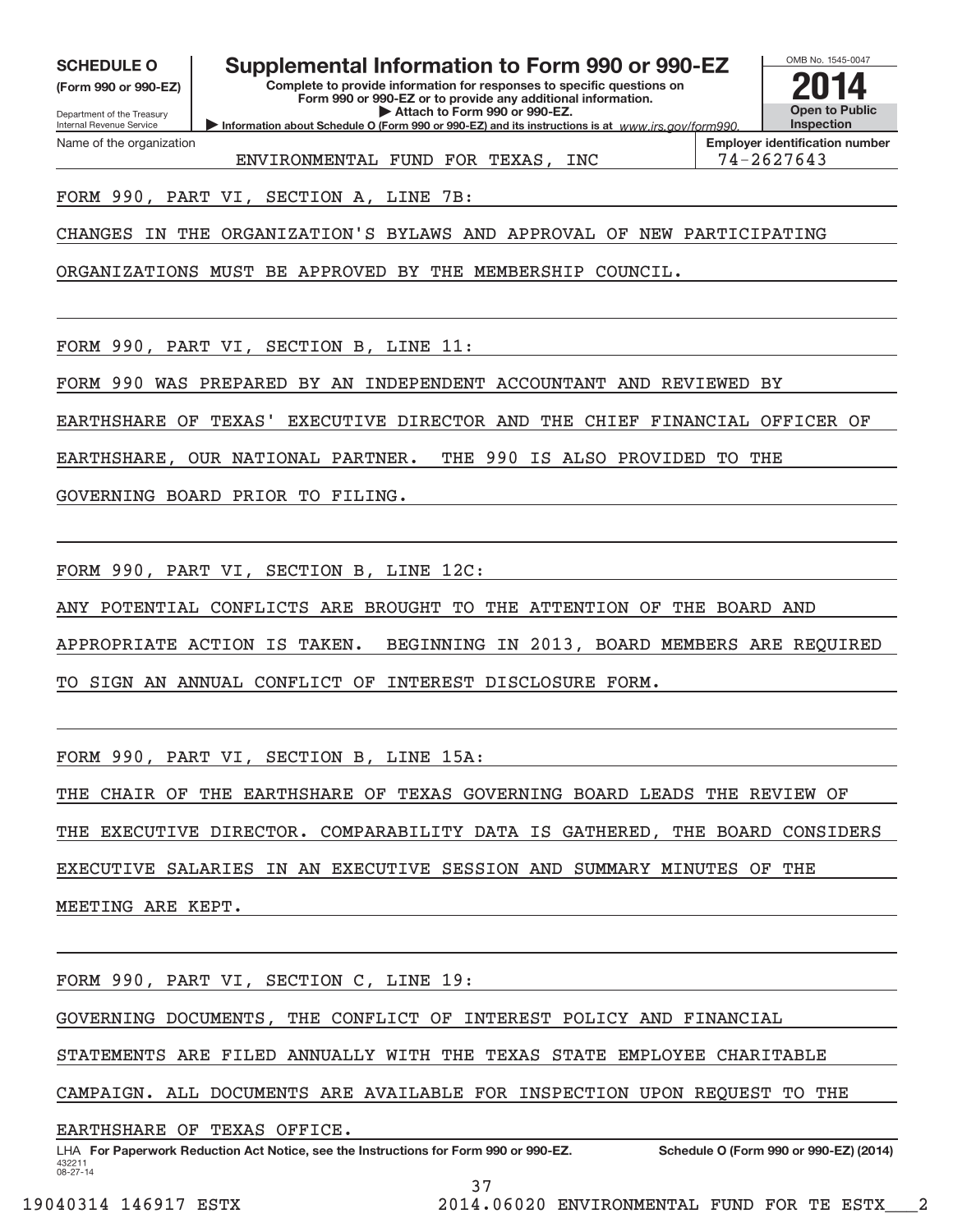| Schedule O (Form 990 or 990-EZ) (2014) |                              |     | Page 2                                              |
|----------------------------------------|------------------------------|-----|-----------------------------------------------------|
| Name of the organization               | ENVIRONMENTAL FUND FOR TEXAS | INC | <b>Employer identification number</b><br>74-2627643 |
|                                        |                              |     |                                                     |

FORM 990, PART XII, LINE 2C:

THE FINANCE COMMITTEE ASSUMES RESPONSIBILITY FOR THE OVERSIGHT OF THE

AUDIT OF THE FINANCIAL STATEMENTS AND SELECTION OF AN INDEPENDENT

ACCOUNTANT.

AMENDED FORM 990

FORM 990 IS BEING AMENDED TO REFLECT CHANGES TO THE AUDITED FINANCIAL

STATEMENTS FOR YEAR‐END JUNE 30, 2015. CONTRIBUTION REVENUE DECREASED

BY \$422,144, PROGRAM REVENUE INCREASED BY \$677, PROGRAM EXPENSES

DECREASED BY \$427,466 AND FUNDRAISING EXPENSES INCREASED BY \$6,094.

RECEIVABLES AND NET ASSETS DECREASED BY \$94. SCHEDULE I AND SCHEDULE B

REFLECT THE REDUCTION OF GRANT REVENUE AND EXPENSE AS A RESULT OF THE

AUDIT ADJUSTMENT TREATING DESIGNATED FEDERATED CAMPAIGN PLEDGES AS

LIABILITIES RATHER THAN REVENUE AND EXPENSE.

432212 08‐27‐14